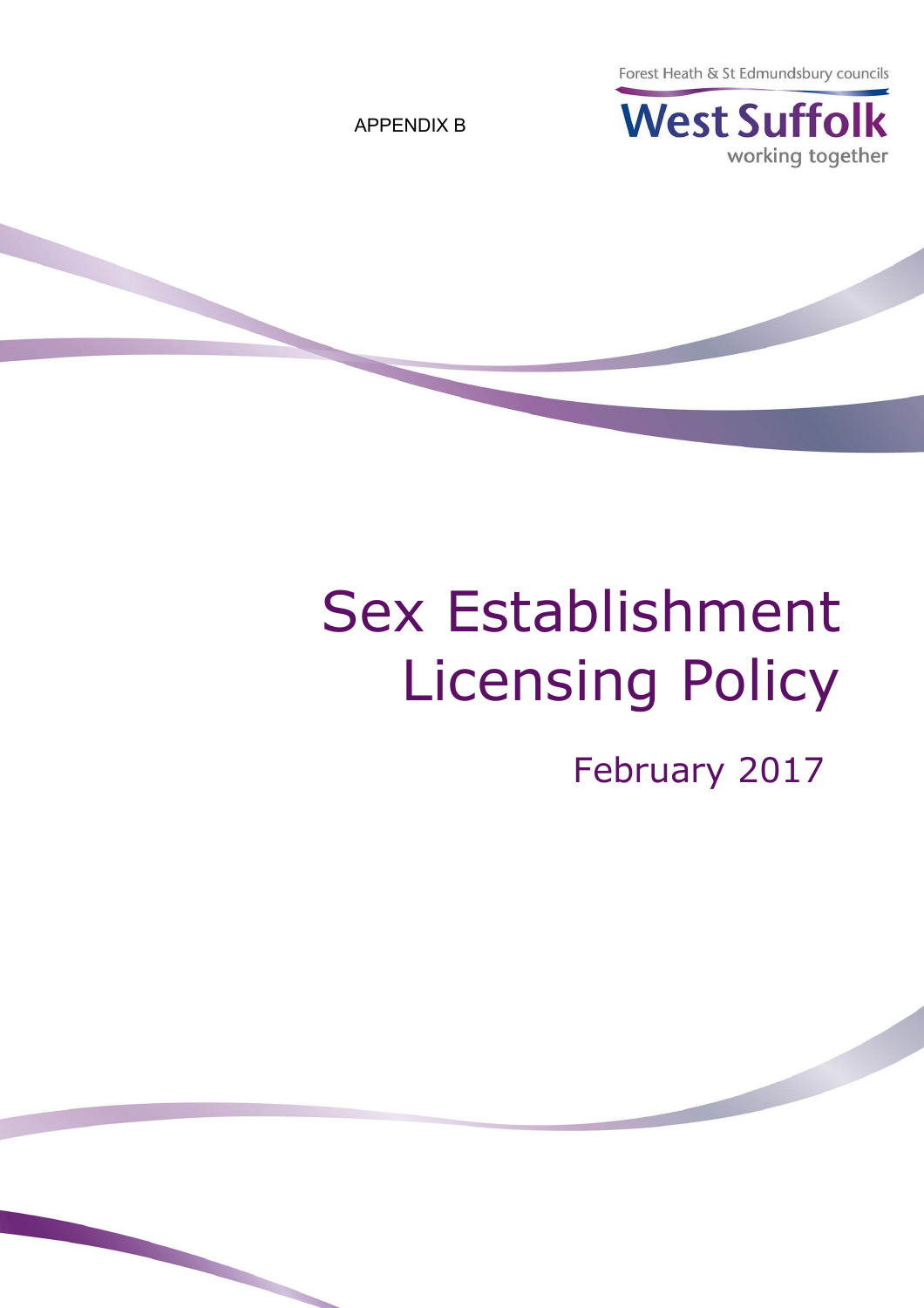| <b>Contents</b>                                                            |                                                                                                                    | Page           |  |  |  |
|----------------------------------------------------------------------------|--------------------------------------------------------------------------------------------------------------------|----------------|--|--|--|
|                                                                            | Preface                                                                                                            | 3              |  |  |  |
| 1.                                                                         | Introduction                                                                                                       | $\overline{4}$ |  |  |  |
| 2.                                                                         | Purpose of sex establishment policy                                                                                | 4              |  |  |  |
| 3.                                                                         | Key terms                                                                                                          | 4              |  |  |  |
| 4.                                                                         | Sex Entertainment Venues - Exceptions                                                                              | 6              |  |  |  |
| 5.                                                                         | Requirement for a licence                                                                                          | $\overline{7}$ |  |  |  |
| 6.                                                                         | Location of licensed premises                                                                                      | $\overline{7}$ |  |  |  |
| 7.                                                                         | Making an application                                                                                              | 8              |  |  |  |
| 8.                                                                         | Fees                                                                                                               | 9              |  |  |  |
| 9.                                                                         | <b>Advice and Guidance</b>                                                                                         | 9              |  |  |  |
| 10.                                                                        | Grant, renewal or transfer of licences                                                                             | 9              |  |  |  |
| 11.                                                                        | Waivers                                                                                                            | 10             |  |  |  |
| 12.                                                                        | Amendments to the Licensing Act 2003                                                                               | 10             |  |  |  |
| 13.                                                                        | Exchange of Information                                                                                            | 10             |  |  |  |
| 14.                                                                        | Variation of licences                                                                                              | 11             |  |  |  |
| 15.                                                                        | Commenting on Licence Applications / Making Objections                                                             | 11             |  |  |  |
| 16.                                                                        | Determining applications                                                                                           | 13             |  |  |  |
| 17.                                                                        | Conditions                                                                                                         | 14             |  |  |  |
| 18.                                                                        | <b>Refusal of Licences</b>                                                                                         | 14             |  |  |  |
| 19.                                                                        | <b>Revocation of Licences</b>                                                                                      | 14             |  |  |  |
| 20.                                                                        | <b>Cancellation of Licences</b>                                                                                    | 14             |  |  |  |
| 21.                                                                        | Rights to appeal decision                                                                                          | 15             |  |  |  |
| 22.                                                                        | Complaints                                                                                                         | 15             |  |  |  |
| 23.                                                                        | Enforcement                                                                                                        | 16             |  |  |  |
|                                                                            | Appendix A - Requirements for applying for grant, variation,<br>transfer or renewal of a Sex Establishment Licence | 17             |  |  |  |
|                                                                            | Appendix B - Application Form & Guidance notes for applicants                                                      | 21             |  |  |  |
|                                                                            | Appendix C - Public Advert/Notice                                                                                  | 34             |  |  |  |
|                                                                            | Appendix D - Fees for Sex Establishments                                                                           | 35             |  |  |  |
|                                                                            | Appendix E - Standard Conditions                                                                                   | 36             |  |  |  |
| Appendix F - Refusals & Revocations of Licences                            |                                                                                                                    |                |  |  |  |
| Appendix G - Procedure for conduct of Sex Establishment Licence<br>hearing |                                                                                                                    |                |  |  |  |
| Appendix H - Schedule of delegated authority                               |                                                                                                                    |                |  |  |  |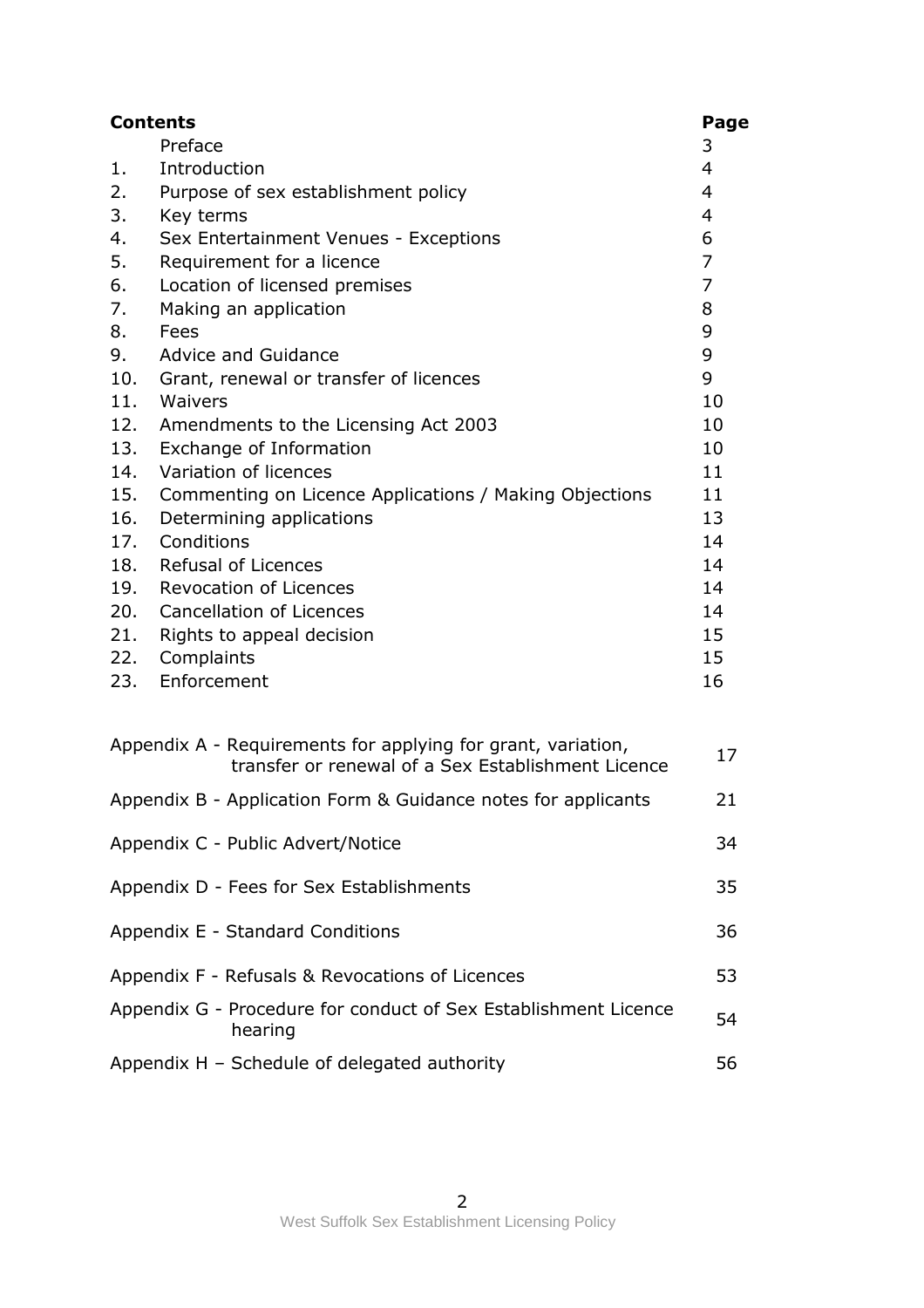# **Preface**

Forest Heath District Council and St. Edmundsbury Borough Council (West Suffolk councils) have adopted Schedule 3 to the Local Government (Miscellaneous Provisions) Act 1982 (as amended by section 27 of the Policing and Crime Act 2009) so that it can license sex shops, sex cinemas, and sexual entertainment venues in the local authority area. In this policy, these are referred to as "sex establishments" unless otherwise stated.

The West Suffolk councils recognise that Parliament has made it lawful to operate sex establishments, and that such businesses are a legitimate part of the retail and leisure industry. It is West Suffolk councils role as licensing authorities to administer the licensing regime in accordance with the law.

The 1982 Act and 2009 Act can be viewed at www.legislation.gov.uk

Consultation on this policy was conducted taking account of representations from local residents and community groups; existing and potential holders of sex establishment licences in the area; relevant statutory bodies and representatives of premise licence holders under the Licensing Act 2003 within the area.

In developing this policy, the West Suffolk councils took into account the legal requirements of the 1982 Act and its duties under:

- a) section 17 of the Crime and Disorder Act 1998 to take all reasonable steps to reduce crime and disorder within West Suffolk;
- b) the Regulators' Compliance Code (set out under the Legislative and Regulatory Reform Act 2006) - obligations not to impede economic progress by the regulations the West Suffolk councils set out and to particularly consider the impact of regulations on small businesses; and
- c) the Provision of Services Regulations 2009 to ensure requirements are:
	- i) non-discriminatory
	- ii) justified by an overriding reason relating to the public interest
	- iii) proportionate to that public interest objective
	- iv) clear and unambiguous
	- v) objective
	- vi) made public in advance, and
	- vii) transparent and accessible.

This Policy took effect in February 2017 and will be subject to periodic review.

This Policy sets out the principles the West Suffolk councils will generally apply when making decisions on applications. It also sets out information about the application process, what is expected of applicants and how people can make objections about applications. It also sets out the types of controls that are available to the councils, when decisions are made about licence applications and explains what action can be taken if complaints are received.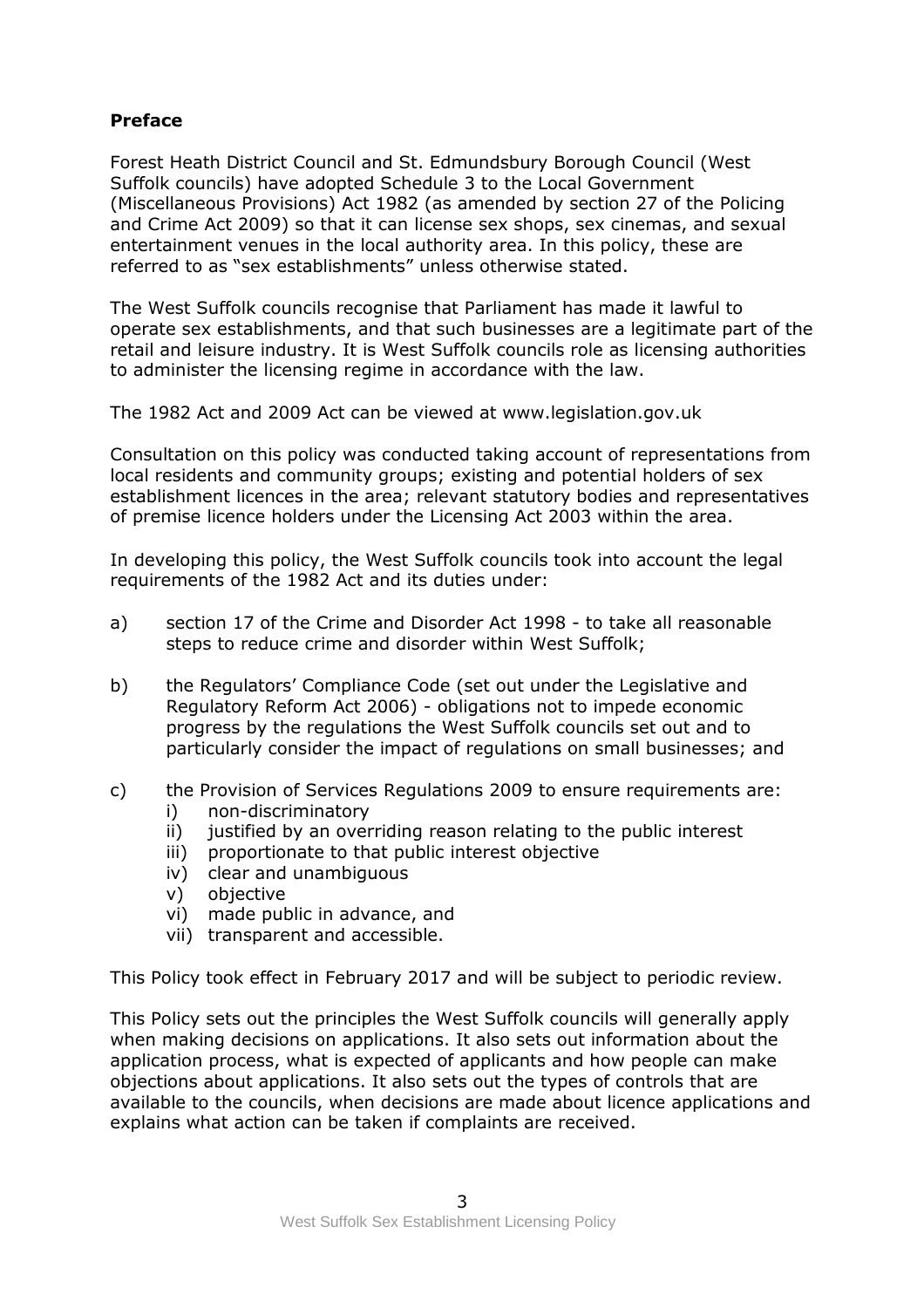# **1.0 Introduction**

1.1 The West Suffolk councils have adopted Schedule 3 to the Local Government (Miscellaneous Provisions) Act 1982 (as amended by section 27 of the Policing and Crime Act 2009) in order to licence sex shops, sex cinemas, and sexual entertainment venues in West Suffolk.

This Sex Establishment Licensing Policy sets out the West Suffolk councils requirement for premises to be licensed as 'sex establishments' within the meaning of the Act (as amended).

- 1.2 This document relates to applications in respect of:
	- Sex cinemas
	- Sex shops
	- Sexual entertainment venues
- 1.3 The advice and guidance contained in the appendices attached to this policy is intended only to assist readers in understanding the policy and should not be interpreted as legal advice or as constituent of the West Suffolk councils statement of Sex Establishment Licensing Policy.
- 1.4 Readers are strongly advised to seek their own legal advice is they are unsure of the requirements of the Local Government (Miscellaneous Provisions) Act 1982 or Schedules under the Act.

#### **2.0 Purpose of the Sex Establishment Licensing Policy**

- 2.1 The purpose of this Statement of Licensing Policy is to:
	- inform the elected Members serving on the Licensing Committee of the parameters within which licensing decisions can be made;
	- inform applicants, residents and businesses of the parameters within which the Licensing Authority will make licensing decisions;
	- inform residents and businesses about how the Licensing Authority will make licensing decisions; and
	- provide a basis for decisions made by the Licensing Authority if these decisions are challenged in a court of law.
	- link into the wider context of services/strategies which provide support for individuals that encourage a safer experience in West Suffolk.

#### **3.0 Key terms**

- 3.1 **Premises** include any vessel, vehicle or stall but do not include a private dwelling to which the public are not admitted.
- 3.2 **Sex Article** means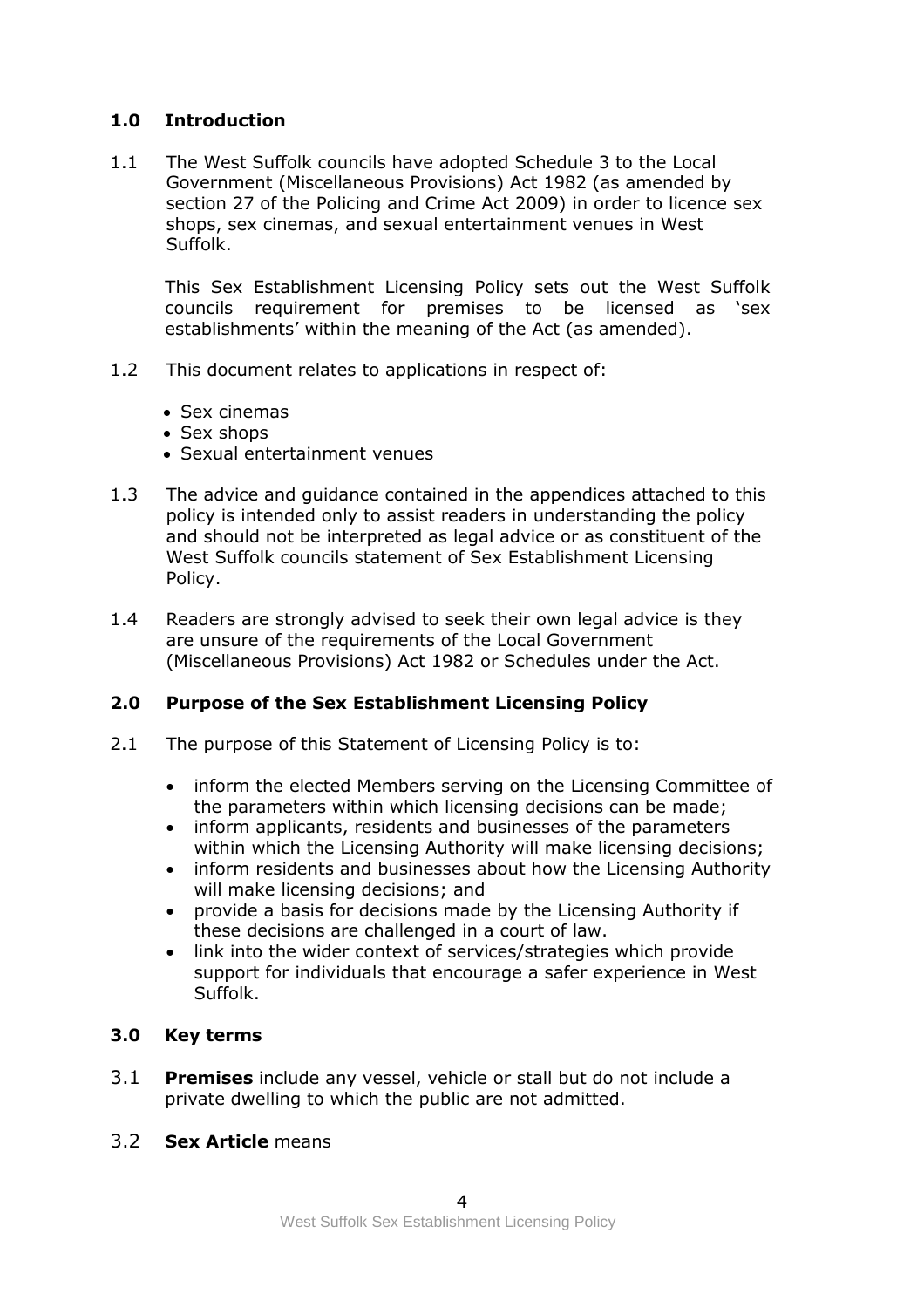- a) anything made for use in connection with, or for the purpose of stimulating or encouraging:
	- i) sexual activity;
	- ii) acts of force or restraint which are associated with sexual activity, and
- b) anything:
	- i) containing or embodying matter to be read or looked at or anything intended to be used, either alone or as one of a set, for the reproduction or manufacture of any such article; and
	- ii) to any recording of vision or sound, which
		- a) is concerned primarily with the portrayal of, or primarily deals with or relates to, or is intended to stimulate or encourage, sexual activity or acts of force or restraint which are associated with sexual activity; or
		- b) is concerned primarily with the portrayal of, or primarily deals with or relates to, genital organs, or urinary or excretory functions.
- 3.3 **Sex Cinema** means any premises, vehicle, vessel or stall used to a significant degree for the exhibition of moving pictures, by whatever means produced, which
	- a) are concerned primarily with the portrayal of, or primarily deal with or relate to, or are intended to stimulate or encourage:
		- i) sexual activity;
		- ii) acts of force or restraint which are associated with sexual activity.
	- b) are concerned primarily with the portrayal of, or primarily deal with or relate to, genital organs or urinary or excretory functions,

but does not include a dwelling-house to which the public is not admitted.

- 3.4 **Sex Establishment** means a Sexual Entertainment Venue, Sex Cinema or a Sex Shop as appropriate.
- 3.5 **Sex Shop** means any premises, vehicle or vessel or stall used for a business which consists to a significant degree of selling, hiring, exchanging, lending, displaying, or demonstrating:
	- a) sex articles;
	- b) other things intended for use in connection with, or for the purpose of stimulating or encouraging:
		- i) sexual activity
		- ii) acts of force or restraint which are associated with sexual activity.
- 3.6 **Sexual Entertainment Venue** means any premises at which Relevant Entertainment is provided before a live audience for the financial gain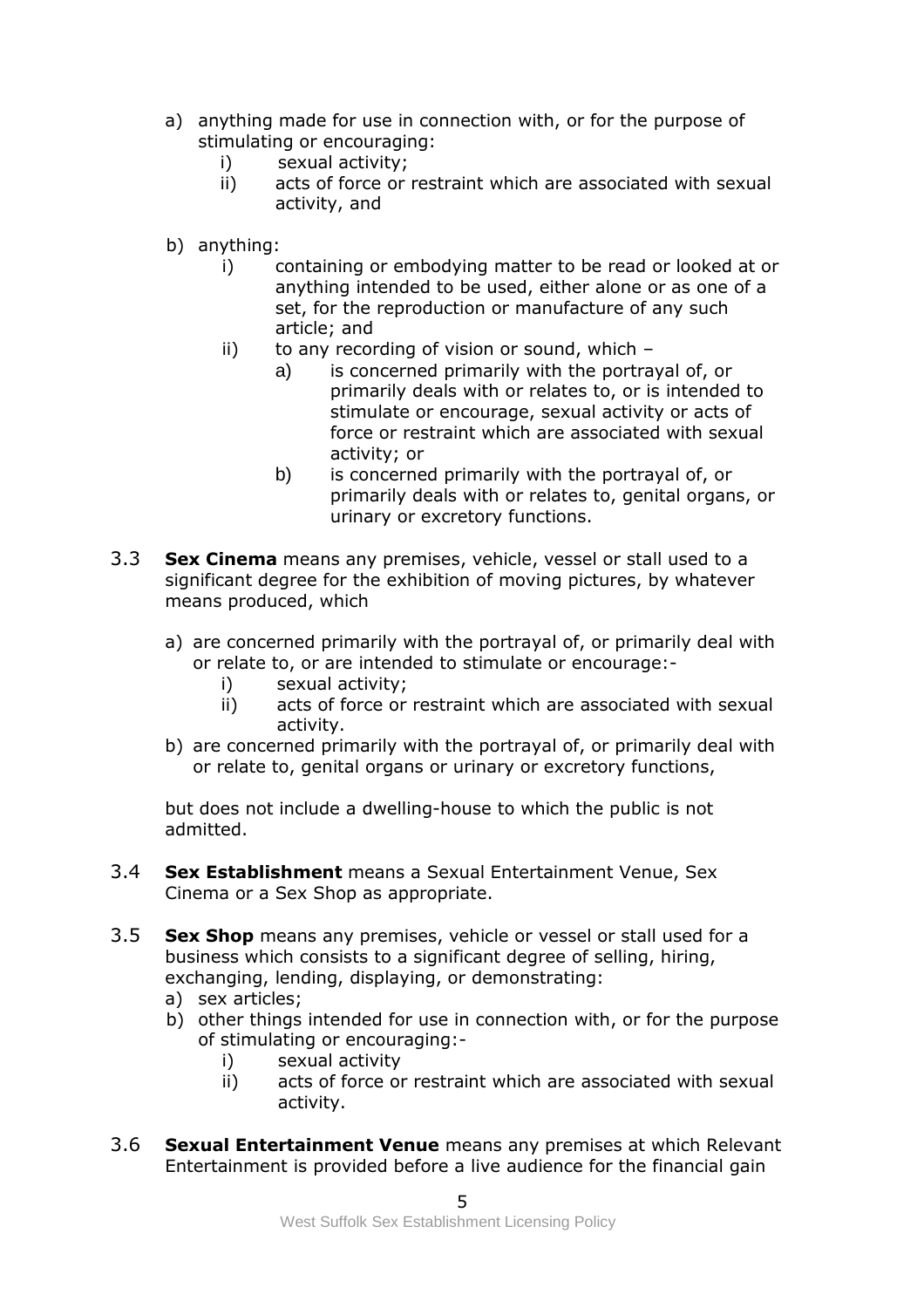of the organiser or the entertainer (subject to the exceptions set out in paragraph 4.1 below).

3.7 **Relevant Entertainment** means any live performance or live display of Nudity which is of such a nature that, ignoring financial gain, it must reasonably be assumed to be provided solely or principally for the purpose of sexually stimulating any member of an audience (whether by verbal or other means). An audience can consist of just one person (e.g. where the

entertainment takes place in private booths).

#### 3.6 **Nudity** means:

In the case of a woman: exposure of her nipples, pubic area, genitals or anus; and

In the case of a man: exposure of his pubic area, genitals or anus.

#### 3.7 **Relevant Entertainment**

The West Suffolk councils will judge each case of its merits and the definition of Relevant Entertainment will apply to the following forms of entertainment as they are commonly understood:

- Lap dancing
- Pole dancing
- Table dancing
- Strip shows
- Peep shows
- Live sex shows
- 3.8 The above list is not exhaustive and as the understanding of the exact nature of these descriptions may vary, they should only be treated as indicative. Ultimately, decisions to licence premises as Sexual Entertainment Venues shall depend on the content of the entertainment provided and not the name it is given.

#### **4.0 Sexual Entertainment Venues - exceptions**

- 4.1 Schedule 3, Paragraph 2A (3) of the 1982 Act defines those premises that are not Sexual Entertainment Venues. These are:
	- Sex Shops and Sex Cinemas (which are separately defined in Schedule 3 to the 1982 Act)
	- Premises which provide Relevant Entertainment on an infrequent basis. These are defined as premises where:
		- a) no Relevant Entertainment has been provided on more than 11 occasions within a 12 month period;
		- b) no such occasions has begun within a period of one month beginning with the end of the previous occasions; and
		- c) no such occasion has lasted longer than 24 hours.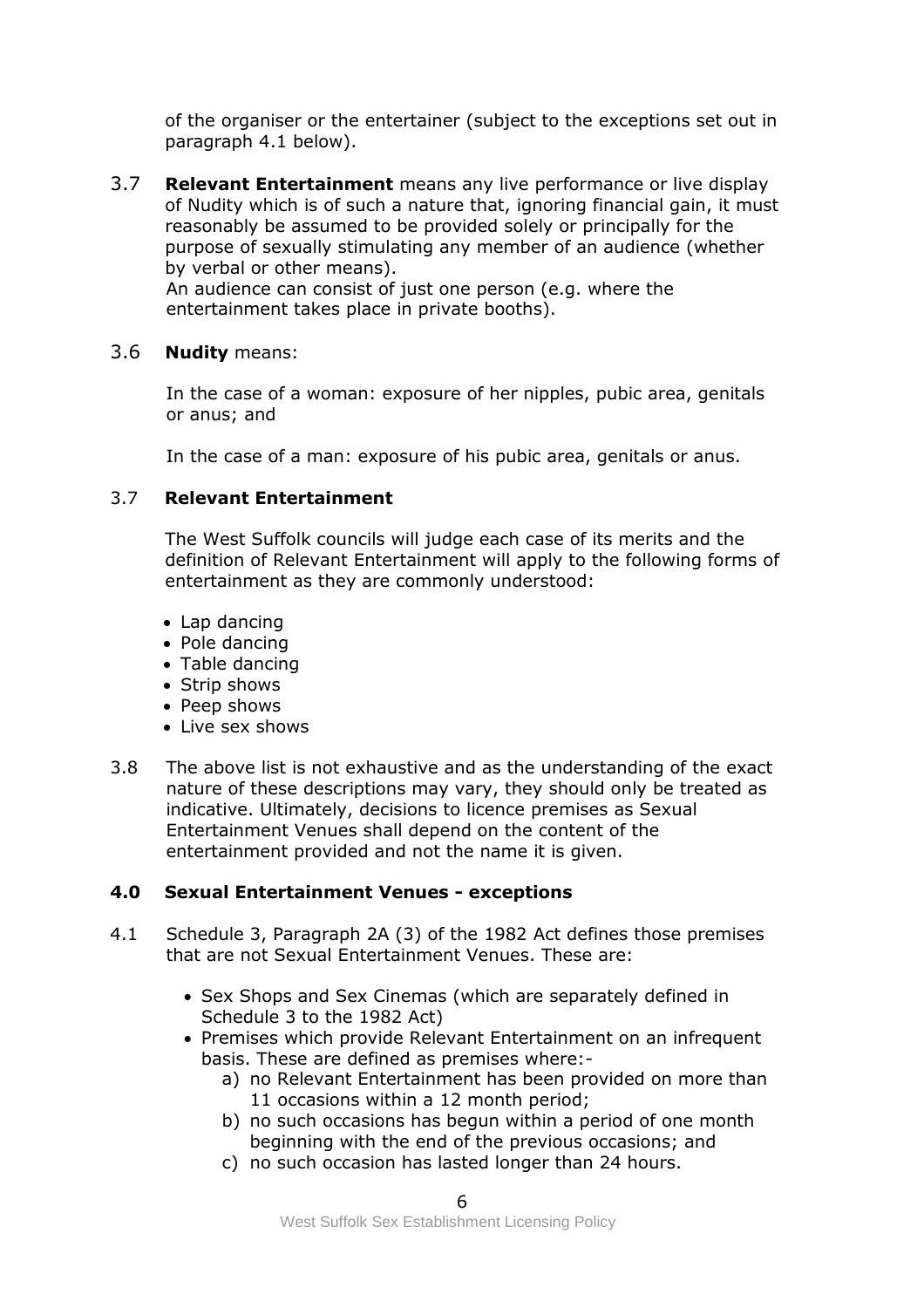- d) Other premises or types of performances or displays exempted by an Order of the Secretary of State.
- 4.2 Premises which:
	- provide Relevant Entertainment on an infrequent basis or
	- provide any form of adult entertainment which falls outside the definition of Relevant Entertainment will continue to be regulated under the Licensing Act 2003, insofar as they are providing Regulated Entertainment under that Act.

#### **5.0 Requirement for a Licence**

- 5.1 Any person wishing to operate a sex establishment as defined by Schedule 3 requires a sex establishment licence, unless the requirement for a licence has been waived by the appropriate authority.
- 5.2 A licence would normally be granted for a period of one year; however the West Suffolk councils may exercise their discretion to issue a licence for a shorter period if deemed appropriate.

## **6.0 Location of Licensed Premises**

- 6.1 The West Suffolk councils acknowledge that a concentration of licensed premises in a particular area can result in a potential fear of crime, anti-social behaviour, noise pollution and other disturbance to residents. In such cases the amenity of local residents can be placed under severe pressure.
- 6.2 The West Suffolk councils have not imposed a limit on the number of premises that may be licensed in any area, nor identified any exclusion zones for the purpose of applying for a sex establishment licence.
- 6.3 The West Suffolk councils will not normally grant a licence where any premises within the vicinity are used for the following:
	- (a) school;
	- (b) place of worship;
	- (c) family leisure;
	- (d) domestic residential buildings;
	- (e) important historic buildings;
	- (f) youth facilities;
	- (g) important public and cultural facilities.
- 6.3.1 In other instances, the West Suffolk councils will consider this ground of refusal on the merits of the individual case.
- 6.3.2 The precise extent of vicinity will be determined in the light of the precise location of any application and any representations made in response thereto.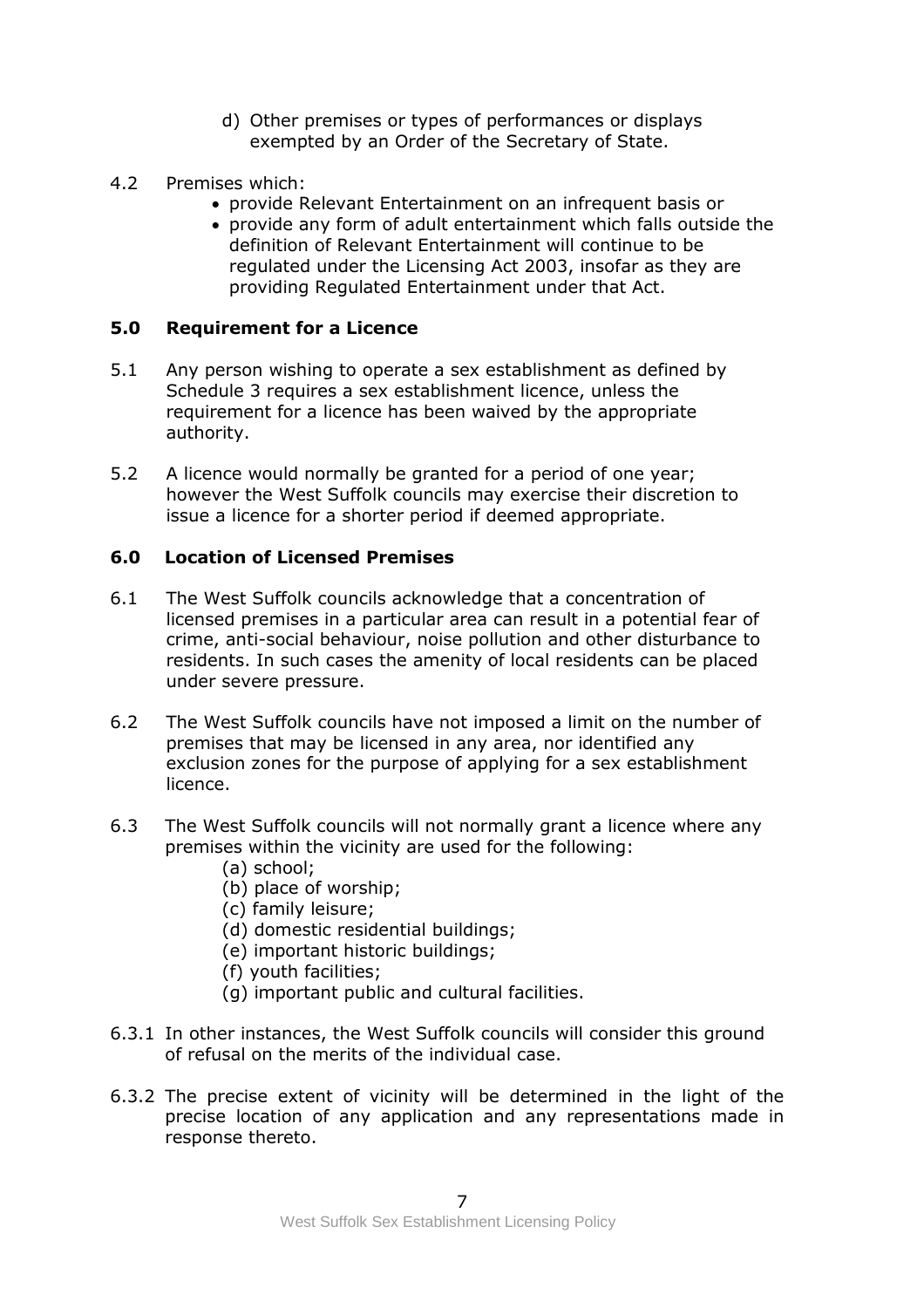- 6.3.3 In deciding whether such premises are in the vicinity of the application site, the West Suffolk councils will not use a pre-determined distance, but will consider each case on its individual merits, and will take account of its local knowledge where appropriate. In determining the issue, it will take account of:
	- (a) distance,
	- (b) intervisibility,
	- (c) linkages between them, including whether the premises and application site are connected by well-used walking routes;
	- (d) any visual or physical barriers between them.
- 6.3.4 In considering the application of this policy to domestic residential buildings, the West Suffolk councils will take into account the number of such buildings, their density, their primary use, the number of dwelling units they comprise and their distance from the application site.".
- 6.4 Applications in respect of premises must state the full address of the premises. Applications in respect of a vehicle, vessel or stall must state where it is to be used as a sex establishment.
- 6.5 The West Suffolk councils would normally expect that applications for licences for permanent commercial premises should be from businesses with appropriate planning consent for the property concerned.

#### **7.0 Making an application**

- 7.1 An application for the grant, renewal, transfer or variation of a licence must be made in writing to the Council in accordance with the requirements shown in Appendix A.
- 7.2 In keeping with the West Suffolk council's policy on the introduction of e-Government, the council consents to applications and other notices being given electronically. The address at which the Council will accept applications and notices is;-

Environmental Health Environmental Health District Offices Mest Suffolk House College Heath Road Western Way Mildenhall **Bury St Edmunds** Suffolk Suffolk IP28 7EY IP33 3YU or:

Forest Heath District Council St Edmundsbury Borough Council

Telephone: 01284 758050 Fax: 01638 719357 e-mail: [licensing@westsuffolk.gov.uk](mailto:licensing@westsuffolk.gov.uk) web: [www.westsuffolk.gov.uk](http://www.westsuffolk.gov.uk/)

8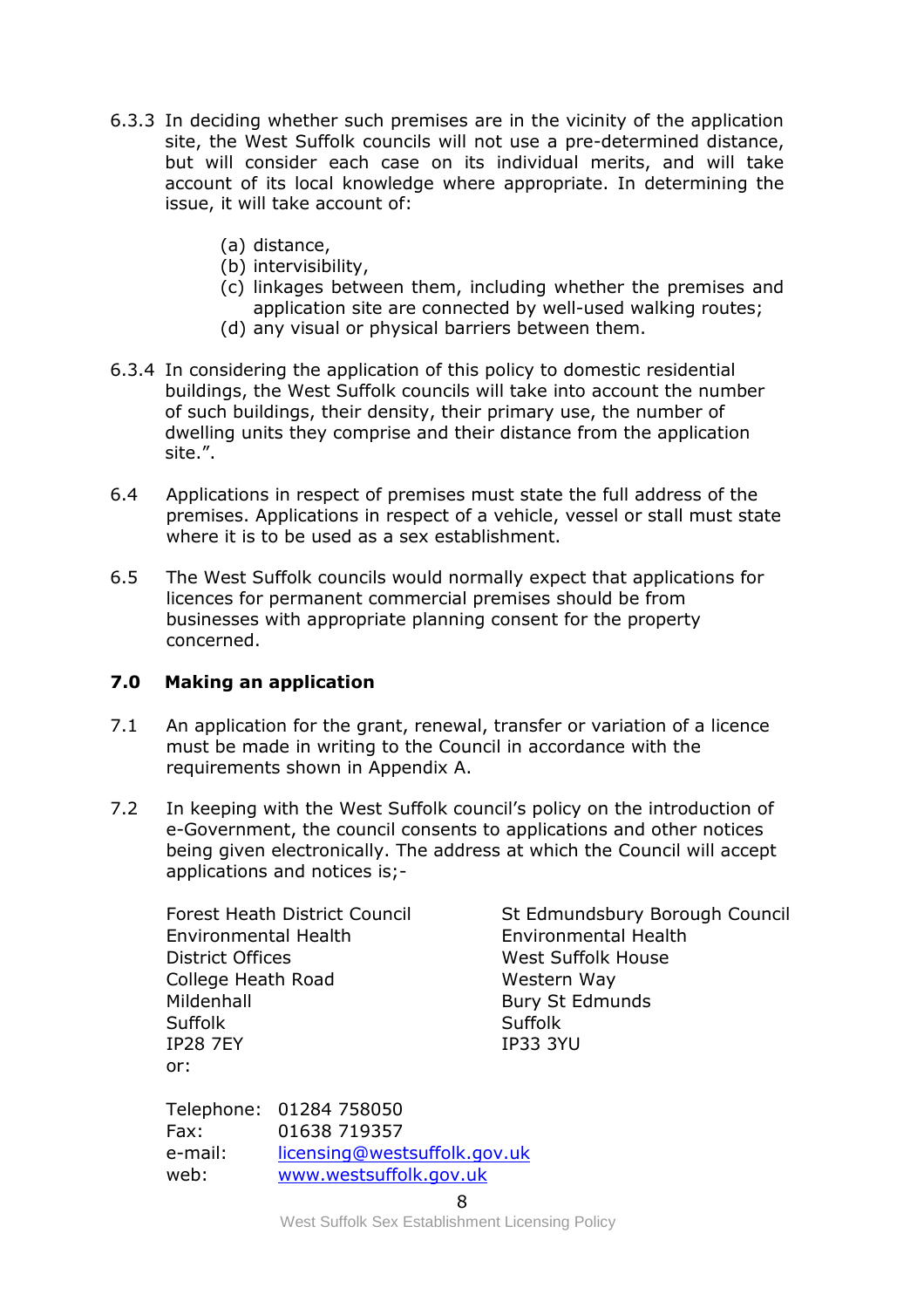- 7.3 A specimen application form and notice for public advertisement is attached in Appendices B and C.
- 7.4 A copy of the application must be submitted to the Chief Officer of Police within 7 days of submitting the application to the Licensing Authority.

#### **8.0 Fees**

- 8.1 The application process involves paying a non-returnable application fee.
- 8.2 The current schedule of fees for the licensing of sex establishments is shown in Appendix D.
- 8.3 Fees are reviewed annually against any rise in Council costs of administering the licensing regime.

#### **9.0 Advice and Guidance**

- 9.1 The West Suffolk councils will seek to liaise with applicants and/or mediate between applicants and others who may make objections, to achieve a satisfactory outcome for all involved, wherever possible and where resources permit.
- 9.2 Where an applicant considers that mediation and liaison may be likely or probable, it is recommended that the applicant discusses their proposals with the licensing section and those from whom they think objections are likely prior to submitting their application.

#### **10.0 Grant, renewal or transfer of licences**

- 10.1 The West Suffolk councils may grant to any applicant and renew a licence for the use of any premises as a 'sex establishment' on such terms and conditions as specified by the Council. (Refer to '16 – Conditions' and Appendices B and E).
- 10.2 Decisions regarding, the grant, renewal or transfer of a licence will be dealt with by either a Full or Sub Committee or Officers in accordance with the Schedule of Delegated Decisions in Appendix H.
- 10.3 A licence will remain in force for one year, or such shorter period specified in the licence, unless previously cancelled or revoked.
- 10.4 The West Suffolk councils may, if they think fit, transfer a licence to any other person upon application by that person.
- 10.5 Where an application for renewal or transfer of a licence is made before the date of expiry of the existing licence, the licence shall remain in force until such time as the application has been determined.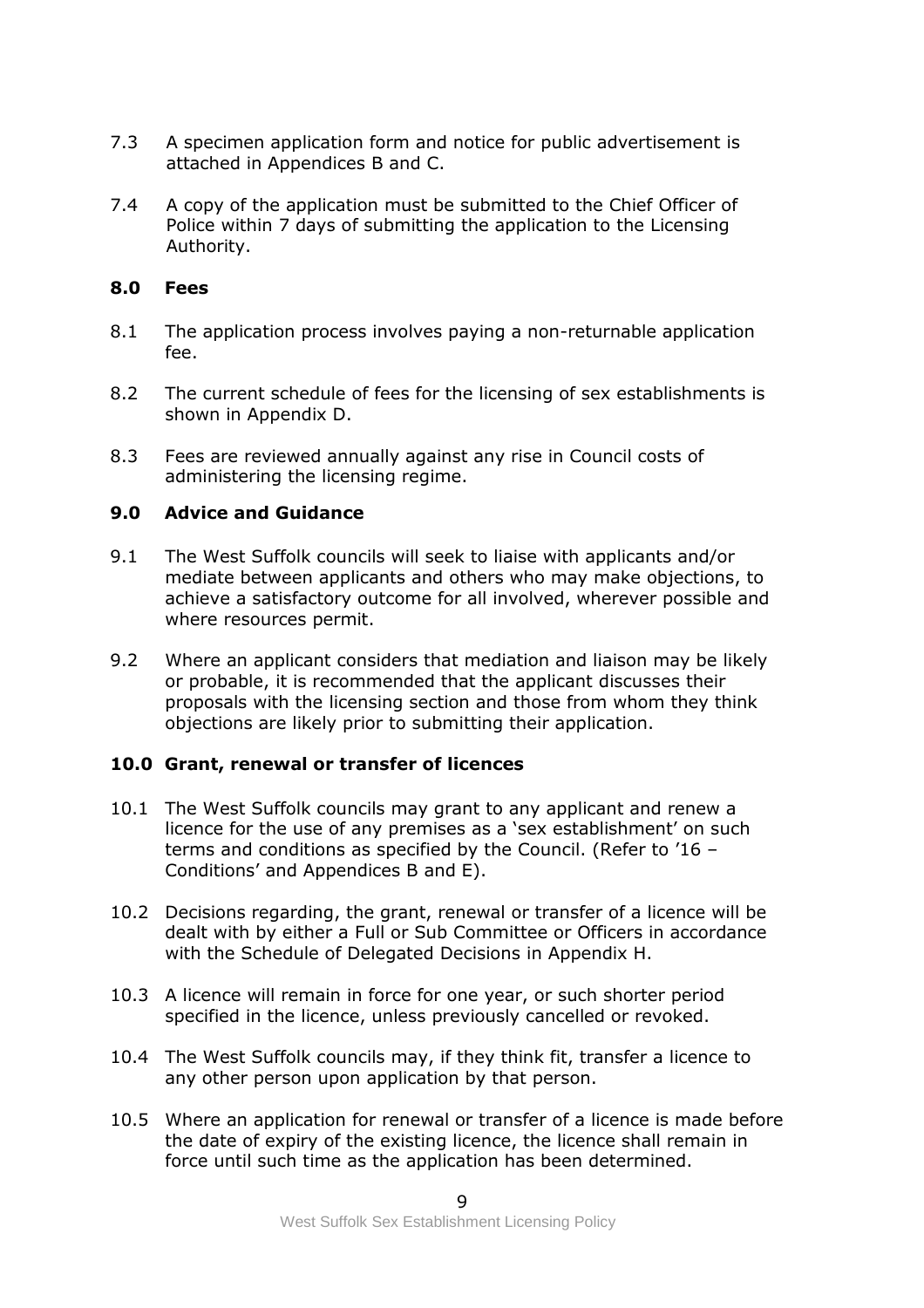10.6 Where applications for licences have been granted, the Council will send the licence to applicants by post.

# **11.0 Waivers**

- 11.1 The West Suffolk councils do not consider it appropriate to permit waivers from the requirements to hold a sex establishment licence, except in extreme and exceptional circumstances considered by the Licensing Committee (for example, to allow a temporary re-location of a business following damage to licensed premises).
- 11.2 Each application for a waiver will be considered on its individual merits. However, any establishment that would normal require licensing under the provisions of the 1982 Act is unlikely to be granted a waiver.
- 11.3 In order for a waiver to be considered, an applicant must provide the basic information included in the application form, and any other information the authority may reasonably require in order to make its decision.
- 11.4 A waiver may be for such period as the Council sees fit. Where the Council grants an application for a waiver, notice will be given to the applicant stating that it has granted the application. The Authority may at any time give a person who would require a licence, notice that the waiver is to terminate, on such date not less than 28 days from the date on which it gives the notice, or as may be specified in the notice.

#### **12.0 Amendments to the Licensing Act 2003**

- 12.1 Premises holding a sexual entertainment venue licence will not require a premises licence under the Licensing Act 2003 (as amended) unless the premises is carrying on other licensable activities e.g. the sale of alcohol or the provision of regulated entertainment.
- 12.2 Live music or the playing of recorded music which is integral to the provision of relevant entertainment, such as lap dancing, for which a sexual entertainment licence is required, is specifically excluded from the definition of regulated entertainment in the Licensing Act 2003 (as amended).

#### **13.0 Exchange of Information**

- 13.1 The West Suffolk councils may from time to time exercise their powers under Section 115 of the Crime and Disorder Act 1998 to exchange information with the police and other partners to fulfil its' statutory objective of reducing crime in the area.
- 13.2 Details of applications and objections which are referred to a Licensing Committee for determination will be published in reports that are made publicly available in accordance with the Local Government Act 1972 and the Freedom of Information Act 2000.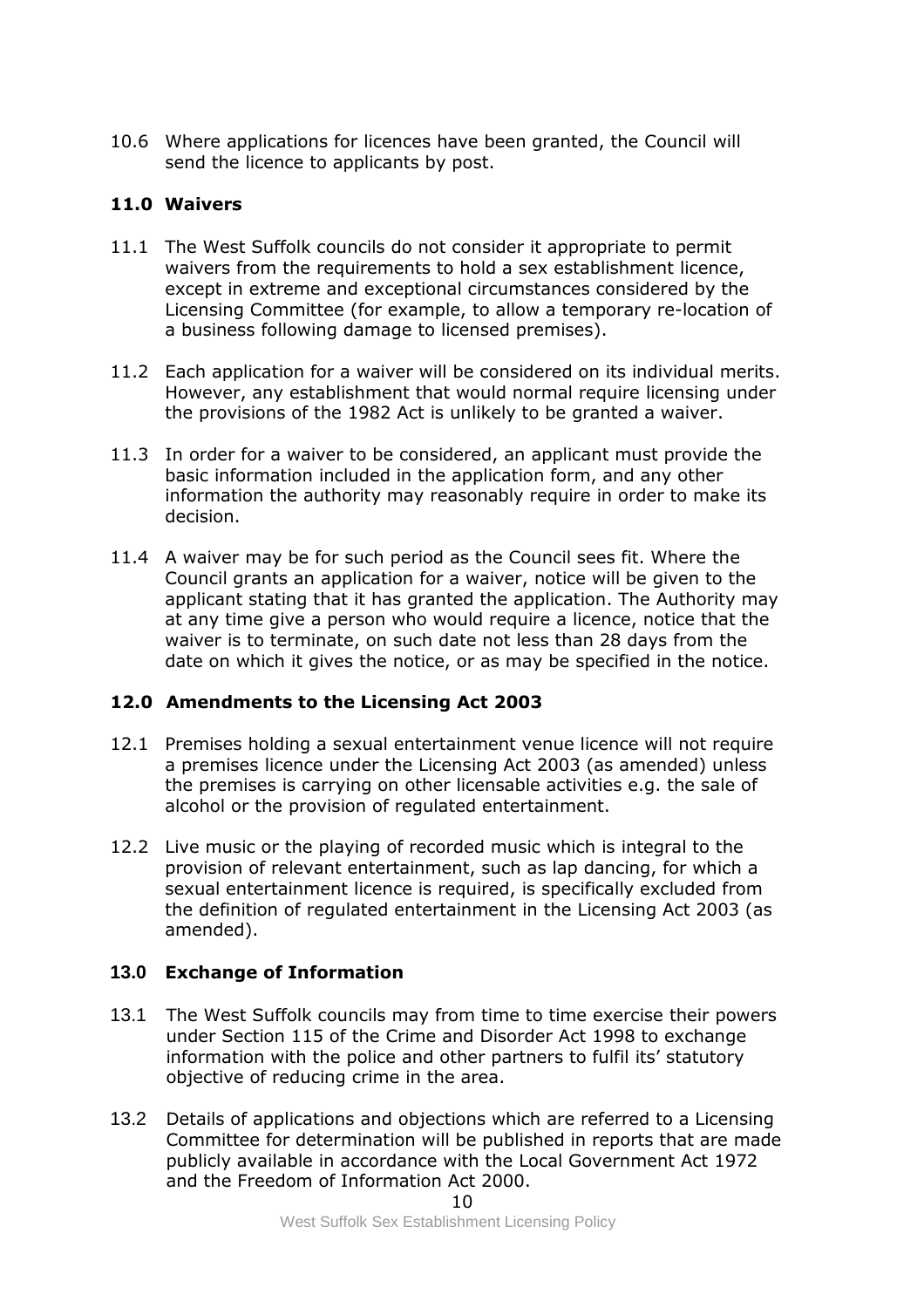13.3 The name and address of objectors will not be disclosed to applicants or published in public reports in accordance with schedule 3, paragraph 10 (17) Local Government (Miscellaneous Provisions) Act 1982, as amended by the Policing and Crime Act 2009. Such details will be made available to Councillors on the Licensing Committee.

## **14.0 Variation of licences**

14.1 The holder of a licence may apply to the Council to vary the terms, conditions or restrictions on or subject to which the licence is held.

# **15.0 Commenting on licence applications / Making objections**

- 15.1 Unlike some other licensing regimes (such as for alcohol, entertainment or gambling), a wide range of people can raise objections about sex establishments licences. The Police are a statutory consultee for all applications.
- 15.2 Although applicants are only required to provide notice of the application to the Police, the West Suffolk councils will endeavour to list applications on its website and notify the following partner authorities of accepted applications made:
	- Suffolk Constabulary
	- Environmental Health (West Suffolk councils)
	- Planning Services (West Suffolk councils)
	- Families and Communities (West Suffolk councils)
	- Parish or Town Council
	- District or Borough Councillor (Ward Member)
	- Suffolk Fire Service
- 15.3 Objectors should have something to say which is relevant to consideration of the statutory grounds for refusal that are set out in the 1982 Act; see appendix F.
- 15.4 The West Suffolk councils takes the following approach to deciding applications:
	- (a) each case will be decided upon its merits. The West Suffolk councils will not apply a rigid rule to its decision making;
	- (b) objectors can include residents'/tenants' associations, community associations, and trade associations. Councillors and MPs may also raise objections. Elected councillors may represent interested parties, providing they do not also sit on the Licensing Committee determining the application in question;
	- (c) clear reasons for its decision will always be given.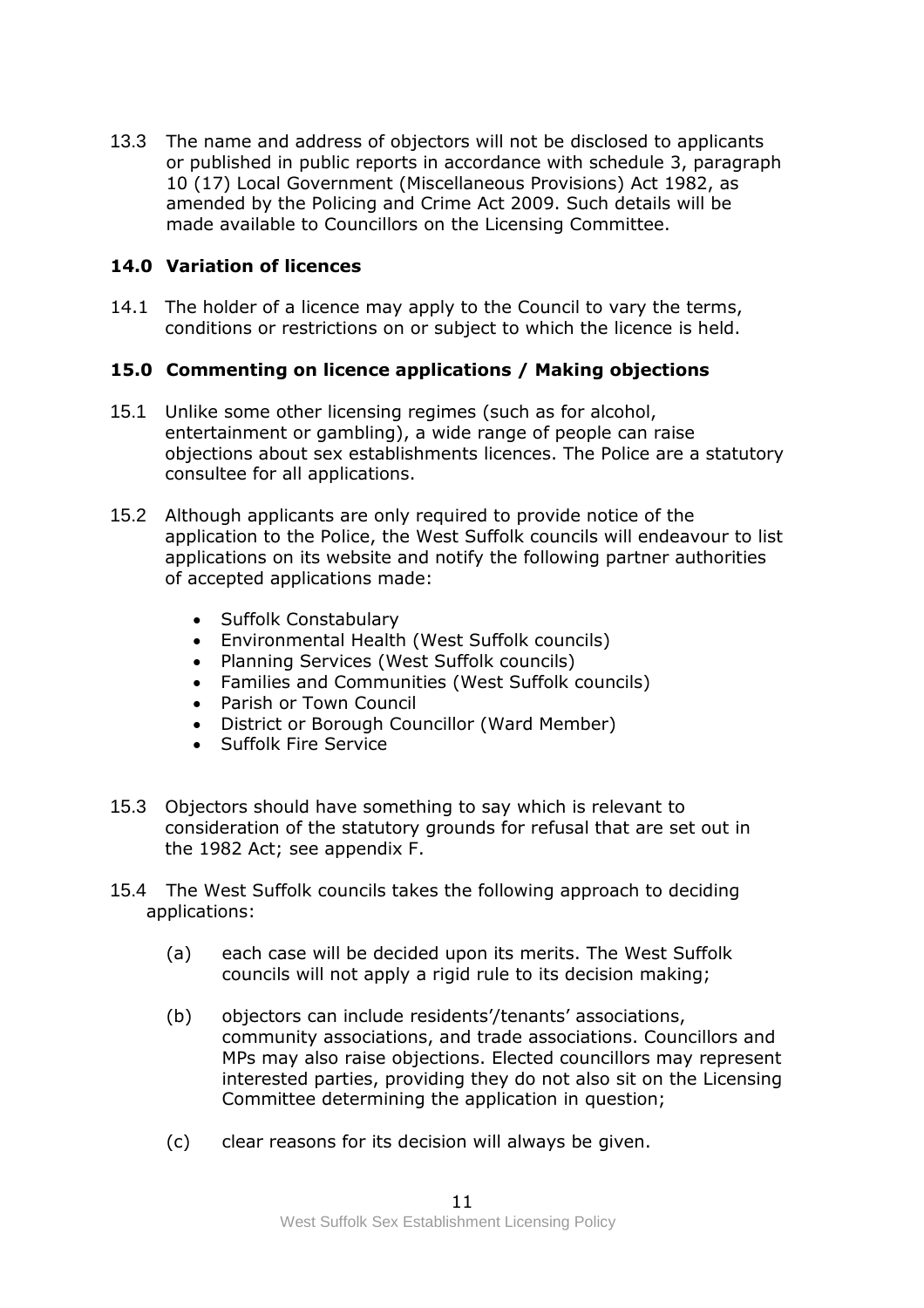- 15.5 The West Suffolk councils will not consider objections that are frivolous or vexatious, or which relate to moral grounds (as these are outside the scope of the 1982 Act). Decisions on whether objections are frivolous or vexatious will be made objectively by Officers. A report will be submitted in advance of any licence hearing that will outline the application and indicate the general grounds of representations.
- 15.6 A vexatious objection is generally taken as being one which is repetitive, without foundation or made for some other reason such as malice. A frivolous objection is generally taken to be one that is lacking in seriousness.
- 15.7 Objections will be considered at a hearing either by the full Licensing Committee or a Licensing Sub Committee. Both applicants and objectors will be given an equal opportunity to state their case in accordance with the West Suffolk councils hearing procedure, a copy of which can be found in appendix G.
- 15.8 Objections should ideally:
	- · be made in writing (this will include submissions electronically)
	- · be in black ink on single sides of A4 paper
	- · indicate the name and address of the persons or organisations making the representation
	- · indicate the premises to which the objection relates
	- · indicate the proximity of the premises to the person making the objection. A sketch map or plan may be helpful to show this
	- · clearly set out the reasons for making the objections.
- 15.9 Petitions must clearly state the name and address of the premises application being objected to. The full objection that people are signing to say they agree with must be at the top of the petition. The objection must be in line with the requirements of the legislation. The names and address of those signing the petition should be provided and should be legible, together with a signature.
- 15.10 The West Suffolk councils must be confident that those signing the petition were aware of what they were signing for. So in the interest of clarity for those signing, best practice would be to have the objection at the top of each page; especially where several people are involved in collecting signatures.
- 15.11 It should be noted that submissions to the Council may also be in support of an application. These should contain the same information as stated above.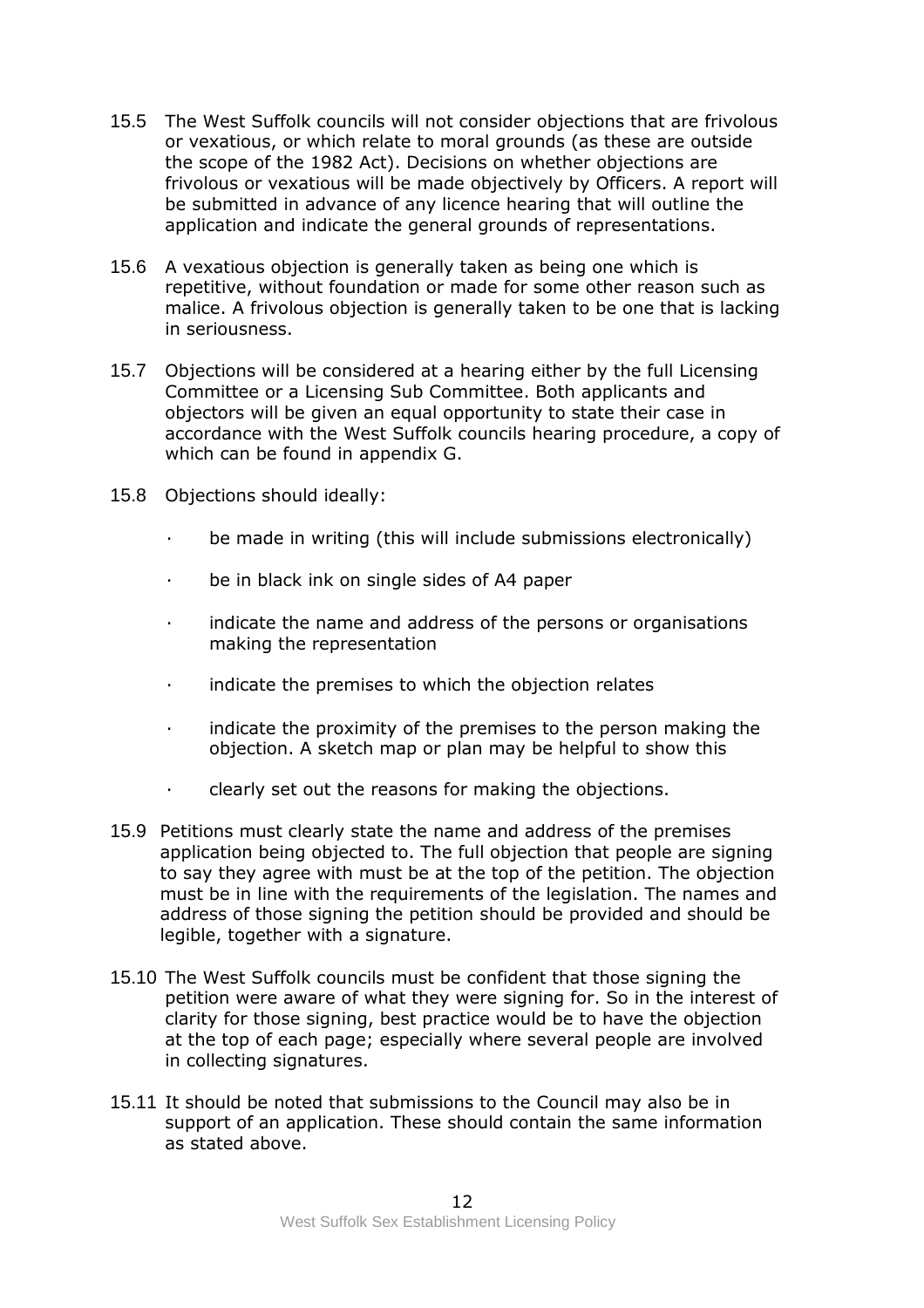- 15.12 Objections may only be made within the period of 28 days following the date on which the application was given to the Council.
- 15.13 The West Suffolk councils will not consider any objection that does not contain the name and address of the person making it. (Refer also to 9.3 above).
- 15.14 Where objections are made, the West Suffolk councils will provide copies to the applicant. The West Suffolk councils will not divulge the identity of the objector(s) to the applicant without their permission to do so.
- 15.15 Where objections are made and not withdrawn, a hearing before the full Licensing Committee or delegated to a Licensing Sub Committee of three Councillors will normally be held within 20 working days of the end of the period in which objections might be made, unless all parties agree that a hearing is unnecessary.
- 15.16 In all cases, applicants who are genuinely aggrieved by a decision of the Council are entitled to appeal to the Magistrates' Court.
- 15.17 In the case of first or new applications, where no objections are made, the Council will grant the licence subject to terms and conditions that are consistent with the type and operation of the sex establishment (Please refer to '13 - Conditions').

#### **16.0 Determining applications**

- 16.1 When considering applications, the West Suffolk councils will have regard to:
	- a) the Local Government (Miscellaneous Provisions) Act 1982, as amended;
	- b) any supporting regulations;
	- c) this licensing policy

Refer also to Appendix F

- 16.2 This does not, however, undermine the rights of any person to apply for a licence and have the application considered on its individual merits, nor does it override the right of any person to make objections on any application where they are permitted to do so under the Act.
- 16.3 When determining applications, the West Suffolk councils will take account of any comments made by the Chief Officer of Police and any objections made.
- 16.4 In all cases, the West Suffolk councils reserves the right to consider each application on its own merit.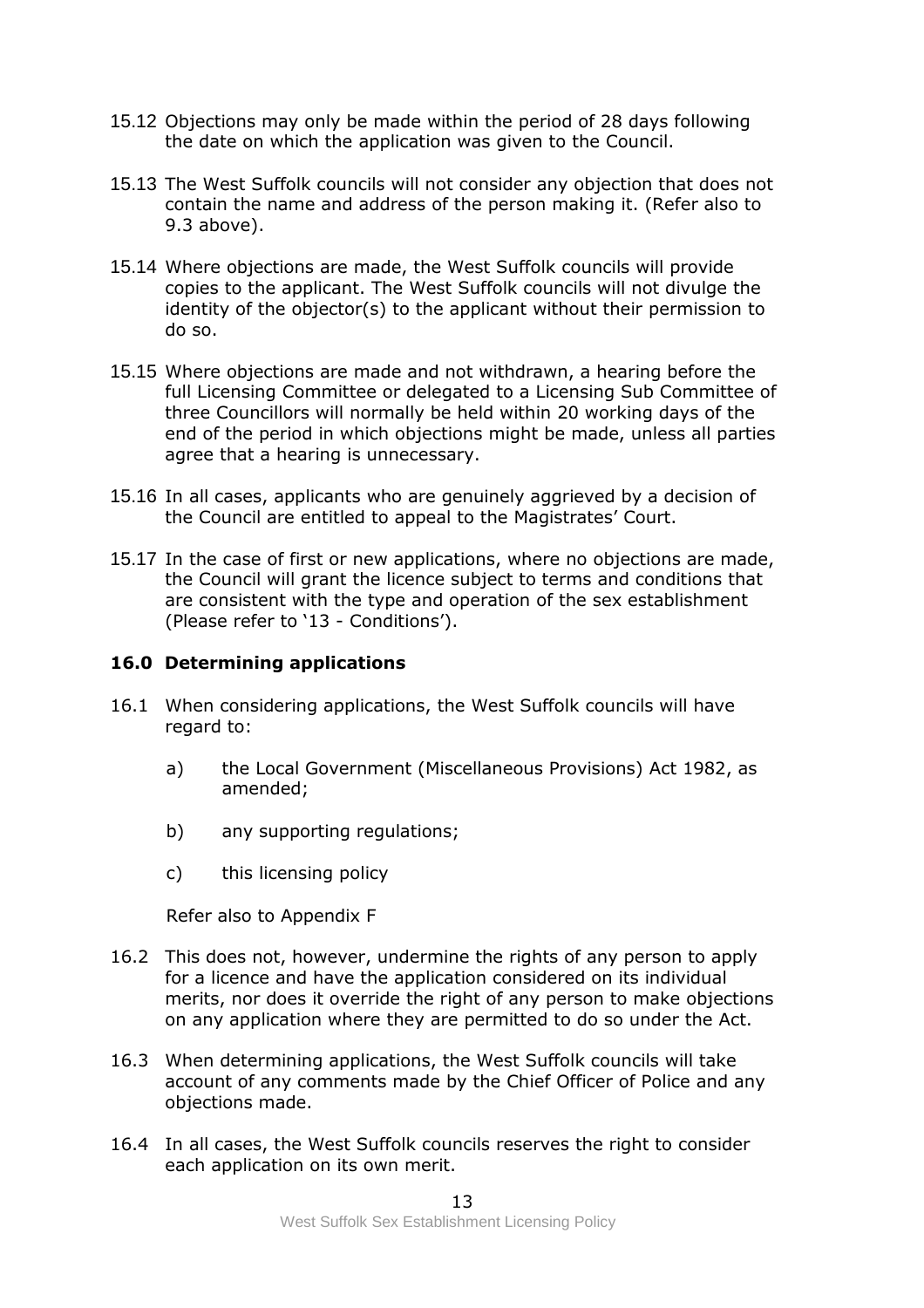# **17.0. Conditions**

- 17.1 The standard conditions that may be attached to a licence are shown in Appendix E. It is an offence to breach the conditions and the penalty for this is a fine not exceeding £20,000.
- 17.2 The West Suffolk councils recognises that all applications should be considered on an individual basis and any additional conditions attached to such a licence will be tailored to suit each individual premise.
- 17.3 No condition will be imposed that cannot be shown to be necessary.
- 17.4 Where it is reasonable and necessary to do so, the Licensing Committee will impose additional proportional conditions on a licence. Wherever possible, these will be discussed in advance with operators by Licensing Officers.

#### **18.0 Refusal of licences**

- 18.1 Except where the West Suffolk councils are prohibited from granting, renewing, varying or transferring a licence, the West Suffolk councils will not refuse a licence without first:
	- a) Notifying the applicant or holder of the licence in writing of the reasons; and,
	- b) Giving the applicant or holder of the licence the opportunity of appearing and making representations before a Licensing Committee.
- 18.2 The circumstances in which the West Suffolk councils must or may refuse a licence are shown in Appendix F.

#### **19.0 Revocation of licences**

- 19.1 The West Suffolk councils may revoke a licence:
	- a) on any grounds specified in paragraph 1 of Appendix F to this policy;
	- b) on either of the grounds specified in paragraph 3 (a) and (b) of Appendix F of this policy. The West Suffolk councils will not revoke a licence without first giving the holder of the licence the opportunity of appearing and making representations before a Licensing Committee.

#### **20.0 Cancellation of licences**

20.1 The licence holder may surrender the licence at any time and may request in writing for the West Suffolk councils to cancel the licence.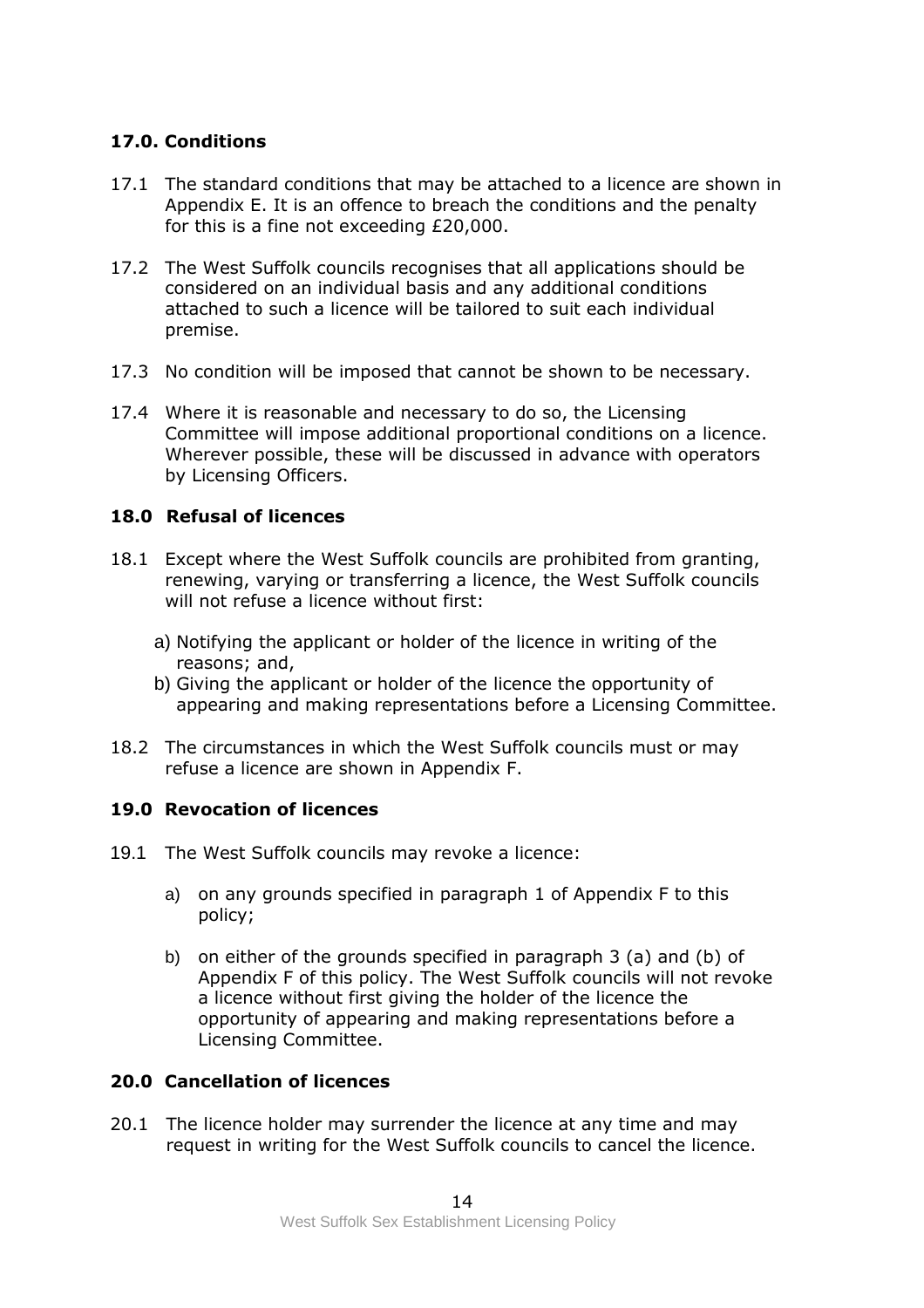- 20.2 In the event of the death of a licence holder, the licence will be deemed to have been granted to his personal representatives and will remain in force for 3 months from the date of death, unless previously revoked.
- 20.3 Where the West Suffolk councils are satisfied that it is necessary for the purpose of winding up the estate of the deceased licence holder, it may extend or further extend the period in which the licence remains in force.

#### **21.0 Right to appeal a decision**

- 21.1 If an application is refused, or revoked, following a hearing, then the applicant will be informed of the decision and whether there is any right of appeal.
- 21.2 Appeals must be made to the local Magistrates' Court within 21 days, starting from the date the applicant is notified of the West Suffolk councils' decision. The notice will advise the address of the appropriate Magistrates' Court to which such an appeal should be submitted. It should be noted that a fee may be payable to the Magistrates to lodge such an appeal,
- 21.3 Applicants can appeal against the refusal of a grant, renewal, variation or transfer application, or against the decision to revoke a licence. They can also appeal against conditions or restrictions imposed.
- 21.4 Please note that you cannot appeal against the West Suffolk councilss decision if the application was refused on the grounds that:
	- The number of sex establishments (if a limit is set see paragraph 6.2), or of sex establishments of a particular kind, in the relevant locality at the time the application is determined is equal to or exceeds the number which the authority consider is appropriate for that locality; or
	- The grant of the licence would be inappropriate considering the character of the area, the nature of other premises in the area, or the premises themselves.
- 21.5 The Magistrates' Court will determine the appeal application. If you do not agree with the decision made by the Magistrates' Court, you can appeal to Crown Court. The decision made by the Crown Court will be final. The Council must comply with a decision made by a Magistrates or Crown Court.

#### **22.0 Complaints**

22.1 Where possible and appropriate, the West Suffolk councils will give early warning to licence holders of any concerns about problems identified at premises and of the need for improvement.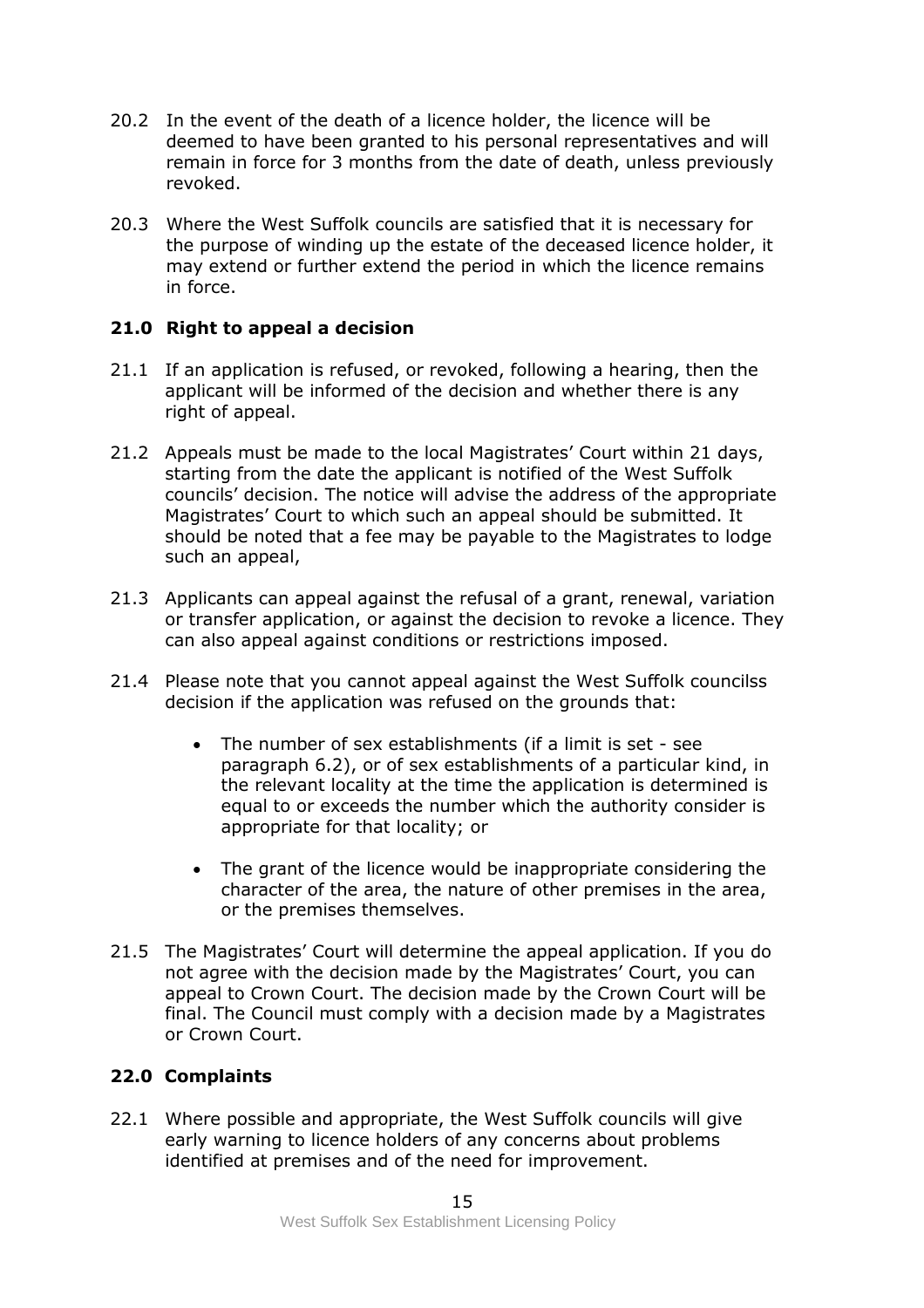# **23.0 Enforcement**

- 23.1 The West Suffolk councils are responsible for the administration and enforcement of the licensing regime and will have regard to the Department of Business Enterprise & Regulatory Reform's Regulators Compliance Code and the Better Regulation Commission's five Principles of Good Regulation. The West Suffolk councils will carry out its regulatory functions in a fair, open and consistent manner.
- 23.2 Specifically, the West Suffolk councils will:
	- a) be proportionate to only intervene when necessary and remedies will be appropriate to the risk posed;
	- b) be accountable to justify decisions, be subject to public scrutiny and allow opportunities to resolve differences before enforcement action is taken, unless immediate action is needed;
	- c) be consistent to implement rules and standards fairly;
	- d) be transparent to be open and to provide clear explanations of what is needed, by when and the rights of appeal;
	- e) target its regulatory action at cases in which action is needed.
- 23.3 The West Suffolk councils recognise the interests of both citizens and businesses and will work closely, with partners, to assist licence holders to comply with the law and the conditions attached to the licence.
- 23.4 However, proportionate but firm action will be taken against those who commit serious offences or consistently break the law or breach conditions of the licence.
- 23.5 The West Suffolk councils have set clear standards of service and performance that the public and businesses can expect. In particular, an enforcement policy has been created that explains how the West Suffolk councils will undertake its role and how the principles of effective enforcement will be achieved.
- **23.6** This policy is freely available from the licensing section, as are details of the West Suffolk councils' corporate complaints procedures, both of which can be viewed on the West Suffolk councils' website: www.westsuffolk.gov.uk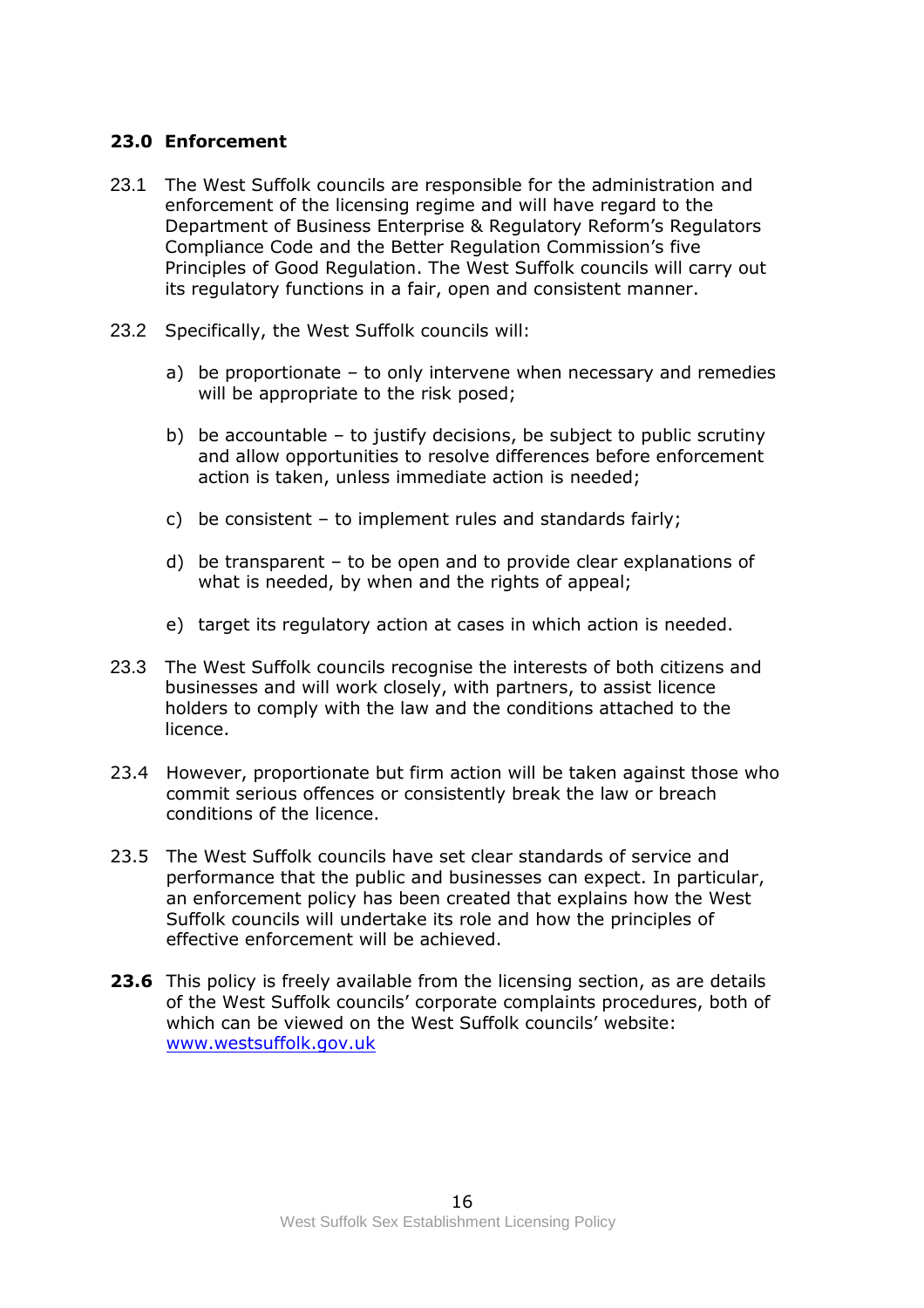# **Appendix A**

# **Requirements for applying for grant, variation, transfer or renewal of a sex establishment licence**

# **Grant of a licence**

- 1) To apply for the grant of a sex establishment licence an applicant must:
	- a) Send the council:
		- i) A **completed application form**. (Please see specimen application form in Appendix B);
		- ii) Any **continuation sheets** (with name and premises details added to every sheet)
		- iii) A **plan** to the scale 1:100 of the premises to which the application relates (showing layout, fixtures, and fixtures), (indication of colour scheme and shop signage, naming and branding should also be included);
		- iv) The application fee. Cheques should be made payable to 'Forest Heath District Council' or 'St Edmundsbury Borough Council' and may not be refunded in the event your application is unsuccessful.
		- v) Proof of address; for all individual applicants for example a current utility bill or bank statement.
		- vi) **Endorsed photographs** of all individual applicants. Photos must be full faced and passport style, and endorsed as a true likeness by a professional person of standing in the community such as a doctor, solicitor, teacher, fire officer, local government officer or councillor. The contact details for the person endorsing the photos should also be provided with the photographs as validation checks will be made.
		- vii) **Photographic proof** of identity and age documentation for individual applicants – for example a passport or DVLA photocard driving licence containing a date of birth. Any **house rules, policy or similar documents**  you propose to operate at the sex establishment, provided in support of your application – for example performer vetting and welfare, customer rules, management and supervision policy/structure, details of membership of a trade association, details of previous relevant experience etc.
		- viii)**Criminal records basic level disclosure** or equivalent certificates which should be no older than one calendar month. The Police may also conduct background checks of any person connected to this application.
		- ix) **Any documentation relating to verification** of the entitlement of any applicant to reside or work in the UK (should this be applicable). It should be noted that the West Suffolk councils is registered with the Home Office Evidence and Enquiry Unit and may check the eligibility status of any individual connected with this application.
		- x) Copy of Licensing Act 2003 premises licence or club premises certificate if applicable.

And also:

- i) **Serve the application**, together with accompanying documents, to both the Licensing Authority and Chief Officer of Police.
- ii) display in a conspicuous location a **notice** on or near the premises;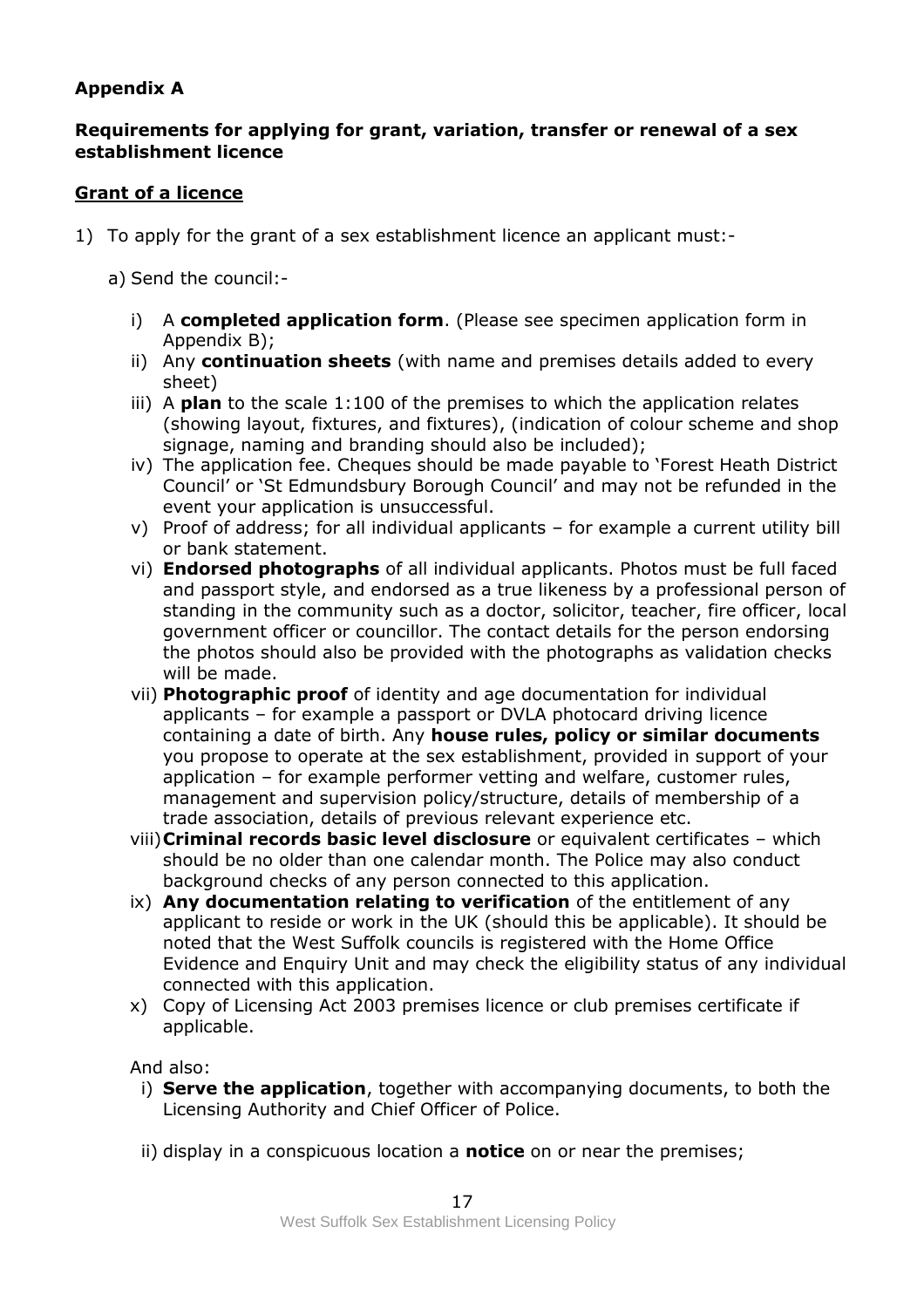iii)**advertise** the application in a local newspaper;

b) send a copy of the application and plan to the Chief Officer of Police within 7 days of making the application to the council to the following address:

Police Licensing Team Landmark House Egerton Road Ipswich **Suffolk** IP1 5PF

[policealcohollicensing@suffolk.pnn.police.uk](mailto:policealcohollicensing@suffolk.pnn.police.uk)

## **Note: Or any other address as defined by the Police**

#### **Specific Plan requirements**

- 2) The plan shall show:
	- a) The extent of the boundary of the building, if relevant, and any external and internal walls of the building and, if different, the perimeter of the premises;
	- b) The location of points of access to and egress from the premises;
	- c) The location of escape routes from the premises;
	- d) In a case where the premises is to be used for more than one licensable activity, the area within the premises used for each activity;
	- e) Fixed structures (including furniture) or similar objects temporarily in a fixed location (but not furniture) which may impact on the ability of individuals on the premises to use exits or escape routes without impediment;
	- f) In a case where the premises includes a stage or raised area, the location and height of each stage or area relative to the floor;
	- g) In a case where the premises includes any steps, stairs, elevators, or lifts, the location of the steps, stairs, elevators or lifts;
	- h) In the case where the premises includes any room or rooms containing public conveniences, the location of the room or rooms;
	- i) The location and type of any fire safety and other safety equipment including, if applicable, marine safety equipment; and
	- j) The location of a kitchen, if any, on the premises.
- 3) The plan may include a legend through which the matters mentioned or referred to above are sufficiently illustrated by the use of symbols on the plan.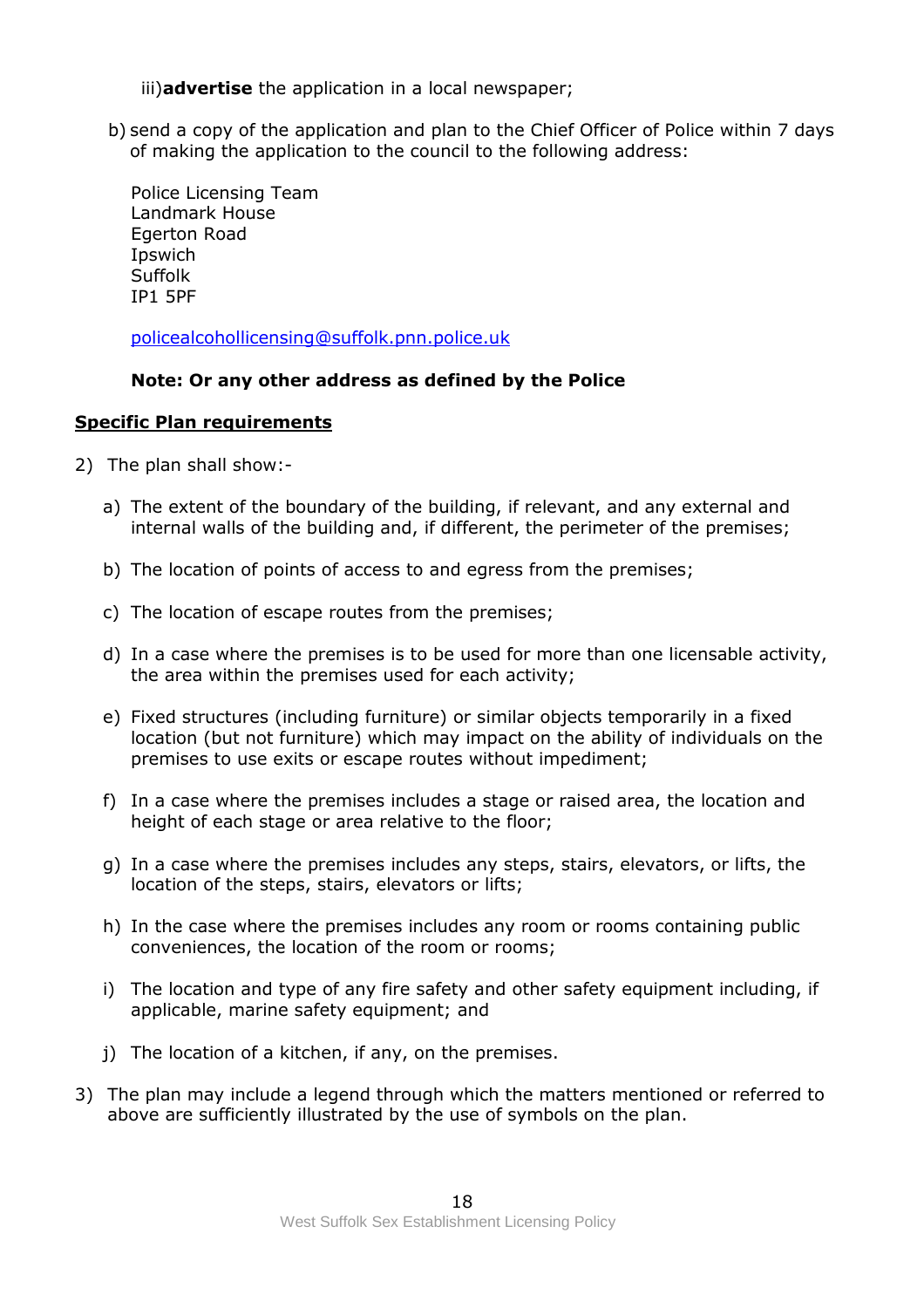#### **Public notices**

- 4) A notice must be displayed at or on the premises to which the application relates for a period of not less than 21 consecutive days from the day following the day the application was given to the West Suffolk councils, where it can be conveniently and easily read from the exterior of the premises by members of the public and other relevant persons.
- 5) Where the premises cover an area of more than 50 square metres, a further identical notice must be displayed every 50 metres along the external perimeter of the premises abutting any highway.
- 6) The notice must be on pale blue paper sized A4 or larger and printed legibly in black ink or typed in black in a font size equal to or larger than 16.
- 7) The notice must state:
	- a) details of the application and activities that it is proposed will be carried on or from the premises;
	- b) the full name of the applicant,
	- c) the postal address of the premises, or in the case where there is no postal address, a description of the premises sufficient to enable the location and extent of the premises to be identified,
	- d) the date, being 28 days after that on which the application is given to the West Suffolk councils, by which representations may be made to the West Suffolk councils and that representations should be made in writing,
	- e) that it is an offence knowingly or recklessly to make a false statement in connection with an application and the maximum fine (£5000) for which a person is liable on summary conviction for the offence.
- 8) A similar notice must be published in a local newspaper or similar document within 7 days of giving the application to the West Suffolk councils. (Please see specimen notice in Appendix C).

# **Variation of a licence**

9) The holder of a licence may apply at any time for any variation of the terms, conditions or restrictions on or subject to which the licence is held. The process of applying for a variation is the same as that for applying for an initial grant except that a plan of the premises is not required unless the application involves structural alterations to the premises.

#### **Renewal of a licence**

- 11) The holder of a licence may apply for renewal of the licence. In order for the licence to continue to have effect during the renewal process, a valid application together with the appropriate fee must be submitted before the current licence expires.
- 12) The process of applying for renewal of a licence is the same as that for applying for

19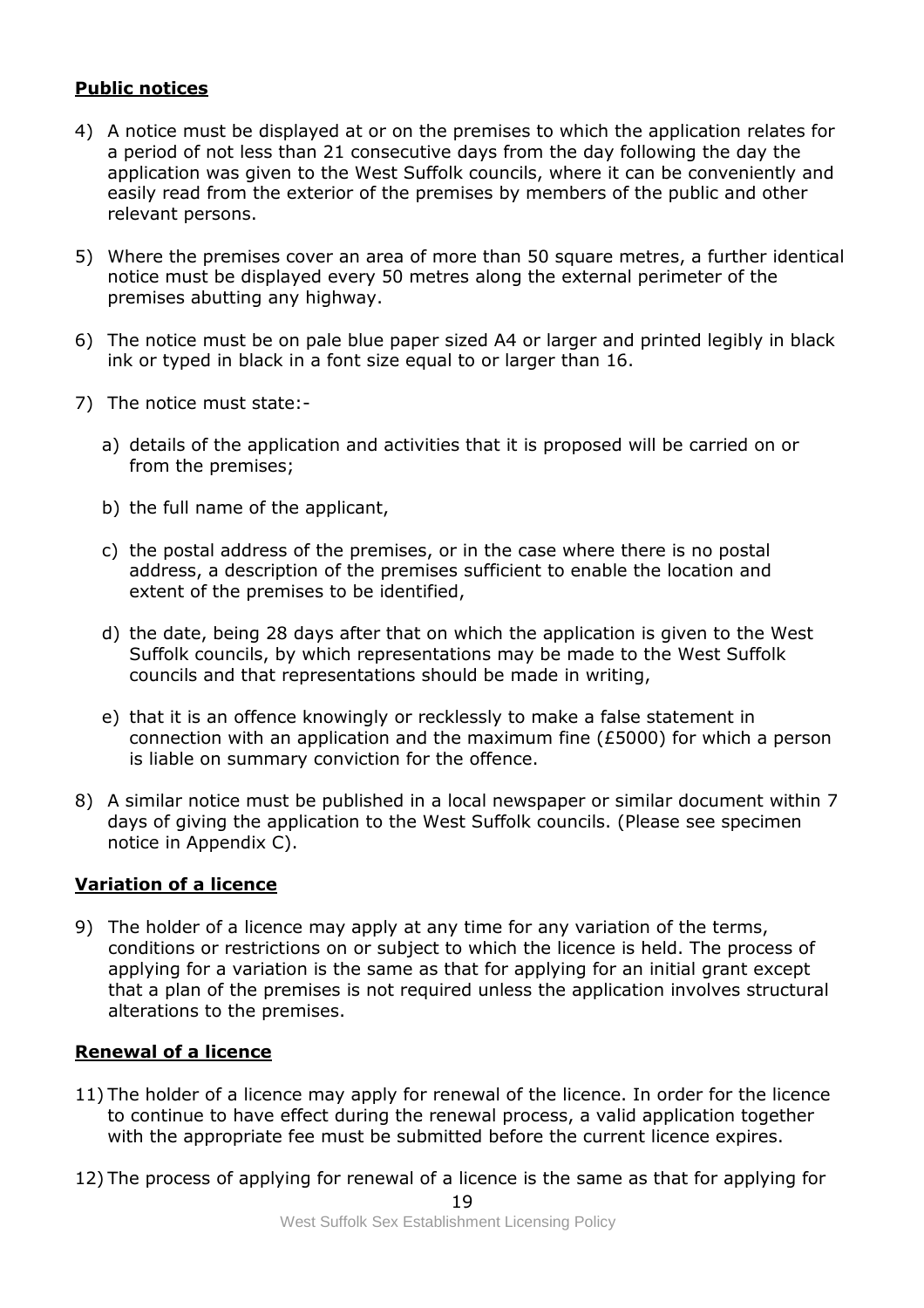an initial grant except that a plan of the premises is not required.

#### **Transfer of a licence**

- 13) A person may apply for transfer of a licence at any time.
- 14) The process of applying for a transfer of a licence is the same as that for applying for an initial grant except that a plan of the premises is not required.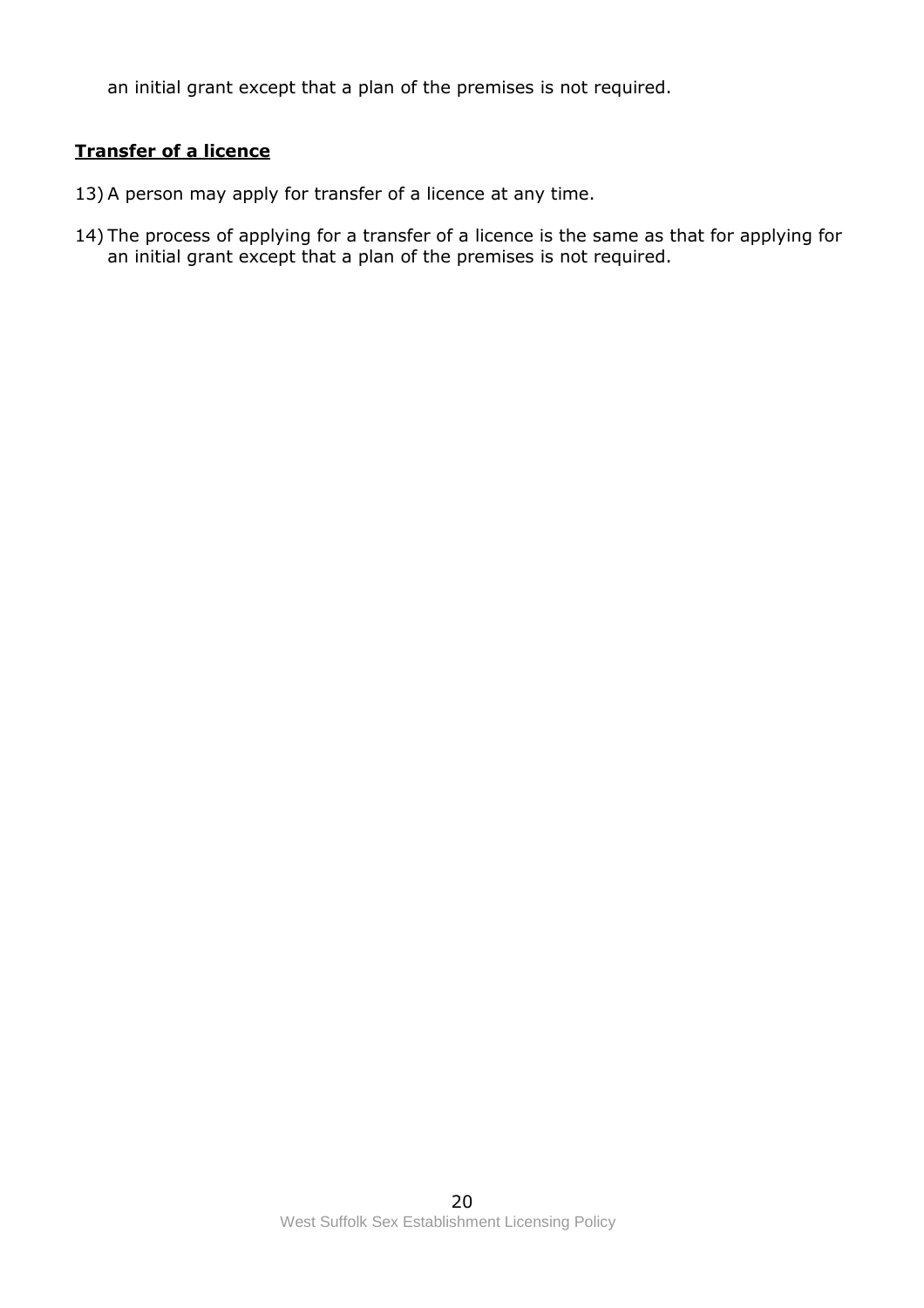# **SEX ESTABLISHMENT LICENSING – APPLICATION PART A: APPLICANT INFORMATION**

#### **SCHEDULE 3 OF THE LOCAL GOVERNMENT (MISCELLANEOUS PROVISIONS) ACT 1982**

- o Before completing this application please read ALL guidance notes at the end of the form. If you are completing this form by hand please write legibly in block capitals. In all cases ensure that your answers are inside the boxes and written in **black** ink. Use additional sheets if necessary.
- o It is recommended that you keep a copy of the completed form for your records.
- o **Please note that the Licensing Authority or Police may make enquiries to independently verify / validate any information submitted as part of this application.**

#### **I / We**

*(Insert name(s) of applicant(s) – please read guidance note 1)*

apply for the **Grant / Renewal / Transfer\*** of a Sex Establishment Licence for the premises described in Part 1 below (the premises) in accordance with schedule 3 of the Local Government (Miscellaneous Provisions) Act 1982 *(\*delete as necessary)*

#### **Part 1 - Premises Details** (*Please read guidance note 2)*

Postal address (including trading name, post code and telephone number of premises). If a vehicle, vessel or stall state the location where it is to be used as a sex establishment:

| Tel: |
|------|
|      |

# **Part 2 - Applicant Details**

Please tick the relevant box to state whether you are applying for a licence as:

- a) an individual or individuals
- b) a person other than an individual
	- i. as a limited company
	- ii. as a partnership
	- iii. as an unincorporated association or
	- iv. other (for example a statutory corporation)

**(A) Individual applicant details** *(Please read guidance note 3)*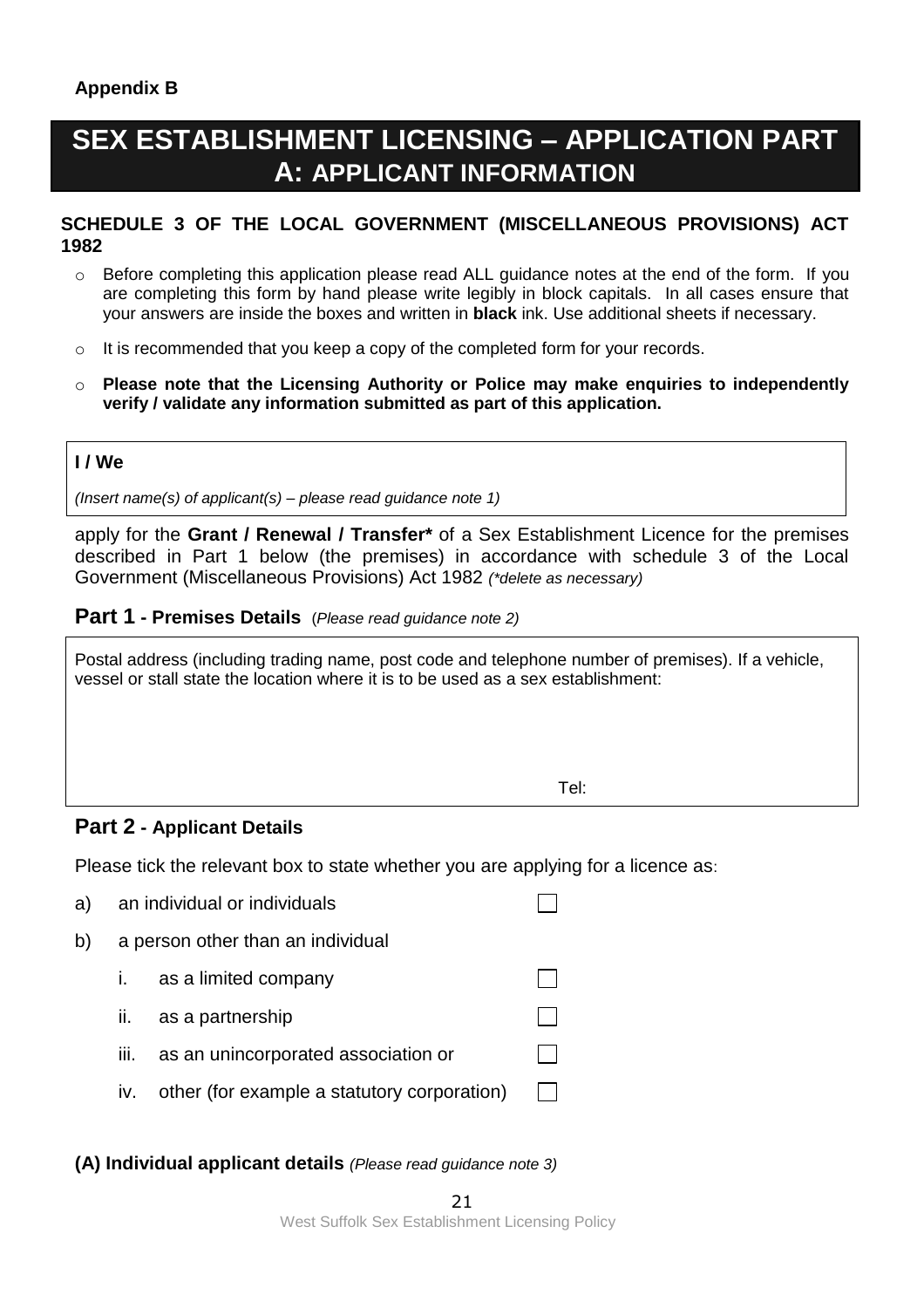| Mr                                                                             | <b>Mrs</b>                                                                     | <b>Miss</b> | <b>Ms</b>           | <b>Other Title</b>  |                                    |
|--------------------------------------------------------------------------------|--------------------------------------------------------------------------------|-------------|---------------------|---------------------|------------------------------------|
| Surname:                                                                       |                                                                                |             |                     | <b>First names:</b> |                                    |
| Date of birth:                                                                 |                                                                                |             |                     |                     | Applicants must be aged 18 or over |
|                                                                                | Place of birth (Town/Country):                                                 |             |                     |                     |                                    |
|                                                                                | National insurance number:                                                     |             |                     |                     |                                    |
| post code:                                                                     | Current residential address including                                          |             |                     |                     |                                    |
| Telephone number:                                                              |                                                                                |             |                     |                     |                                    |
| e-mail address:                                                                |                                                                                |             |                     |                     |                                    |
|                                                                                | Are you ordinarily resident in the UK?                                         |             | YES / NO            |                     |                                    |
|                                                                                | Have you any restrictions on your<br>eligibility to reside and work in the UK? |             | YES / NO            |                     |                                    |
| Mr                                                                             | <b>Mrs</b>                                                                     | <b>Miss</b> | Ms                  | <b>Other Title</b>  |                                    |
| Surname:                                                                       |                                                                                |             | <b>First names:</b> |                     |                                    |
| Date of birth:                                                                 |                                                                                |             |                     |                     | Applicants must be aged 18 or over |
|                                                                                | Place of birth (Town/Country):                                                 |             |                     |                     |                                    |
|                                                                                | National insurance number:                                                     |             |                     |                     |                                    |
| Current residential address including<br>post code:                            |                                                                                |             |                     |                     |                                    |
| Telephone number:                                                              |                                                                                |             |                     |                     |                                    |
| e-mail address:                                                                |                                                                                |             |                     |                     |                                    |
| Are you ordinarily resident in the UK?                                         |                                                                                |             | YES / NO            |                     |                                    |
| Have you any restrictions on your<br>eligibility to reside and work in the UK? |                                                                                |             | YES / NO            |                     |                                    |

*(Continue on separate page if necessary – ALL individual applicants must be stated)*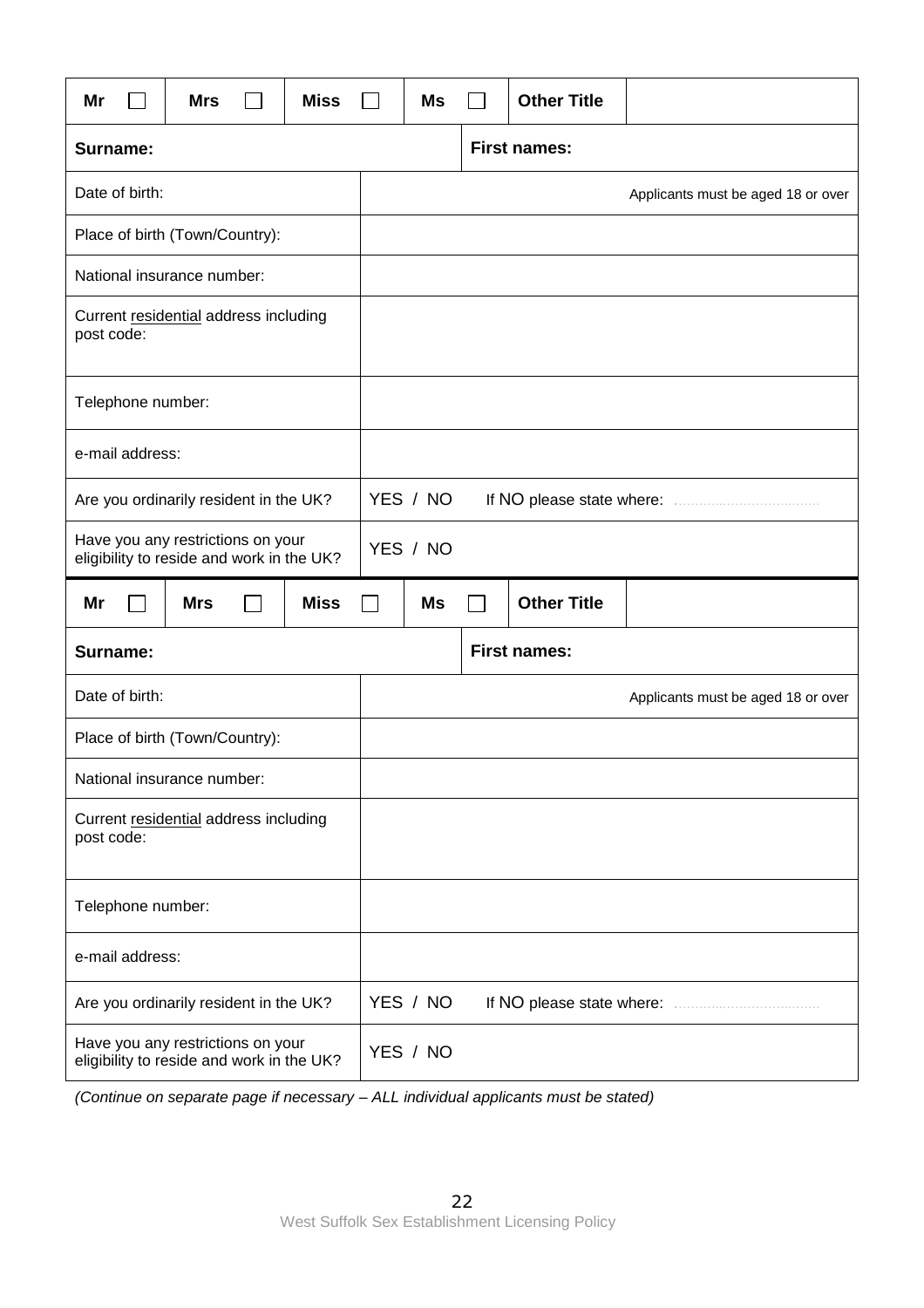**(B) Other applicants (such as a registered company or unincorporated association)**

**Please provide name and registered address of applicant in full. Where appropriate please give any registered number and names/private addresses of all directors/partners:** 

| Name:                                                                 |                                            |
|-----------------------------------------------------------------------|--------------------------------------------|
| <b>Registered or Principal Office</b><br>address including post code: |                                            |
| <b>Registered company number:</b>                                     |                                            |
| Description of applicant (eg.<br>partnership, company etc.)           |                                            |
| Is this company incorporated in<br>the UK?                            | YES / NO                                   |
| Telephone number:                                                     |                                            |
| e-mail address:                                                       |                                            |
| Names and private addresses of all<br>company directors or partners:  | 1: Director/partner full name (inc title): |
|                                                                       | Private address (inc postcode):            |
|                                                                       |                                            |
|                                                                       | 2: Director/partner full name (inc title): |
|                                                                       | Private address (inc postcode):            |
|                                                                       | 3: Director/partner full name (inc title): |
|                                                                       | Private address (inc postcode):            |
|                                                                       |                                            |
|                                                                       |                                            |

*(Continue on separate page if necessary)*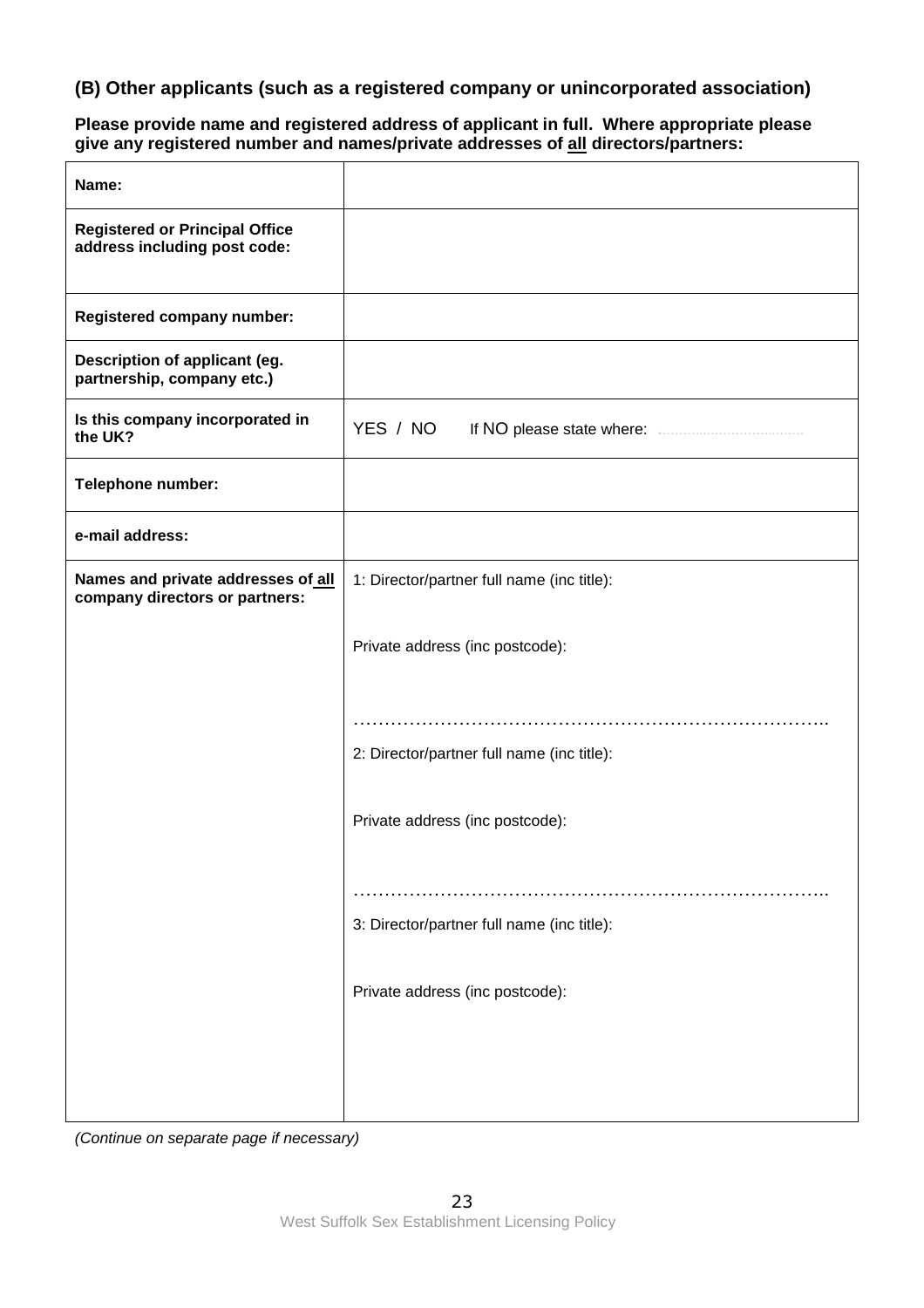## **(C) Licensing history and other relevant information**

#### **Has any person or the corporate or unincorporated body referred to in this application:**

| Been disqualified from holding a licence for a sex establishment?                     | YES / NO |
|---------------------------------------------------------------------------------------|----------|
| Been refused the grant / renewal / transfer of a licence for a sex<br>establishment?  | YFS / NO |
| Been the holder of a sex establishment licence when that licence has been<br>revoked? | YFS / NO |

**If 'YES' to any of the above please provide details, including relevant names, dates and locations:**

#### **Have you any convictions recorded against you? Or if a body corporate or unincorporated body that body or any of its directors or other persons responsible for its management? If so please state:**

| Date of conviction | Offence | Sentence (include any suspended) |
|--------------------|---------|----------------------------------|
|                    |         |                                  |
|                    |         |                                  |
|                    |         |                                  |
|                    |         |                                  |
|                    |         |                                  |
|                    |         |                                  |

**Note:** i) All convictions must be disclosed.

ii) Spent convictions, as defined Table 1 (below) should not be included.

**Table 1**

| <b>Sentence</b>                                                                         | <b>Becomes spent after</b>                                            |
|-----------------------------------------------------------------------------------------|-----------------------------------------------------------------------|
| Imprisonment of between 6 months and 30 months                                          | 10 years                                                              |
| Imprisonment of up to 6 months                                                          | 7 years                                                               |
| Borstal training                                                                        | 7 years                                                               |
| A fine or other sentence not otherwise covered in this table                            | 5 years                                                               |
| Absolute discharge                                                                      | 6 months                                                              |
| Probation order, conditional discharge or bind over                                     | 1 year (or until order expires,<br>whichever is longer)               |
| Detention Centre Order                                                                  | 3 years                                                               |
| Remand home, attendance or approved school order                                        | The period of the order and a<br>further year after the order expires |
| Hospital order under the Mental Health Act                                              | The period of the order and a<br>further2 years after it expires      |
| Cashiering, discharge with ignominy or dismissal with disgrace from<br>the Armed Forces | 10 years                                                              |
| Dismissal from Armed Forces                                                             | 7 years                                                               |
| Detention                                                                               | 5 years                                                               |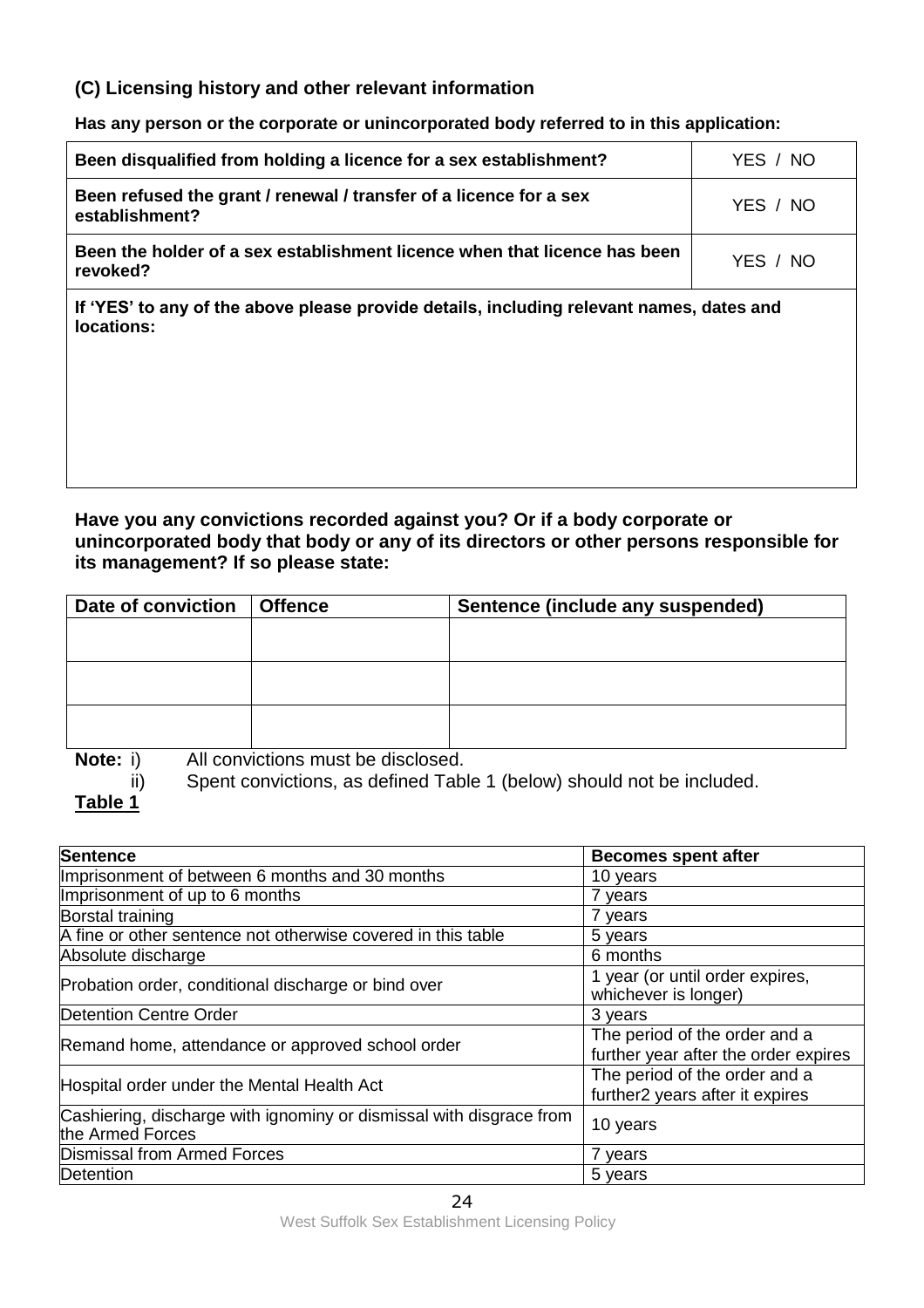#### **Note:**

- i) A sentence of more than  $2^{1}/2$  years imprisonment can never become unspent.
- $\overrightarrow{ii}$  If you were under 17 years of age on the date of conviction, please halve the period shown in the right hand column.

**Is the business for the benefit (whether solely or partly) of any third-party not already specified within this application?**

YES / NO

(if 'YES' please give further details below including name, address and position):

**Please provide details of any experience or business/employment history relevant to the operation of a sex establishment gained by any person in connection with this application.** For example, please specify whether any person is a member of any trade association / organisation (for example the Lap Dancing Association) or has operated or continues to operate a sex establishment (state type if applicable):

*(Continue on separate page if necessary)*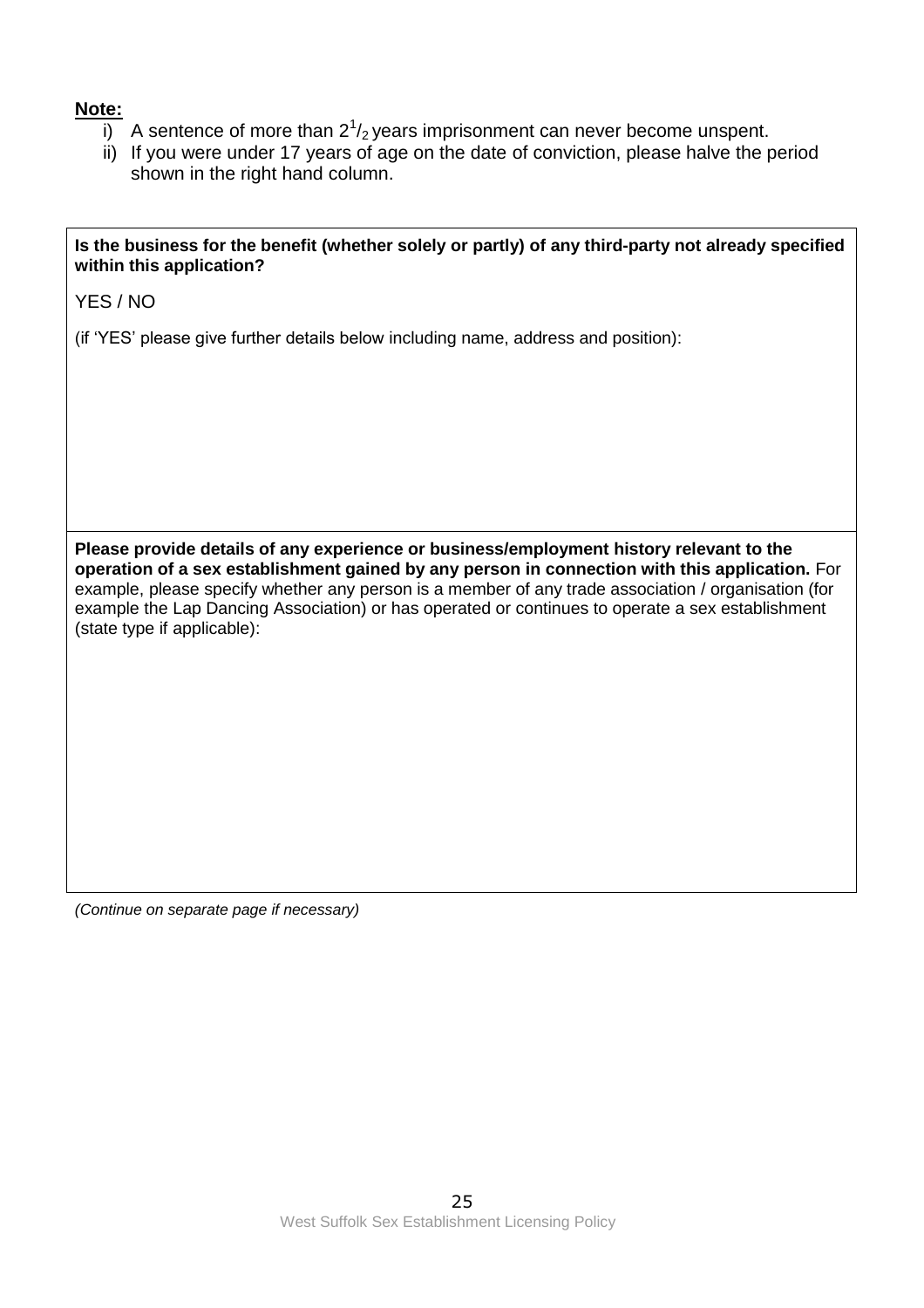# **Part 3 – Declaration for Part A**

# **I / We**

*(Insert name(s) of applicant(s))*

|         | Please tick $\checkmark$ to confirm yes                                                                                                                                                                                                                                                           |  |
|---------|---------------------------------------------------------------------------------------------------------------------------------------------------------------------------------------------------------------------------------------------------------------------------------------------------|--|
| $\circ$ | Enclose the relevant fee (cheques are payable to 'Forest Heath District Council'<br>or ' St. Edmundsbury Borough Council')                                                                                                                                                                        |  |
| $\circ$ | Enclose evidence of identity containing a photograph in respect of each<br>individual applicant / partner / director, as applicable                                                                                                                                                               |  |
| $\circ$ | For each individual/director enclose a <b>basic level criminal record disclosure</b><br>certificate or equivalent (this should be dated no older than one calendar month),<br>and also enclose a declaration of convictions, cautions etc for each person as<br>applicable (see guidance note 11) |  |
| $\circ$ | Understand that if the above requirements have not been satisfactorily complied<br>with my application can not proceed and may be rejected                                                                                                                                                        |  |
| $\circ$ | Understand that the information given may be used in conjunction with other<br>authorities for the prevention and detection of fraud, and will be held including<br>electronically, subject to the Data Protection Act 1998.                                                                      |  |
| $\circ$ | Confirm that the information supplied in this application is true to the best of my /<br>our knowledge and belief.                                                                                                                                                                                |  |

**IT IS AN OFFENCE FOR ANY PERSON TO MAKE A FALSE STATEMENT, OR A STATEMENT WHICH HE/SHE DOES NOT BELIEVE TO BE TRUE, IN OR IN CONNECTION WITH THIS APPLICATION. A PERSON GUILTY OF THIS OFFENCE SHALL BE LIABLE ON SUMMARY CONVICTION TO A FINE NOT EXCEEDING £20,000.**

#### **(C) Signatures** *(Please read guidance note 4)*

Signature of applicant(s) or applicant(s') solicitor or other duly authorised agent. If signing on behalf of the applicant please state in what capacity.

| Signature(s): |  |
|---------------|--|
|               |  |
|               |  |
|               |  |
|               |  |
|               |  |
| Date:         |  |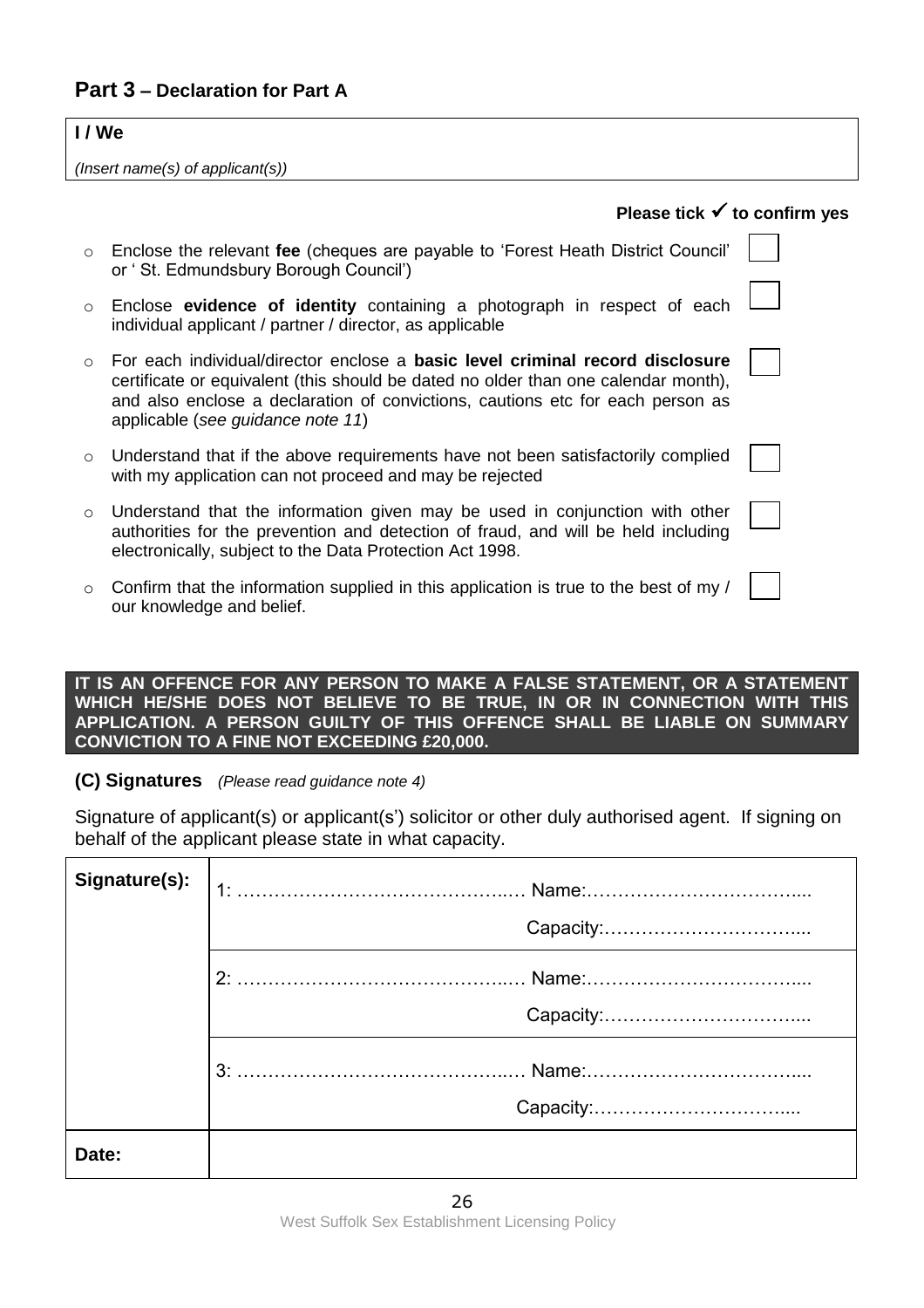**(D) Contact details to be used in connection with this application** *(Please read guidance note 5)*

| <b>Contact name:</b>                                  |  |
|-------------------------------------------------------|--|
| <b>Contact postal address</b><br>including post code: |  |
| Telephone number:                                     |  |
| e-mail address:                                       |  |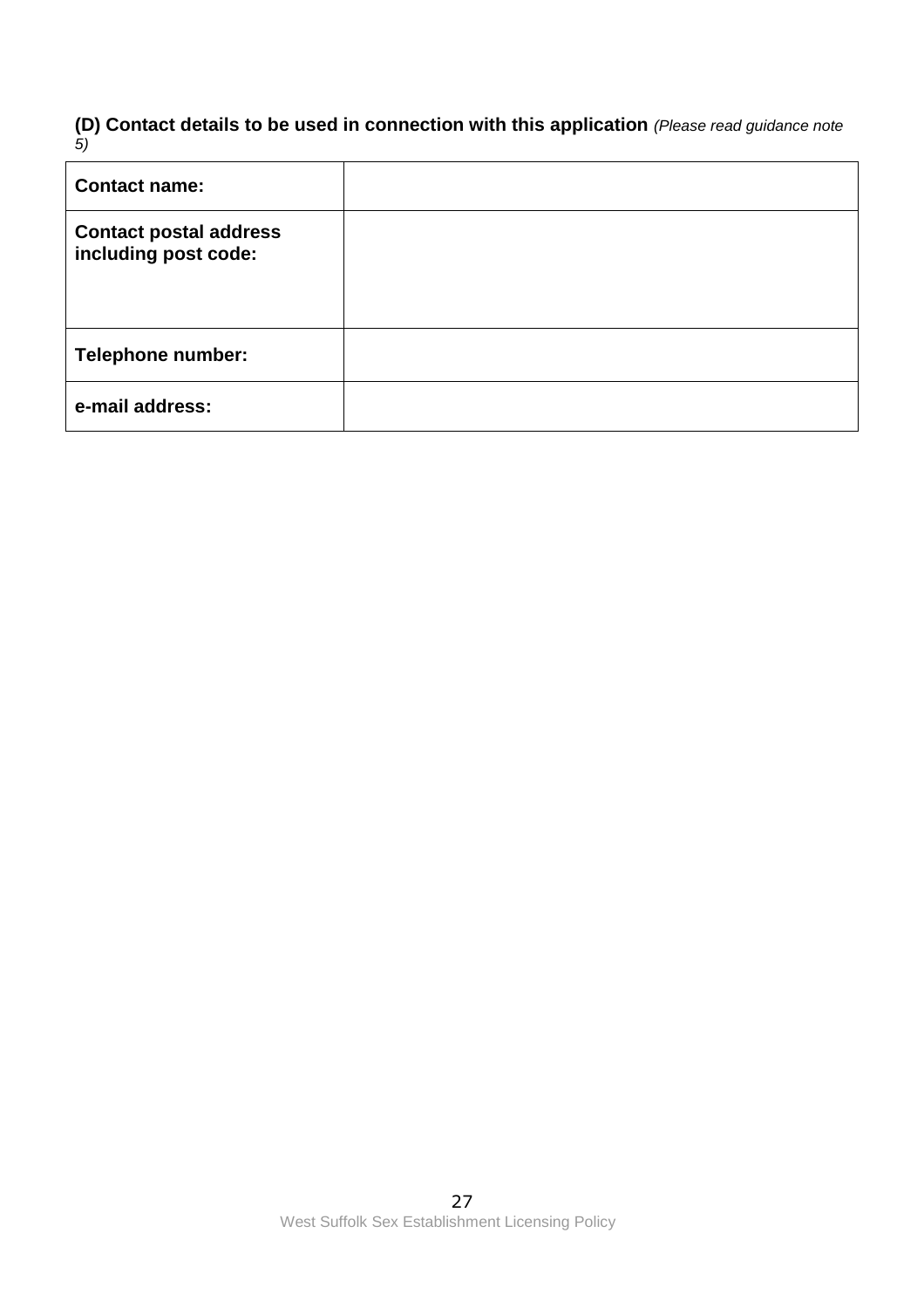# **SEX ESTABLISHMENT LICENSING – APPLICATION PART B: PREMISES / OPERATIONAL INFORMATION**

#### **SCHEDULE 3 OF THE LOCAL GOVERNMENT (MISCELLANEOUS PROVISIONS) ACT 1982**

- $\circ$  Before completing this application please read ALL guidance notes at the end of the form. If you are completing this form by hand please write legibly in block capitals. In all cases ensure that your answers are inside the boxes and written in **black** ink. Use additional sheets if necessary.
- o It is recommended that you keep a copy of the completed form for your records.
- o **Please note that the Licensing Authority or Police may make enquiries to independently verify / validate any information submitted as part of this application.**

# **I / We**

*(Insert name/s of applicant/s – please read guidance note 1)*

apply for the **Grant / Renewal / Transfer \*** of a Sex Establishment Licence for the premises described in Part 1 below (the premises) in accordance with schedule 3 of the Local Government (Miscellaneous Provisions) Act 1982 *(\*delete as necessary)*

**Part 1 - Premises Details** (*Please read guidance note 2)*

Postal address (including trading name, post code and telephone number of premises). If a vehicle, vessel or stall state the location where it is to be used as a sex establishment.

**Tel:** The contract of the contract of the contract of the contract of the contract of the contract of the contract of the contract of the contract of the contract of the contract of the contract of the contract of the con

# **(A) Description of Trading Activity** *(see definitions at the end of the form and guidance note 10)*

| The premises will trade as (tick $\checkmark$ whichever applies):                      |                |       |            |                 |               |                              |                 |        |
|----------------------------------------------------------------------------------------|----------------|-------|------------|-----------------|---------------|------------------------------|-----------------|--------|
| a sex cinema                                                                           |                |       | a sex shop |                 |               | a sex entertainment<br>venue |                 |        |
| The premises is proposed to trade on the following days & between the following times: |                |       |            |                 |               |                              |                 |        |
| <b>Monday</b>                                                                          | <b>Tuesday</b> |       | Wednesday  | <b>Thursday</b> | <b>Friday</b> |                              | <b>Saturday</b> | Sunday |
| From:                                                                                  | From:          | From: |            | From:           | From:         |                              | From:           | From:  |
| To:                                                                                    | To:            | To:   |            | To:             | To:           |                              | To:             | To:    |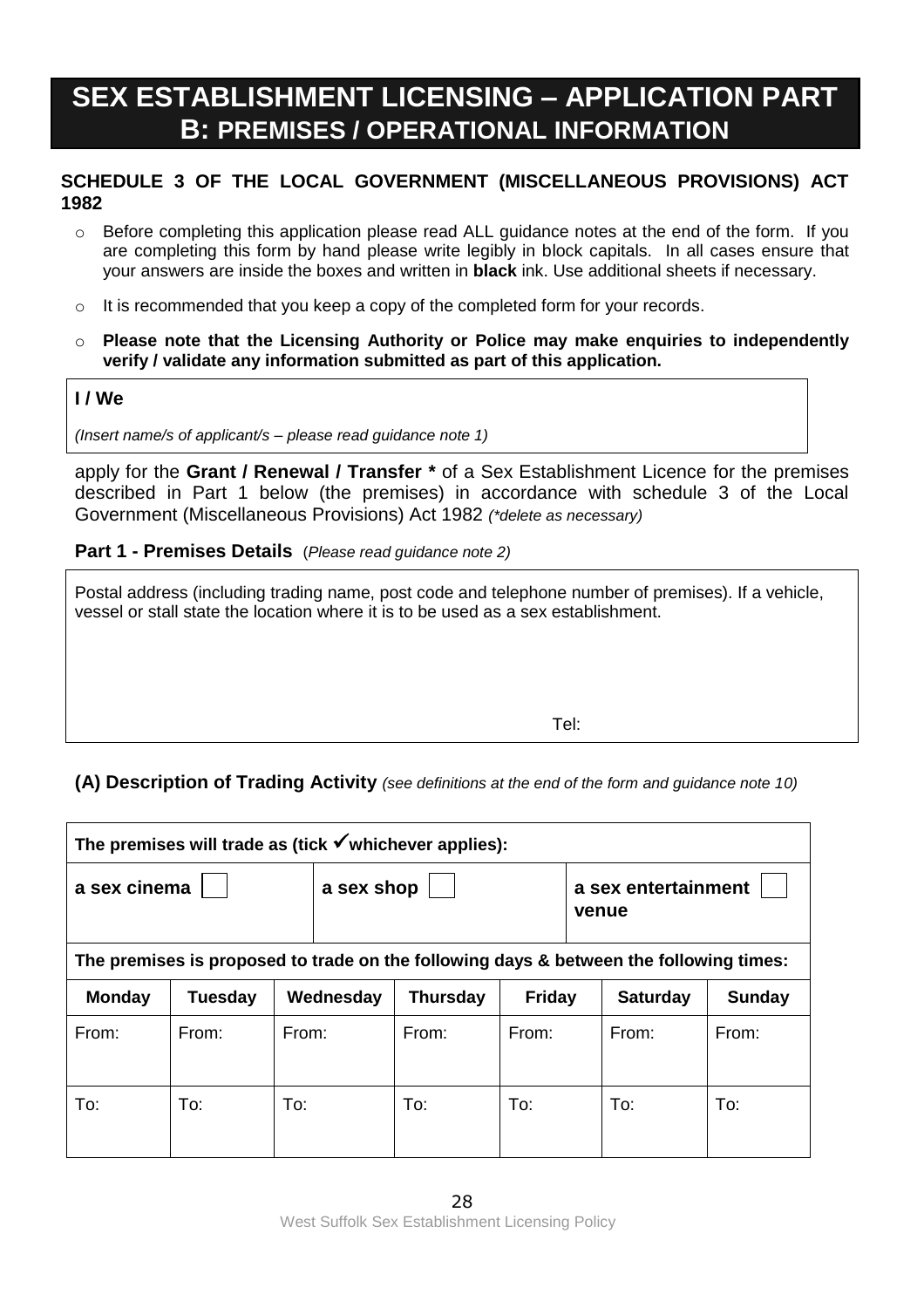# **(B) Operation of the venue and other relevant information**

| Does the premises have the correct planning consent for the use intended?                                                                                                                                                                                                                                                                                                                                                                                                                                                           | YES / NO |  |  |  |  |  |
|-------------------------------------------------------------------------------------------------------------------------------------------------------------------------------------------------------------------------------------------------------------------------------------------------------------------------------------------------------------------------------------------------------------------------------------------------------------------------------------------------------------------------------------|----------|--|--|--|--|--|
| (If unsure you should check with the Planning Authority on 01638 719000)                                                                                                                                                                                                                                                                                                                                                                                                                                                            |          |  |  |  |  |  |
| Does the premises currently have a premises licence or club premises<br>certificate under the Licensing Act 2003?                                                                                                                                                                                                                                                                                                                                                                                                                   | YES / NO |  |  |  |  |  |
| If the premises does hold a Licensing Act 2003 authorisation please give the<br>licence or certificate number and enclose a copy of the licence/certificate.                                                                                                                                                                                                                                                                                                                                                                        |          |  |  |  |  |  |
| Please summarise the nature, style and activities of your proposed sex establishment.<br>For example, give detail on the type of activities/entertainments, clientele, frequency of<br>performances, number of staff and performers, capacity, type of articles sold etc.                                                                                                                                                                                                                                                           |          |  |  |  |  |  |
|                                                                                                                                                                                                                                                                                                                                                                                                                                                                                                                                     |          |  |  |  |  |  |
|                                                                                                                                                                                                                                                                                                                                                                                                                                                                                                                                     |          |  |  |  |  |  |
|                                                                                                                                                                                                                                                                                                                                                                                                                                                                                                                                     |          |  |  |  |  |  |
|                                                                                                                                                                                                                                                                                                                                                                                                                                                                                                                                     |          |  |  |  |  |  |
| What measures/steps do you propose to take to ensure that your sex establishment<br>operates in a suitable and appropriate manner in the locality you propose? For example you<br>may wish to detail your arrangements for on-site and door supervision (including numbers/<br>frequency/timings), management (including management structure), customer rules, welfare of<br>performers, membership, dispersal and transportation, external appearance of the venue,<br>advertising, training for staff, CCTV, notices and signage |          |  |  |  |  |  |
| (Continue on separate page if necessary)                                                                                                                                                                                                                                                                                                                                                                                                                                                                                            |          |  |  |  |  |  |
| Do you agree to conditions being attached to your licence (if granted) that are consistent<br>with the steps/measures you have proposed above? YES / NO                                                                                                                                                                                                                                                                                                                                                                             |          |  |  |  |  |  |
| Please provide a plan and a schematic to show the proposed external appearance of the<br>venue (see guidance note 12)                                                                                                                                                                                                                                                                                                                                                                                                               |          |  |  |  |  |  |
|                                                                                                                                                                                                                                                                                                                                                                                                                                                                                                                                     |          |  |  |  |  |  |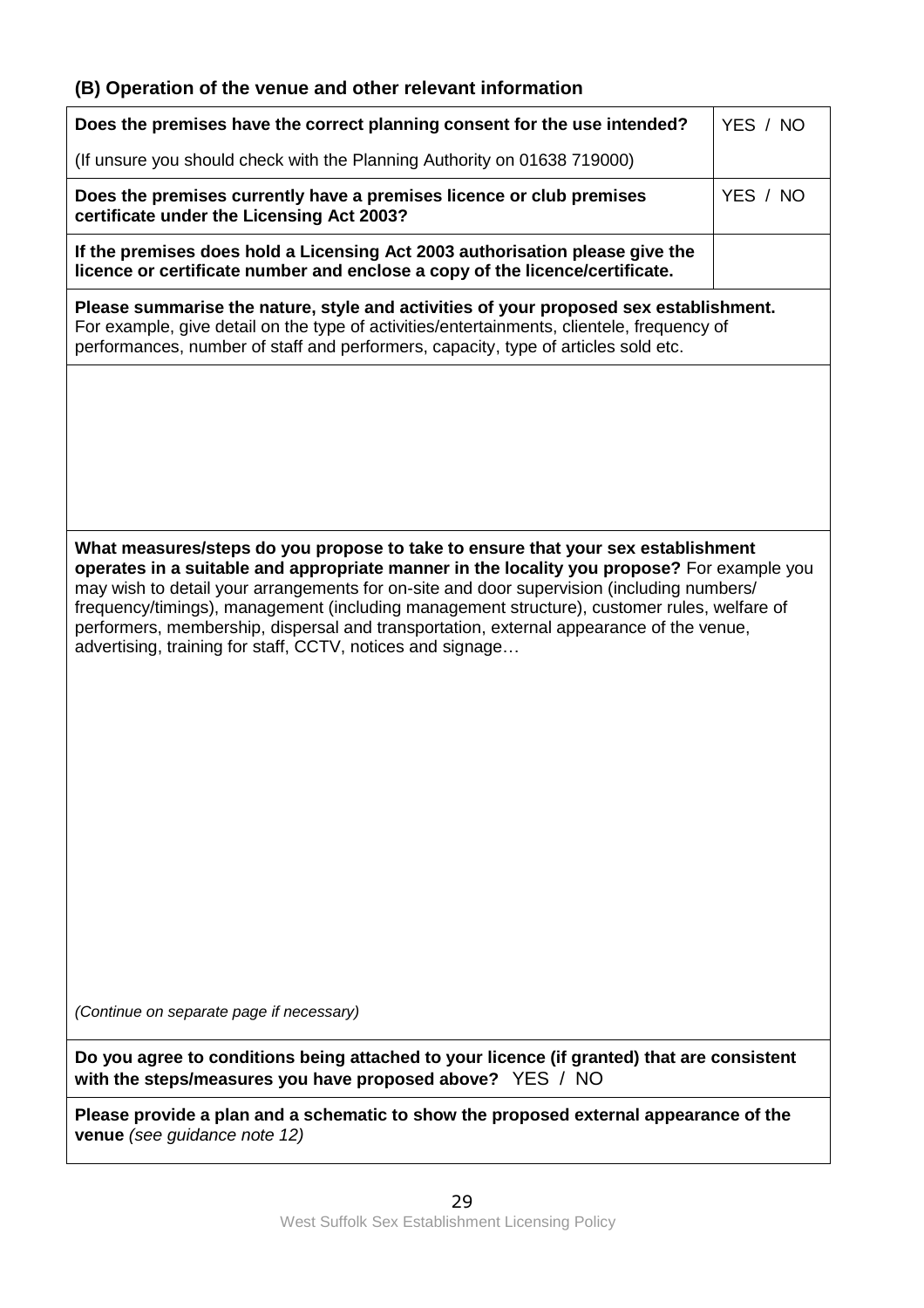#### **Part 3 – Declaration for Part B**

# **I / We**

*(Insert name(s) of applicant(s))*

#### **Please tick to confirm yes**

| $\circ$ | Enclose a <b>plan</b> of the premises and also a <b>diagram</b> of the premises frontage (this<br>should also indicate window dressing/colour schemes/signage etc) (see guidance<br>note $12)$                               |  |
|---------|------------------------------------------------------------------------------------------------------------------------------------------------------------------------------------------------------------------------------|--|
| $\circ$ | Enclose any <b>policies, rules, procedures</b> or other supporting documentary<br>information in connection with this application                                                                                            |  |
| $\circ$ | Understand that if the above requirements have not been satisfactorily complied<br>with my application can not proceed and may be rejected                                                                                   |  |
| $\circ$ | Understand that the information given may be used in conjunction with other<br>authorities for the prevention and detection of fraud, and will be held including<br>electronically, subject to the Data Protection Act 1998. |  |
| $\circ$ | Confirm that the information supplied in this application is true to the best of my /<br>our knowledge and belief.                                                                                                           |  |

**IT IS AN OFFENCE FOR ANY PERSON TO MAKE A FALSE STATEMENT, OR A STATEMENT WHICH HE/SHE DOES NOT BELIEVE TO BE TRUE, IN OR IN CONNECTION WITH THIS APPLICATION. A PERSON GUILTY OF THIS OFFENCE SHALL BE LIABLE ON SUMMARY CONVICTION TO A FINE NOT EXCEEDING £20,000.**

#### **(C) Signatures** *(Please read guidance note 4)*

Signature of applicant(s) or applicant(s') solicitor or other duly authorised agent. If signing on behalf of the applicant please state in what capacity.

| Signature(s): |  |
|---------------|--|
|               |  |
|               |  |
|               |  |
|               |  |
|               |  |
| Date:         |  |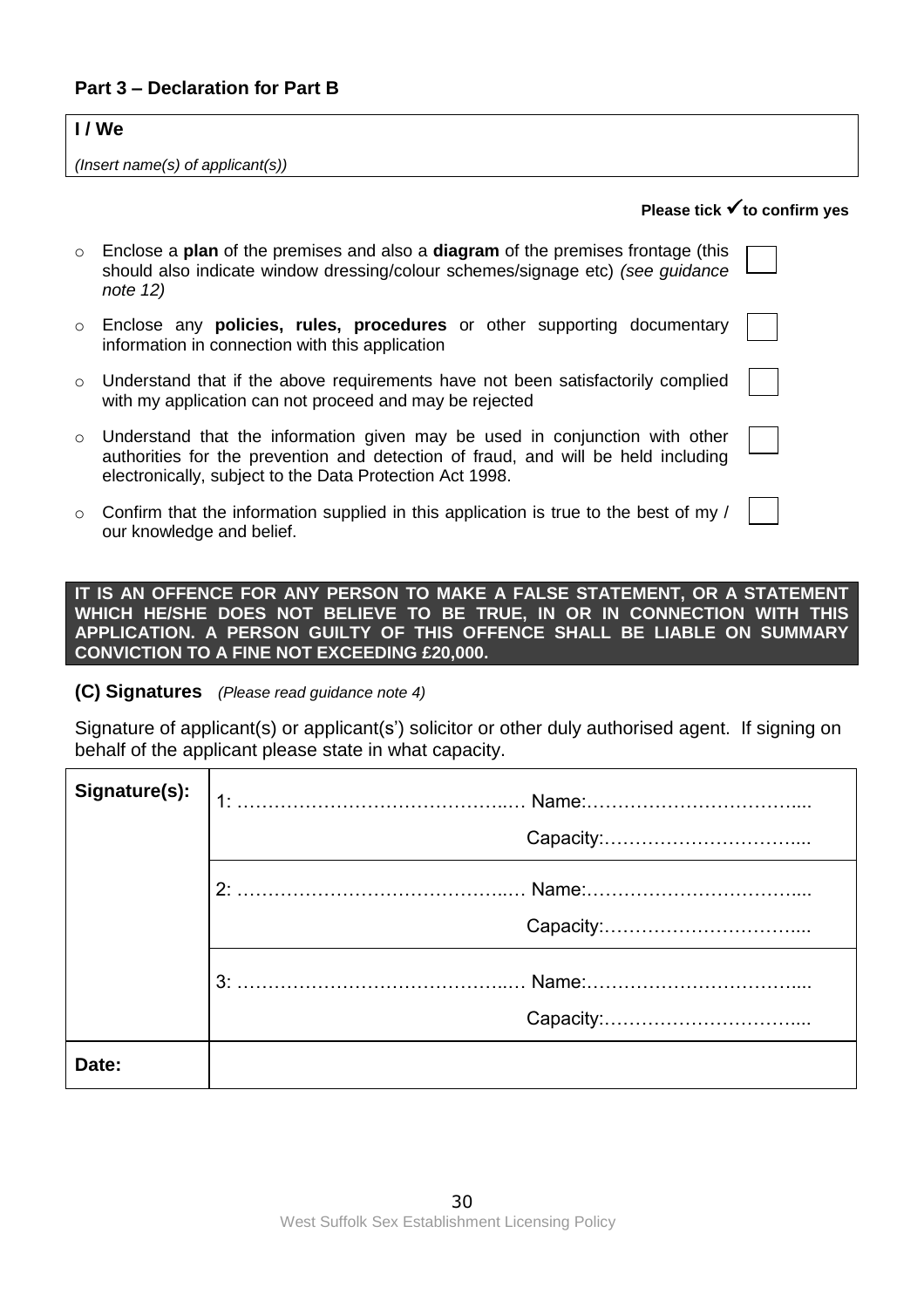# **GUIDANCE NOTES TO ASSIST WITH COMPLETION OF THIS APPLICATION FORM**

- 1) Insert the name(s) of individual applicant(s) or partners or the trading name under which the business operates.
- 2) Insert the postal address, including the name by which the premises to be used as a sex establishment is to be known.
- 3) The full name, date and place of birth, national insurance number and private address of each individual applicant and names and private addresses of all directors must be supplied together with photographic evidence of identity for each person (e.g. a certified copy of passport or driving licence).
- 4) The application form must be signed. An applicant's agent (for example solicitor) may sign the form on their behalf provided that they have actual authority to do so. Where there is more than one applicant, all applicants or their respective agents must sign the application form.
- 5) This is the address that we shall use to correspond with the applicant(s) about this application.
- 6) A notice containing details of the application must be advertised on the premises to which the application relates for a continuous period of not less than 21 days from the day following the day on which it was given to the licensing authority, in a position from which it can be conveniently and .easily read by members of the public. The Council provides a template to assist with this requirement.
- 7) A notice containing details of the application must be published in a newspaper circulating in the local vicinity of the premises within 7 days of the application be given to the licensing authority. The Council provides a template to assist with this requirement.
- 8) Fee levels may change from time to time. Current fee levels can be obtained via the West Suffolk councils's website or by contacting the Licensing Authority.
- 9) For this purpose a criminal conviction certificate (issued under section 112 Police Act 1997), a criminal record certificate (issued under section 113A Police Act 1997) or the results of a subject access search under the Data Protection Act 1998 (b) of the Police National Computer by the National Identification Service will be satisfactory. This may be obtained from Disclosure Scotland (Tel: 0870 609 6006 website: [www.disclosurescotland.co.uk](http://www.disclosurescotland.co.uk/) ) or by contacting your local Police Station. Disclosures provided must be dated within one calendar month of the application date or else they will be rejected.
- 10) Specify the type of sex establishment you intend to operate. Tick ALL boxes that apply to this licence application. Also indicate the times for each day of the week that you propose to operate as a sex establishment. Specify N/A if you do not intend to operate on a particular day.
- 11) The application form must be signed. An applicant's agent (for example solicitor) may sign the form on their behalf provided that they have actual authority to do so. Where there is more than one applicant, all applicants or their respective agents must sign the application form.
- 12) A plan of the premises must be submitted with the application, drawn to a legible scale (preferably 1:100) showing all external and internal doors and windows and the position of counters, display stands, booths, video / tv / film screens, exhibition areas, dance / performance / stage / restricted areas fixed seating and tables, bars / counters from which refreshments are available. Further a diagram showing the proposed external appearance/ frontage of the venue (this need not be professionally drawn) and this should include colour scheme, branding, advertising, window dressing, signage etc. Please note that the plan will form part of the licence and conditions.
- 13) Copies of the complete application together with a plan of the premises and any supporting documentation must be submitted to:
	- **(a) The relevant council, either:**
		- **(i) Forest Heath DC, District Offices, College Heath Road, Mildenhall, Suffolk. IP28 7EY, or (ii) St. Edmundsbury BC, West Suffolk House, Western Way, Bury St. Edmunds, Suffolk, IP33 3YU**

# **(b) Police Licensing Team, Landmark House, Egerton Road, Ipswich, Suffolk. IP1 5PF**

The Licensing Authority shall seek professional views on the application from other relevant authorities for example planning, environmental protection or trading standards officers.

Note: The Council may reasonably require the applicant(s) to provide additional documentation in connection with this application. All such requests shall be made in writing (including via email request).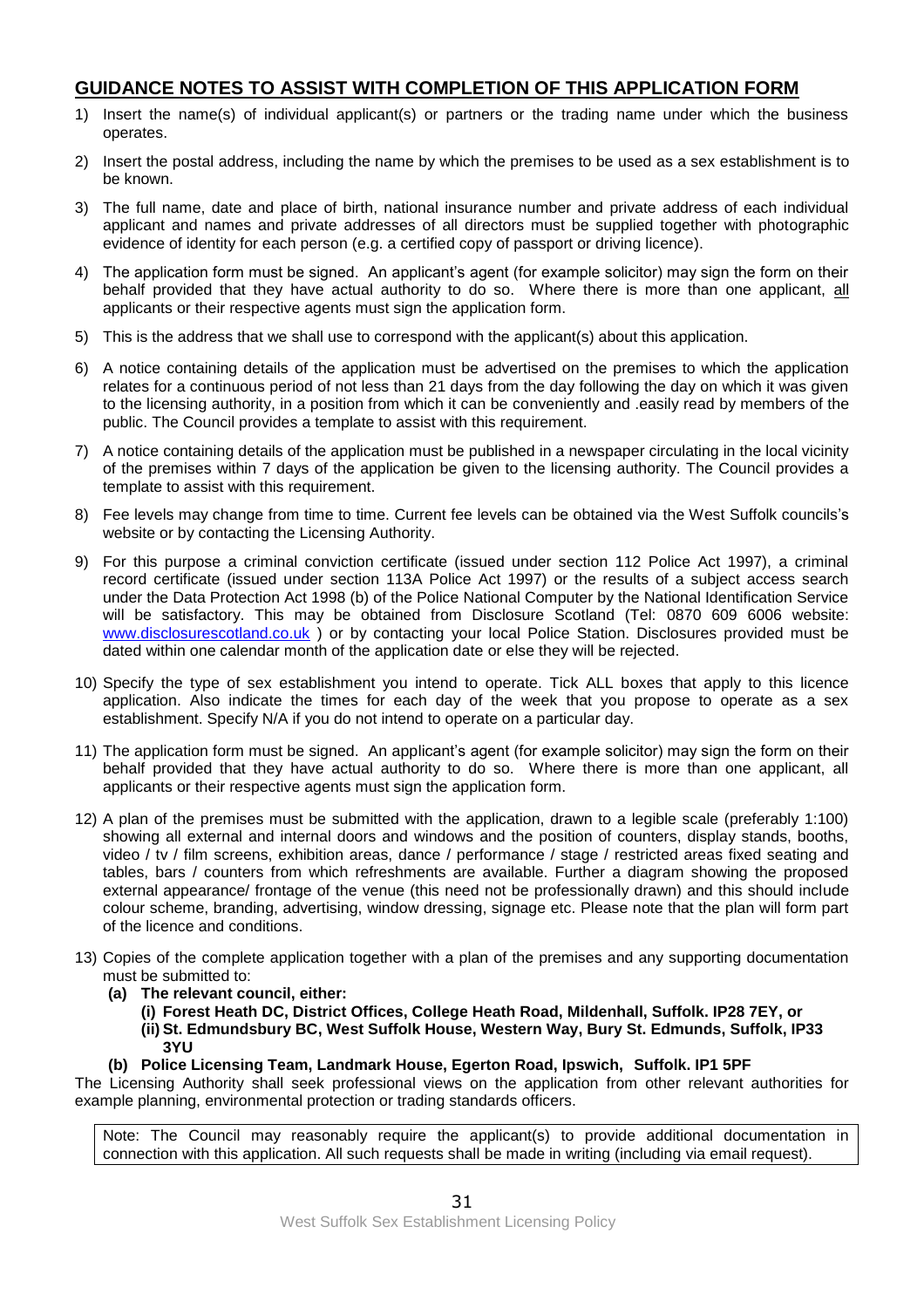#### **CHECKLIST OF ALL DOCUMENTS TO PROVIDE WITH THIS APPLICATION**

- 1) Any **continuation sheets** you have used in connection with this application form (please number, add you name and premises details to every additional sheet you have provided).
- 2) The **plan** of your premises showing the layout, fixtures, fittings and features requested. This need not be professionally drawn but must be to scale (preferably 1:100) clear and legible in all material respects.
- 3) A **diagram** showing the proposed external frontage of your sex establishment. This need not be professionally drawn but should be clear and legible in all material respects (indication of colour scheme and shop signage, naming and branding should also be included).
- 4) The correct **fee** for the application. Cheques should be made payable to 'Forest Heath District Council' or 'St. Edmundsbury Borough Council' and may not be refunded in the event your application is unsuccessful.
- 5) **Proof of address** for all individual applicants for example a current utility bill or bank statement.
- 6) **Endorsed photographs** of all individual applicants. Photos must be full faced and passport style, and endorsed as a true likeness by a professional person of standing in the community such as a doctor, solicitor, teacher, fire officer, local government officer or councillor. The contact details for the person endorsing the photos should also be provided with the photographs as validation checks will be made.
- 7) **Photographic proof** of identity and age documentation for individual applicants for example a passport or DVLA photocard driving licence containing a date of birth.
- 8) Any **house rules, policy or similar documents** you propose to operate at the sex establishment, provided in support of your application – for example performer vetting and welfare, customer rules, management and supervision policy/structure, details of membership of a trade association, details of previous relevant experience etc.
- 9) **Criminal records basic level disclosure** or equivalent certificates which should be no older than one calendar month. The Police may also conduct background checks of any person connected to this application.
- 10)**Any documentation relating to verification** of the entitlement of any applicant to reside or work in the UK (should this be applicable). It should be noted that the West Suffolk councils is registered with the Home Office Evidence and Enquiry Unit and may check the eligibility status of any individual connected with this application.
- 11)Copy of Licensing Act 2003 **premises licence or club premises certificate** if applicable.
- 12) **Serve the application**, together with accompanying documents, to both the Licensing Authority and Chief Officer of Police.
- 13)Copy of the **notice** placed on or near the premises.
- 14)**Copy of the advertisement placed in** a local newspaper.

Note: The Council may reasonably require the applicant(s) to provide additional documentation in connection with this application. All such requests shall be made in writing (including via email request).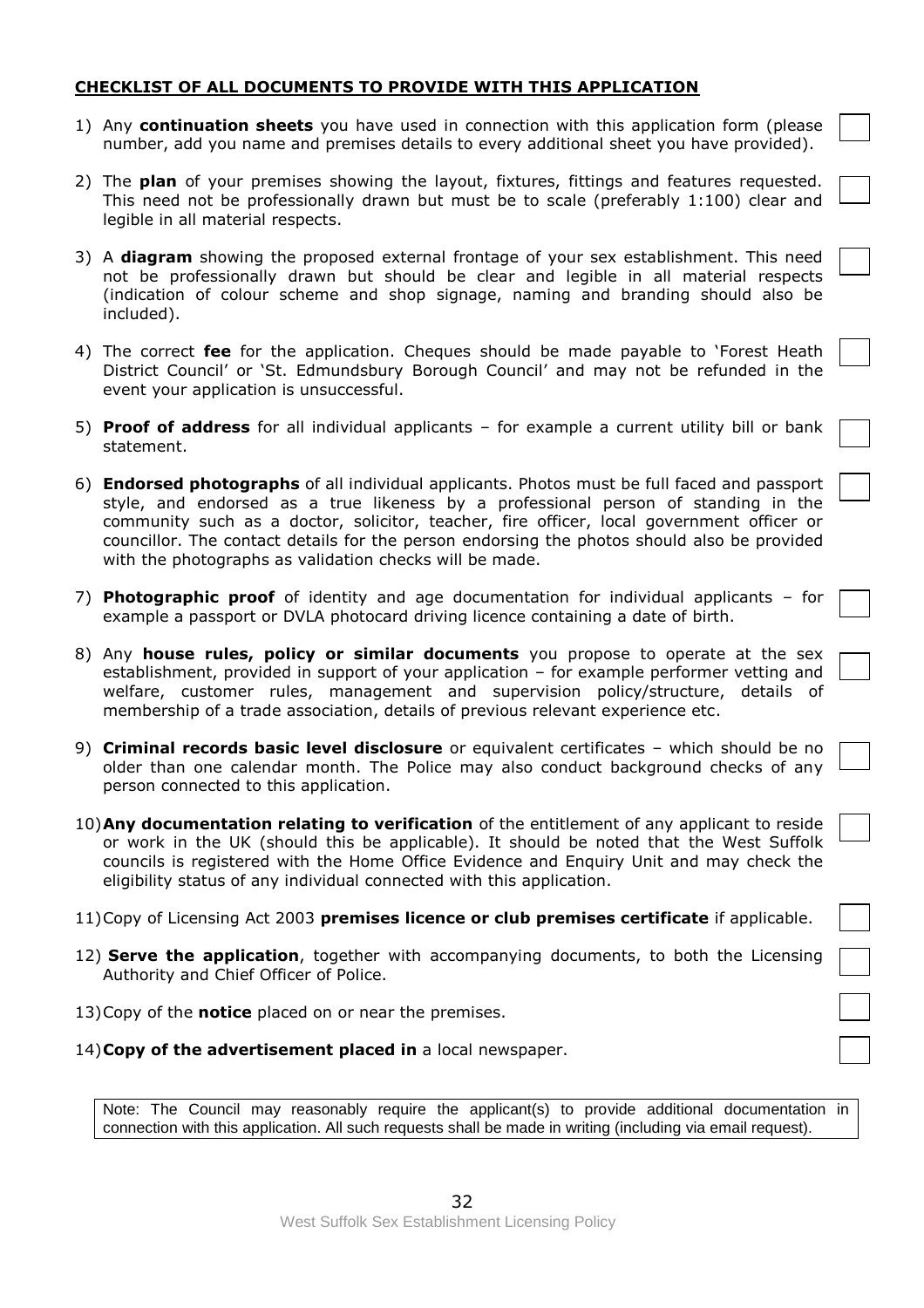# **APPENDIX C - PUBLIC ADVERT TEMPLATE \***DELETE AS APPROPRIATE **FOREST HEATH DISTRICT COUNCIL\* ST EDMUNDSBURY BOROUGH COUNCIL\***

# **SITE ADVERTISEMENT**

**Application for a Sex Establishment Licence made under the Local Government (Miscellaneous Provisions) Act, 1982, Part II, Schedule 3**

**NOTICE IS HEREBY GIVEN THAT I / WE (FULL NAMES):**

**APPLIED ON (DATE):**

**TO: Forest Heath District Council\* St. Edmundsbury Borough Council\***

**in respect of the premises known as: located at (address of premises):**

**for a licence to use the premises as a 'Sex Establishment'**

**ANY PERSON wishing to oppose the application should write to:**

**\*Forest Heath DC, District Offices, College Heath Road, Mildenhall, Suffolk. IP28 7EY**

**\*St. Edmundsbury BC, West Suffolk House, Western Way, Bury St. Edmunds, Suffolk, IP33 3YU**

**Correspondence in support of the application should also be sent to Business Regulation and Licensing at the above address.**

**Please note that any written representations received in response to this consultation are likely to be required to be made available for public inspection in accordance with the Local Government (Access to Information) Act 1985**

**Representations should be received within 28 days after the date of application being made to the council.**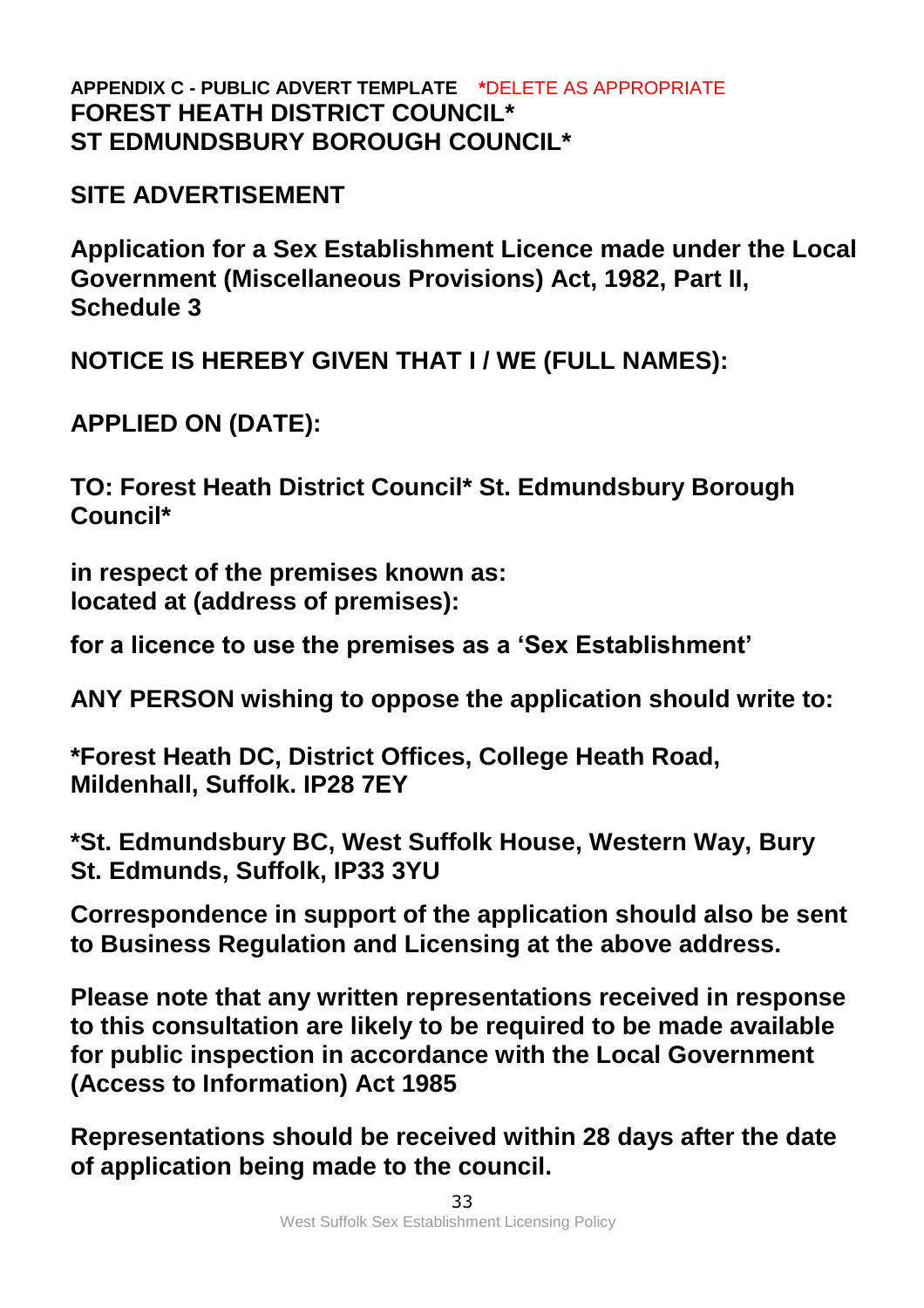# **Appendix D**

# **Fees for Licensing Sex Establishments**

Licences are required under Part II of the Local Government (Miscellaneous Provisions) Act 1982 for the following establishments:

- Sex shops
- Sex cinemas
- Sexual entertainment venues

Schedule 3 of the1982 Act allows local authorities to set fees for licences of this kind. An applicant for the grant, renewal or transfer of a sex establishment licence is required to pay a reasonable fee determined by the West Suffolk councils. There is no fee for an application to vary the terms, conditions or restrictions on or subject to which a licence is held.

The current scale of fees $*$  is:

| For an application for the grant of a (new) licence $\pm 3000.00$          |          |
|----------------------------------------------------------------------------|----------|
| For an application for the renewal/transfer of a<br>licence with committee | £1400.00 |
| For an application for the renewal/transfer of a                           |          |
| licence without committee                                                  | £700.00  |
| For an application to vary a licence                                       | £3000.00 |

The fees for this type of licensing are reviewed every year. The fee for making any application is non-refundable, regardless of outcome of the application. All fees are payable at the time of making and together with an application

Please note that existing lap dancing establishments usually have a Premises Licence in place and pay an annual fee. An operator in this position will have to continue to pay this fee in addition to fees for the grant and subsequent renewal of a sexual entertainment venue licence.

# - Subject to annual review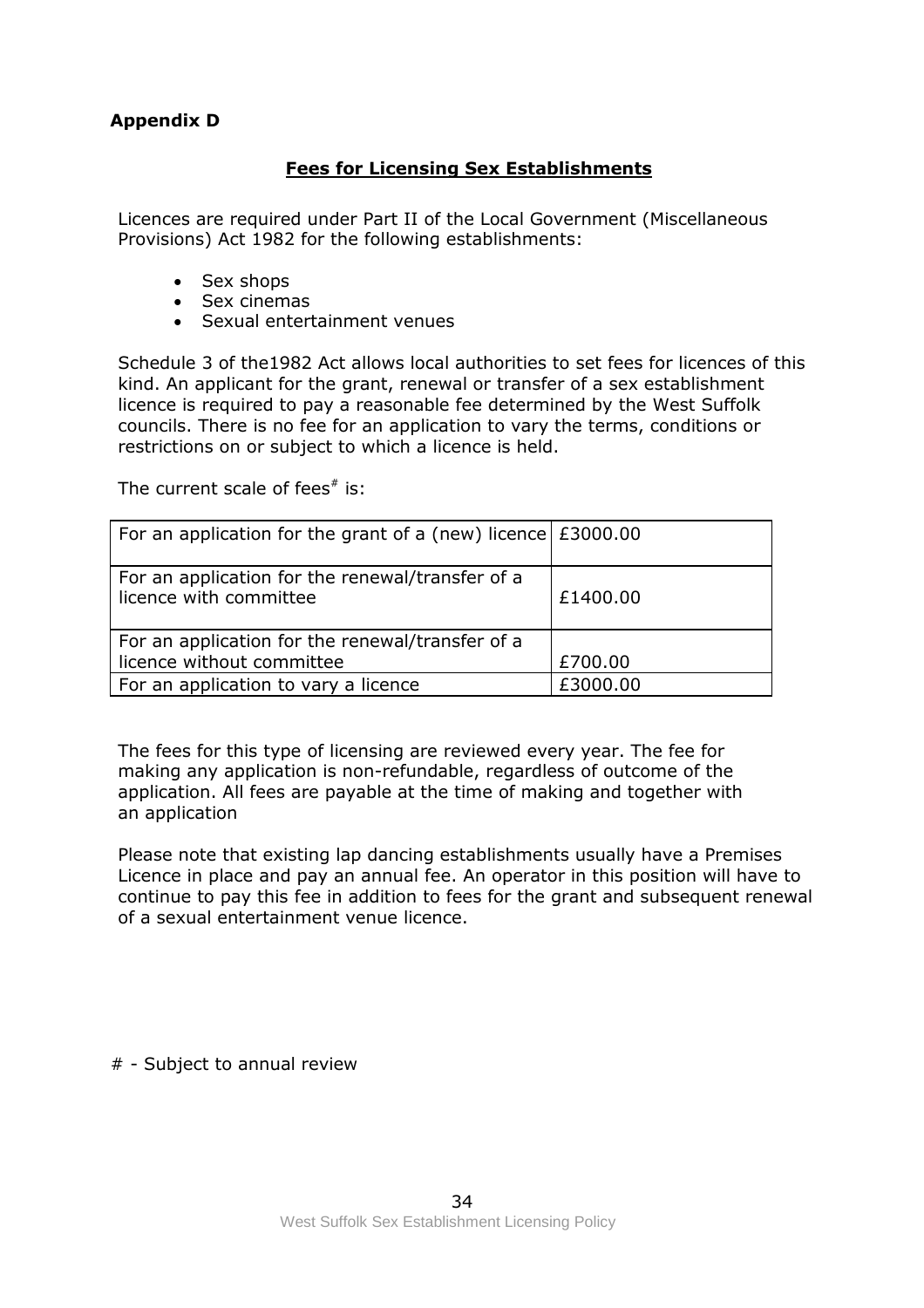#### **APPENDIX E FOREST HEATH DISTRICT COUNCIL / ST. EDMUNDSBURY BOROUGH COUNCIL**

#### **REGULATIONS PRESCRIBING STANDARD CONDITIONS APPLICABLE TO LICENSES FOR SEX ESTABLISHMENTS**

#### **THESE REGULATIONS ARE MADE BY THE COUNCIL UNDER PARAGRAPH 13(1) OF THE THIRD SCHEDULE OF THE LOCAL GOVERNMENT (MISCELLANEOUS PROVISIONS) ACT 1982 (as amended) AND COME INTO EFFECT ON 14 December 2011.**

#### **Notes**

- a) Except where the context demands otherwise the singular includes the plural and the masculine includes the feminine.
- b) Nothing in these rules shall be construed as interfering with (i) the discretion of the licensee or his representative regarding the admission of any person or (ii) the need to strictly comply with all relevant statutory requirements.
- c) These rules are divided into parts as follows:

Part I General

Part II Rules which apply to all premises

Part III Rules which apply to Sex Shops

Part IV Rules which apply to Sex Cinemas

Part V Rules which apply to Sexual Entertainment Venues

- d) In these rules all references to a British Standard (BS) shall be deemed to refer to the current standard.
- e) A Premises Licence may also be required for the operation of a Sex Cinema.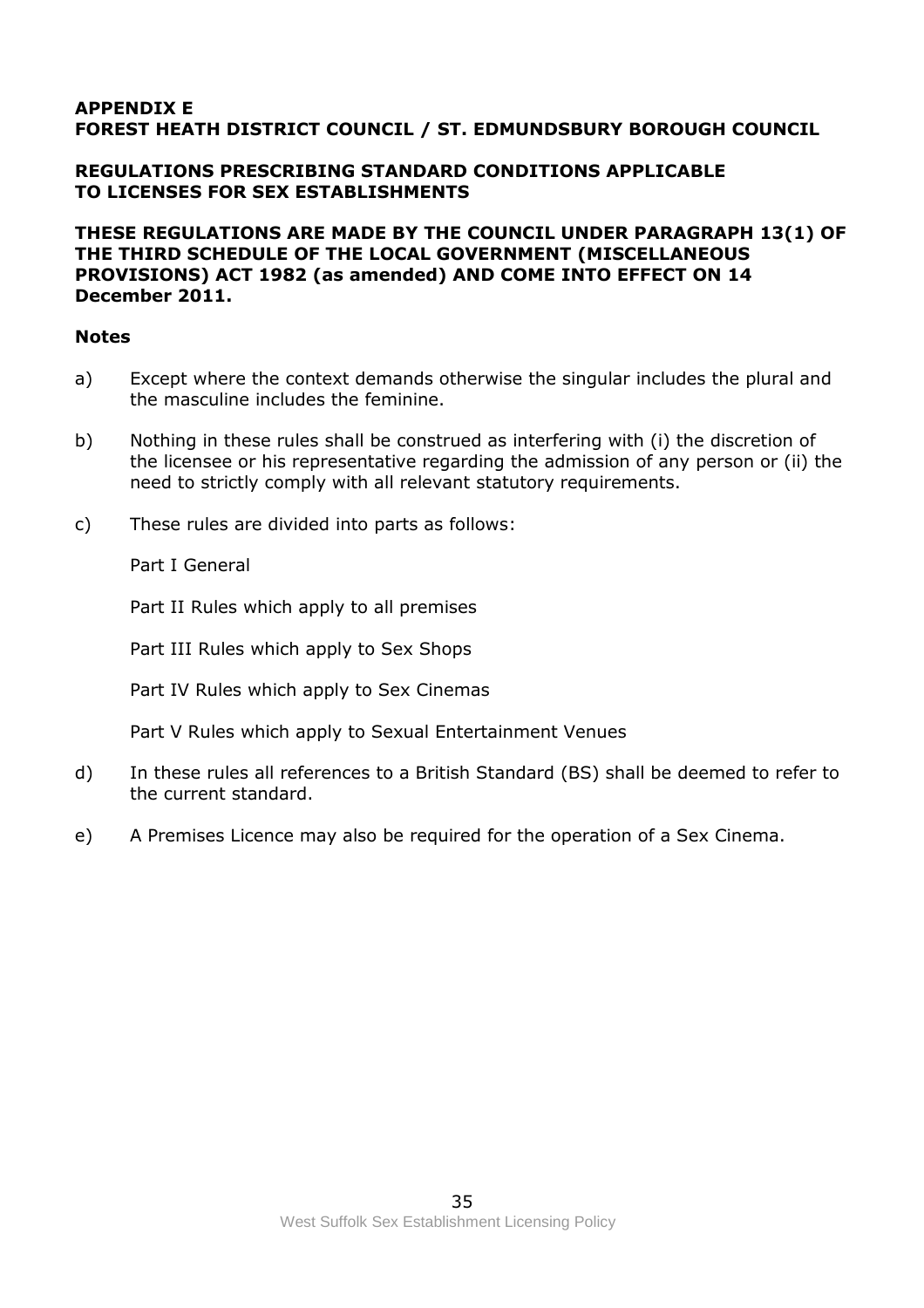#### **Part I General Definitions**

1. In these Regulations save when the context otherwise requires the following expressions shall have the following meanings:

i) "Sex Establishment", "Sex Cinema", "Sex Shop", "Sex Article" and "Sexual Entertainment Venue" shall have the meanings ascribed to them in the Third Schedule of the Local Government (Miscellaneous Provisions) Act 1982.

- ii) "Premises" means a building or part of a building and any forecourt yard or place of storage used in connection with a building or part of a building which is the subject of a licence for a Sex Establishment granted under the said Third Schedule.
- iii) "Approval of the Council" or "Consent of the Council" means the approval or consent of the Council in writing.
- iv) "Approved" means approved by the Council in writing.
- v) "The Council" means the relevant licencing authority that the premises is based within i.e. either Forest Heath District Council or St. Edmundsbury Borough Council.

#### **General**

- 2) In the event of a conflict between these Regulations and any special conditions contained in a licence relating to a Sex Establishment the special conditions shall prevail.
- 3) The grant of a licence for a Sex Establishment shall not be deemed to convey any approval or consent which may be required under any enactment, by law, order or regulation other than the Third Schedule of the Local Government (Miscellaneous Provisions) Act 1982.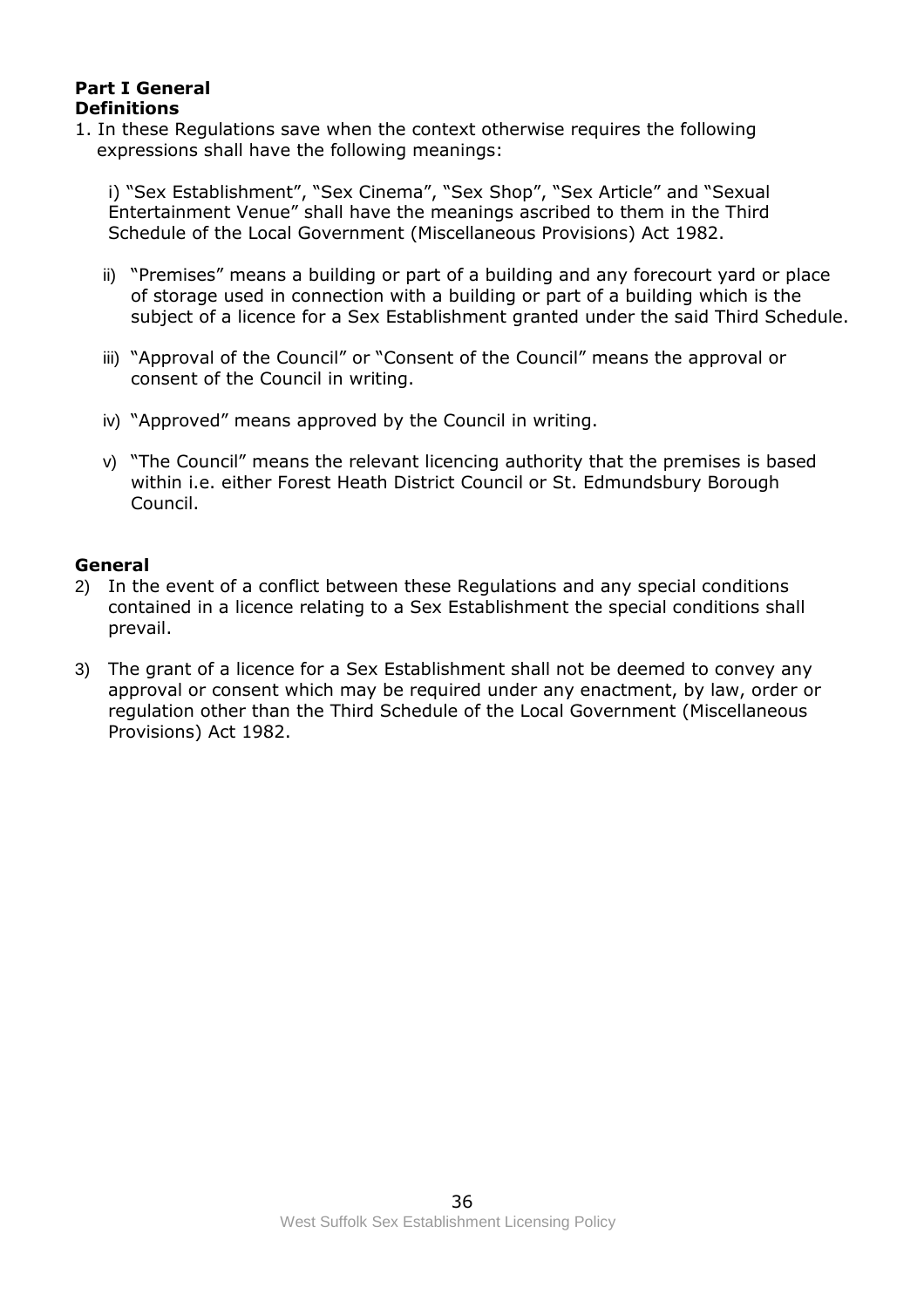#### **Part II Rules which apply to all premises Exhibition of Licence**

4) The copy of the Licence and these Regulations which are required to be exhibited in accordance with paragraph 14(1) of Schedule 3 of the Local Government (Miscellaneous Provisions) Act 1982 shall be reproductions to the same scale as those issued by the West Suffolk councils. The copy of the Licence required to be displayed as aforesaid shall be suitably framed and exhibited in a position that it can easily be seen by all persons using the premises. The copy of these Regulations shall be retained in a clean and legible condition.

# **Times of Opening**

5) Except with the previous consent of the West Suffolk councils a Sex Establishment shall be open at times to be determined by application and subsequent determination.

## **Responsibility of Licensee**

- 6) The licensee shall take all reasonable precautions for the safety of the public and employees and, except with the consent of the West Suffolk councils, shall retain control over all portions of the premises
- 7) The premises shall not be used for regulated entertainment, exhibition or display of any kind unless the West Suffolk councils's consent has first been obtained and any necessary licence granted.

#### **Conduct and Management of Premises**

- 8) The Licensee or some responsible person over 18 years of age nominated by him in writing for the purpose of managing the Sex Establishment in his absence shall be in charge of and upon the Premises during the whole time they are open to the public. Such written nomination shall be continuously available for inspection by an officer authorised in writing by the West Suffolk councils. The person in charge shall not be engaged on any duties which will prevent him from exercising general supervision and he shall be assisted as necessary by suitable adult persons to ensure adequate supervision. The person in charge shall be conversant with these rules a copy of which shall be held on the premises.
- 9) The Licensee or the responsible person approved under Regulation 8 shall maintain a daily register to be kept on the premises in which he shall record the name and address of any person who is to be responsible for managing the Sex Establishment in his absence and the names and addresses of those employed in the Sex Establishment.
- 10) The register is to be completed each day within 30 minutes of the Sex Establishment opening for business and is to be available for inspection by the police and by authorised officers of the West Suffolk councils.
- 11) The Licensee shall ensure that during the hours the Sex Establishment is open for business every employee wears either a badge or a uniform which clearly shows that they are a member of staff. Performer(s) are not expected to wear the badge/uniform during performances.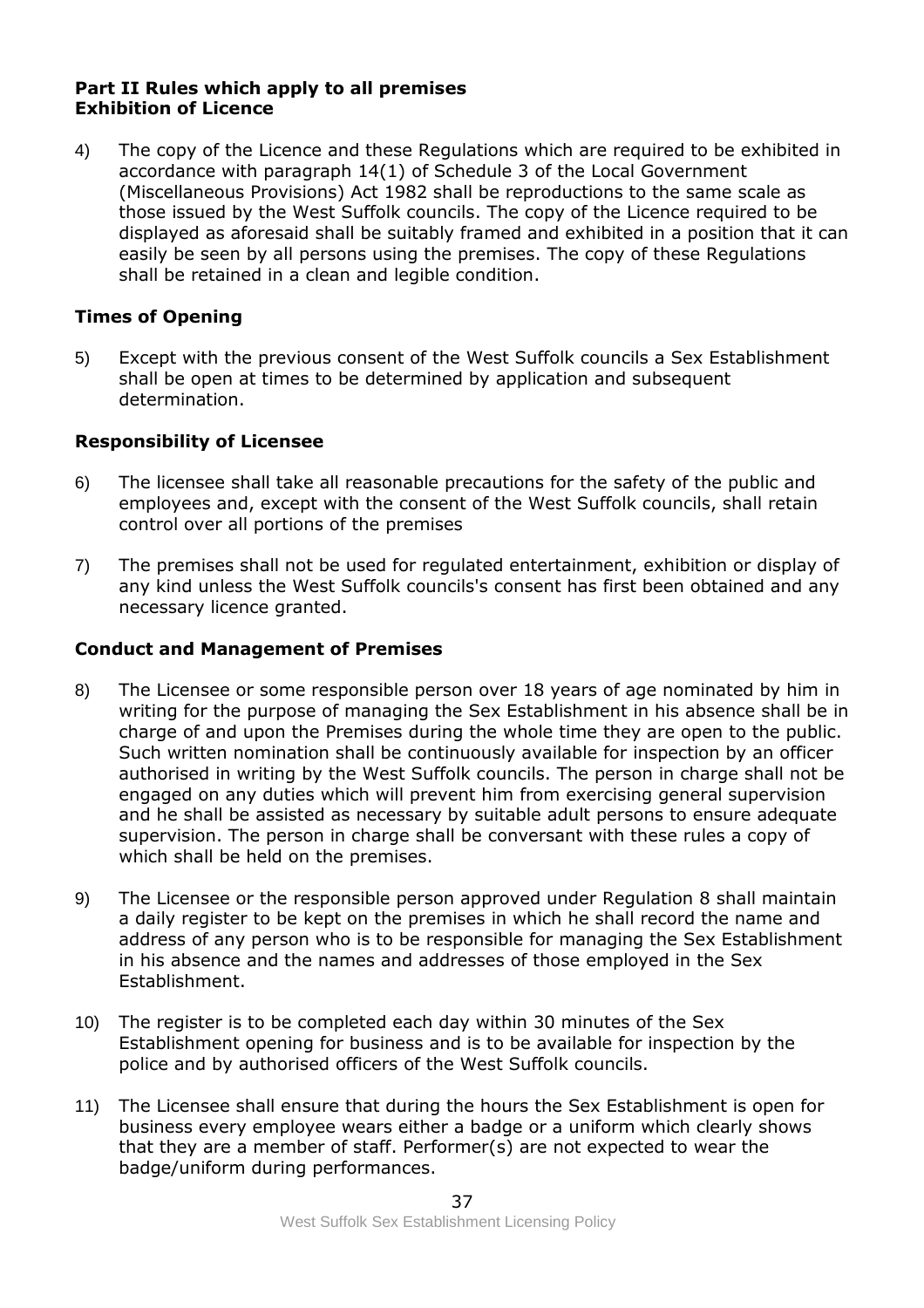- 12) A notice showing the name of the person responsible for the management of a Sex Establishment shall be prominently displayed within the Sex Establishment throughout the period during which he is responsible for its conduct.
- 13) Where the Licensee is a body corporate or an unincorporated body any change of director, company secretary or other person responsible for the management of the body is to be notified in writing to the West Suffolk councils within 14 days of such change and such written details as the West Suffolk councils may require in respect of any new director, secretary or manager are to be furnished within 14 days of a request in writing from the West Suffolk councils.
- 14) The Licensee shall maintain good order in the premises.
- 15) The Licensee shall ensure that no part of the premises is used by prostitutes (male or female) for the purposes of soliciting or any other immoral purposes.
- 16) The Licensee shall ensure that the public are not admitted to any part or parts of the Premises other than those which have been approved by the West Suffolk councils.
- 17) Neither the Licensee nor any employee or other person shall seek to obtain custom by means of personal solicitation outside or in the vicinity of the premises.
- 18) No person under the age of 18 shall be admitted to the premises or employed in the business of the sex establishment.
- 19) The Licensee shall comply with all statutory provisions and any regulations made there under.

#### **External Appearance**

- 20) No display, advertisement, word, letter, model, sign, light, placard, board, notice, device, representation, photograph, drawing, writing or any matter or thing (whether illuminated or not) shall be exhibited so as to be visible from outside the premises except:
	- i) A sign or notice no larger than A2 (420  $\times$  594mm) in size, bearing the name of the establishment; or
	- ii) Other sign/notice required to be displayed so as to be visible from outside the premises by law, or by any condition of a licence granted by the West Suffolk councils.
	- iii) Such display, advertisement, word, letter, model, sign, light, placard, board, notice, device, representation, drawing, writing, or any matter or thing as shall have been approved by the West Suffolk councils.
- 21) The entrances to the premises shall be of a material or covered with a material which will prevent the interior of the premises being visible to passers by.
- 22) Windows and openings to the premises other than entrances shall not be obscured otherwise than with the consent of the West Suffolk councils but shall have suspended behind them which prevents the interior visible from the street to passers by.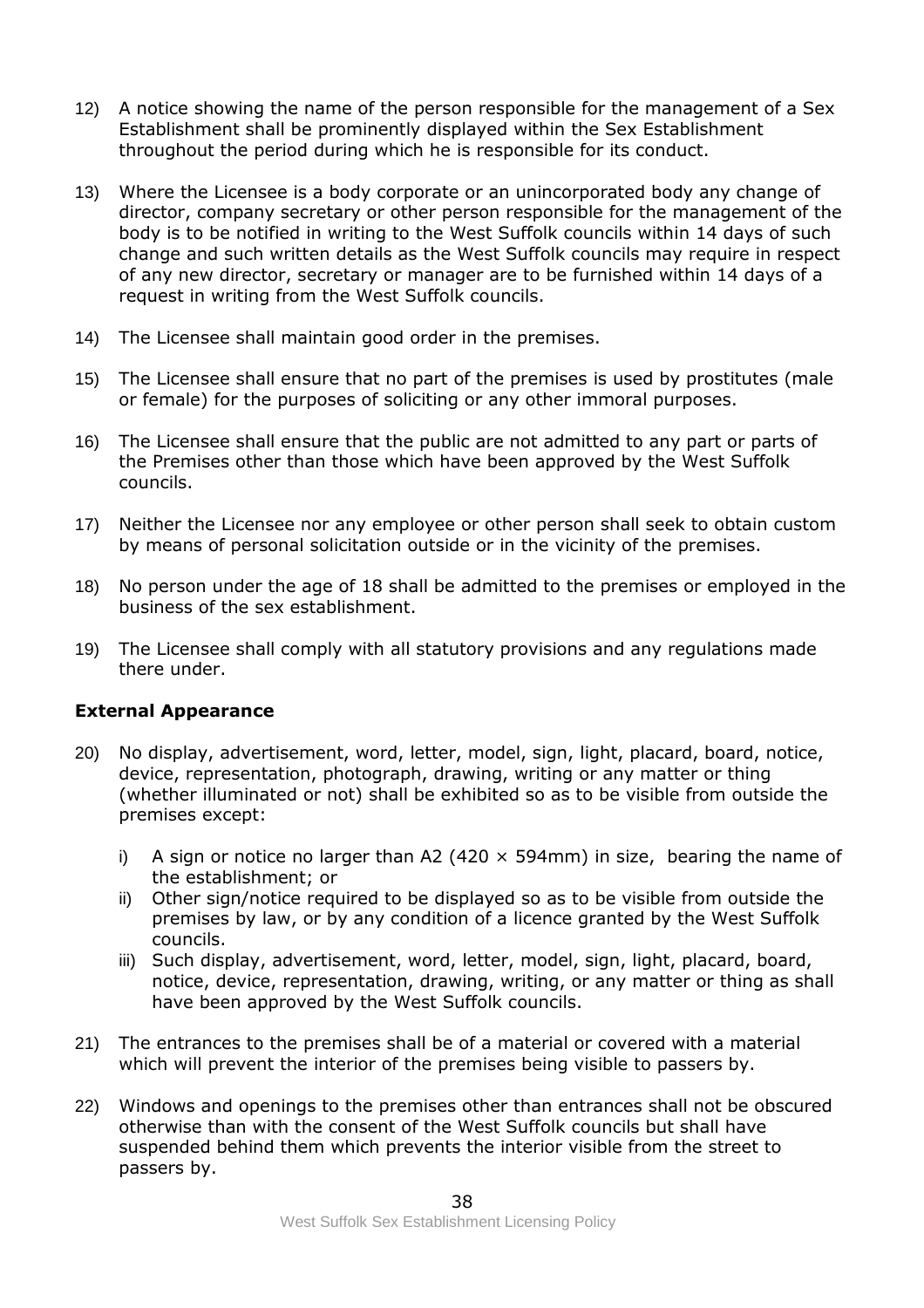# **State Condition and Layout of the Premises**

- 23) The premises shall be maintained in good repair and condition.
- 24) The number, size and position of all doors or openings provided for the purposes of the ingress and egress of the public shall be approved by the West Suffolk councils and shall comply with the following requirements :
	- i) All such doors or openings approved by the West Suffolk councils shall be clearly indicated on the inside by the word "exit" or graphic type sign.
	- ii) Doors and openings which lead to parts of the premises to which the public are not permitted to have access shall have notices placed over them marked, "private".
	- iii) Save in the case of emergency no access shall be permitted through the premises to any unlicensed premises adjoining or adjacent.
- 25) The external doors to the premises shall be fitted with a device to provide for their automatic closure and such devices shall be maintained in good working order.
- 26) The Licensee shall make provision in the means of access both to and within the premises for the needs of members of the public visiting the premises who are disabled.
- 27) Alterations or additions either internal or external and whether permanent or temporary to the structure, lighting or layout of the premises shall not be made except with the prior approval of the West Suffolk councils.
- 28) All parts of the premises shall be kept in a clean and wholesome condition to the satisfaction of the West Suffolk councils.

#### **Maintenance of mean of escape**

- 29) The means of escape provided for all persons on the premises shall be maintained unobstructed, immediately available and clearly identifiable in accordance with the approved arrangements.
- 30) All fire-resisting and smoke stop doors shall be maintained self-closing and shall not be secured open.

#### **Fire Appliances**

- 31) Fire appliances and equipment as approved by the Fire Officer shall be efficiently maintained in satisfactory working order and kept available for instant use. They shall be in the charge of a suitable person specially nominated for the purpose.
- 32) Portable fire appliances shall be examined at least once a year and periodically tested in accordance with the current British Standard by a competent person and the date of such test shall be clearly marked on the appropriate extinguishers or on stout tabs securely attached to them. Extinguishers which incorporate an anti-freeze agent shall be examined and recharged in compliance with manufacturer's instructions.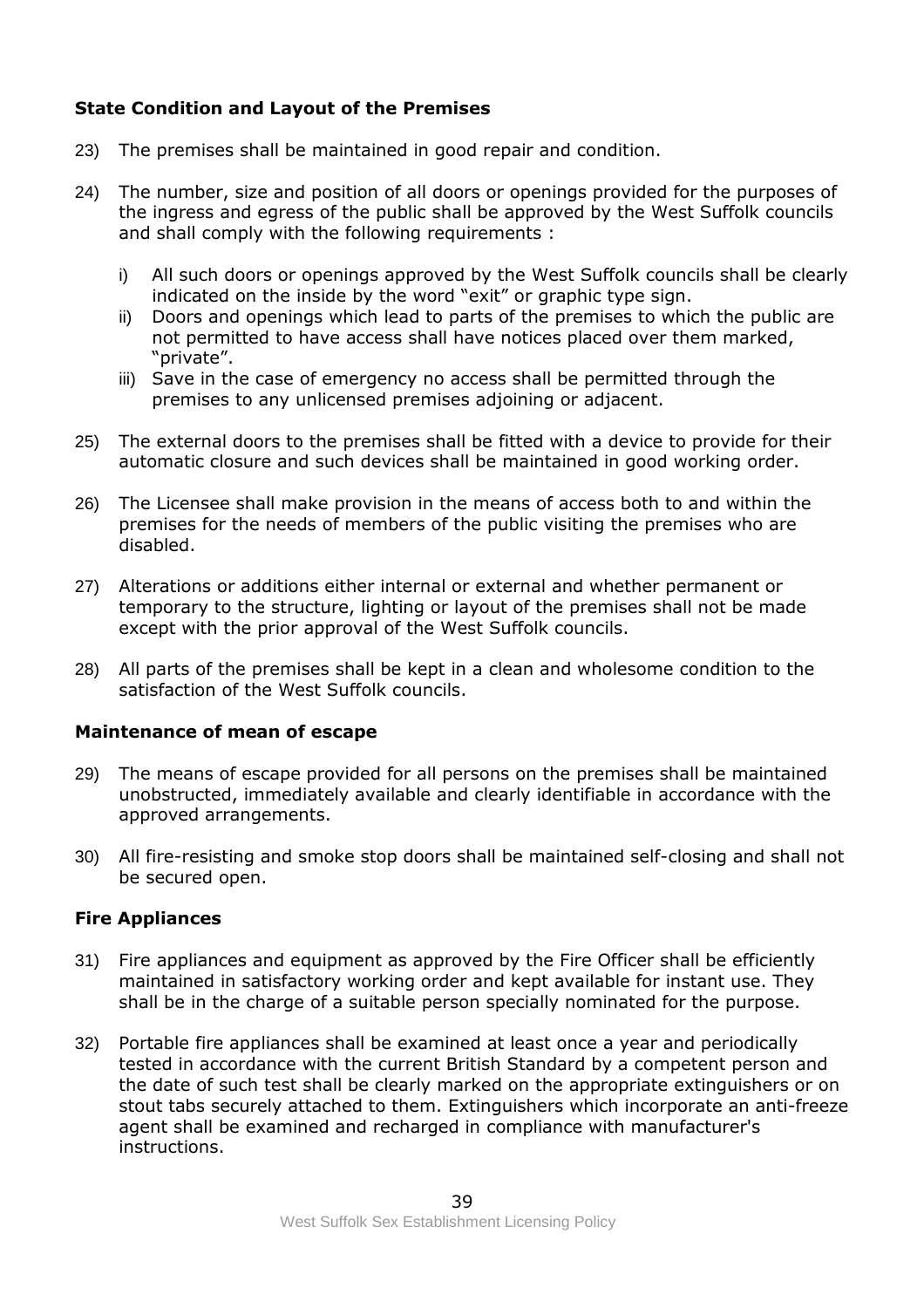# **Lighting**

- 33) The Licensee or any other person concerned in the conduct or management of the licensed sex establishment shall, in the absence of adequate daylight, ensure that adequate lighting is maintained to the satisfaction of the West Suffolk councils in all parts of the premises to which the public and staff have access and is in operation continuously during the whole time the premises are open to the public.
- 34) The normal lighting shall be maintained alight and the lighting to 'EXIT' notices shall not in any circumstances be extinguished or dimmed while the public are on the premises, provided that so long as there is sufficient daylight in any part of the premises, artificial light need not be used in that part.

## **Electrical Installations**

- 35) The electrical installation for the premises shall be maintained in a safe working condition, as prescribed in the current edition of the Regulations for electrical installations issued by the Institute of Electrical Engineers.
- 36) Unless the West Suffolk councils decide otherwise an inspection certificate, as prescribed in the current edition of the Regulations for electrical installations issued by the Institution of Electrical Engineers, for the electrical installation associated with the premises shall be submitted to the West Suffolk councils at least once every five years or such other time specified on the certificate. The certificate shall be signed by a qualified engineer.

## **Change of Use**

- 37) No change of use of any portion of the premises from that approved by the West Suffolk councils shall be made until the consent of the West Suffolk councils and Suffolk Constabulary has been obtained thereto.
- 38) No change from a Sex Cinema to a Sex Shop or from a Sex Shop to a Sex Cinema shall be effected without the consent of the West Suffolk councils and Suffolk Constabulary.
- 39) Neither Sex Articles nor other things intended for use in connection with, or for the purpose of stimulating or encouraging sexual activity or acts of force or restraint which are associated with sexual activity shall be displayed, sold, hired, exchanged, loaned or demonstrated in a Sex Cinema or a Sexual Entertainment Venue.

#### **Admission of Authorised Officers**

40) Officers of the West Suffolk councils, Suffolk Constabulary, and other authorised agencies, who are furnished with authorities which they will produce on request, shall be admitted immediately at all reasonable times and at any time the premises are open for business to all parts of the premises.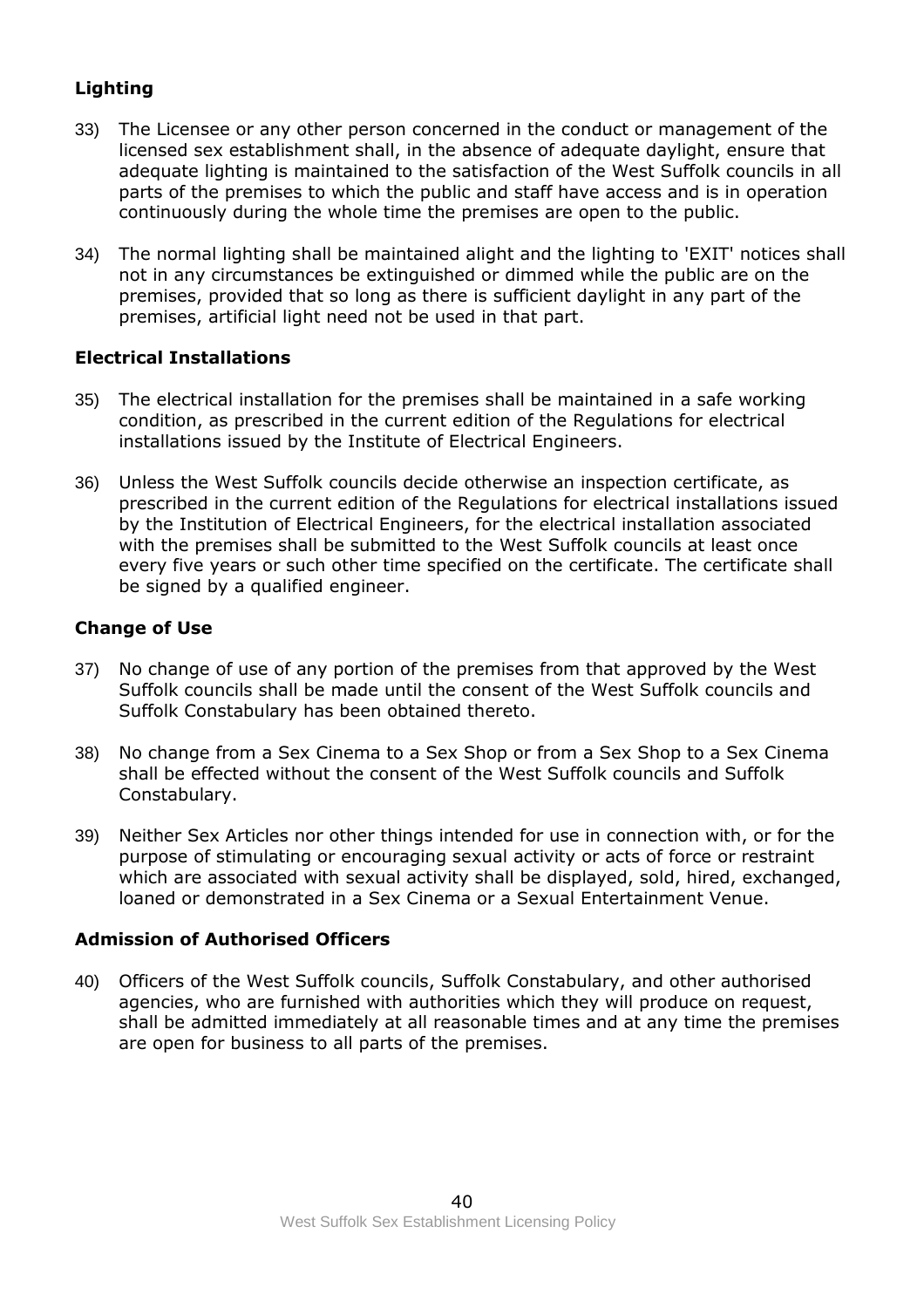# **Promotion of Sexual Health**

41) Advertisements and posters promoting sexual health and access to support services shall be displayed in the premises. Only those advertisements or posters from the Department for Health, NHS, or approved by the West Suffolk councils will be permitted.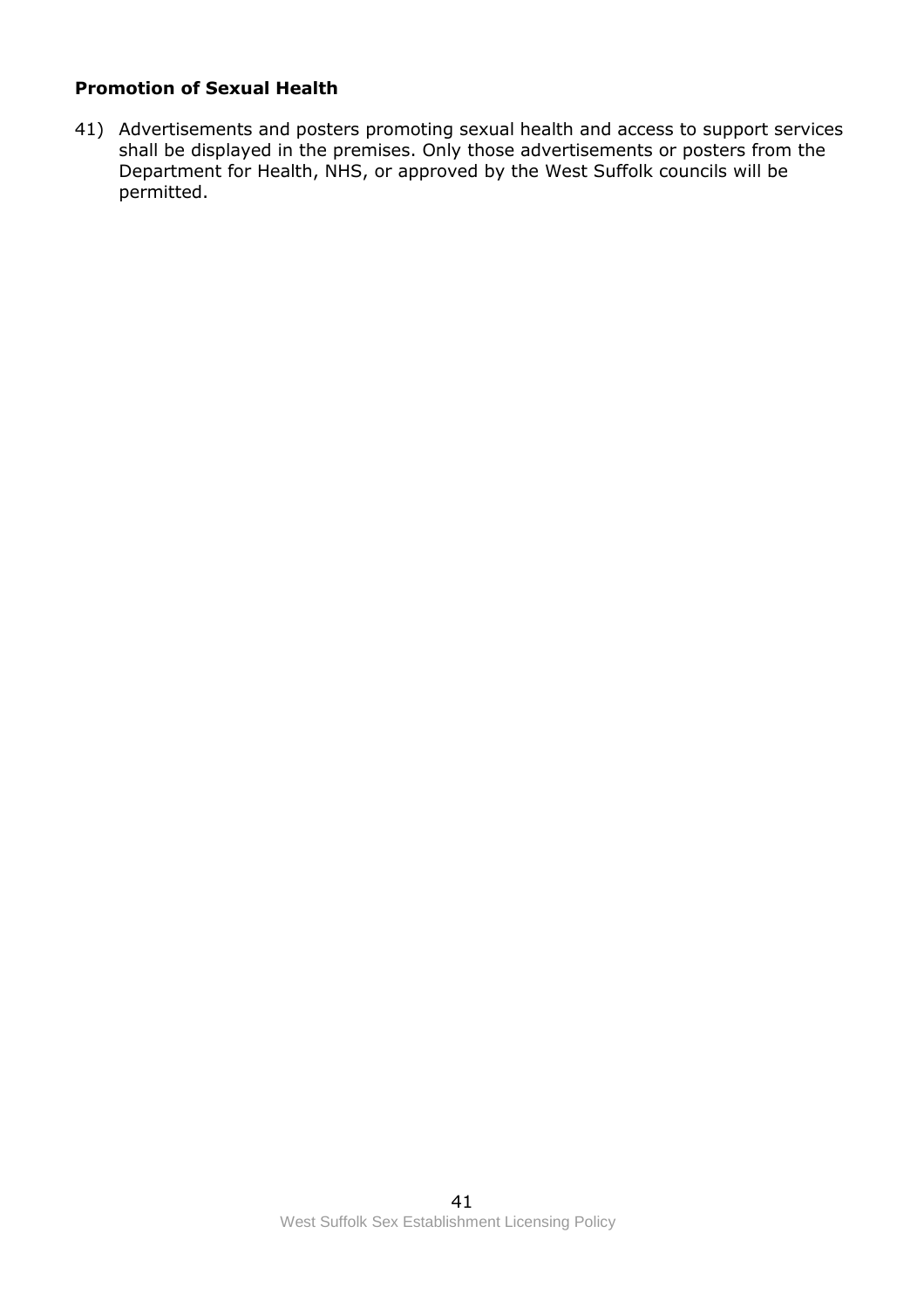#### **Part III Conditions Applying to Sex Shops Goods Available in Sex Establishments**

- 41) All Sex Articles and other things displayed for sale, hire, exchange or loan within a Sex Shop shall be clearly marked to show to persons who are inside the Sex Shop the respective prices being charged.
- 42) All printed matter offered for sale, hire, exchange or loan shall be available for inspection prior to purchase, hire, exchange or loan and a notice to this effect is to be prominently displayed within the Sex Establishment.
- 43) No film or video film shall be exhibited, sold or supplied unless it has (a) been passed by the British Board of Film Censors and bears a certificate to that effect or (b) approved by the West Suffolk councils and is a reproduction authorised by the owner of the copyright of the film or video film so certified.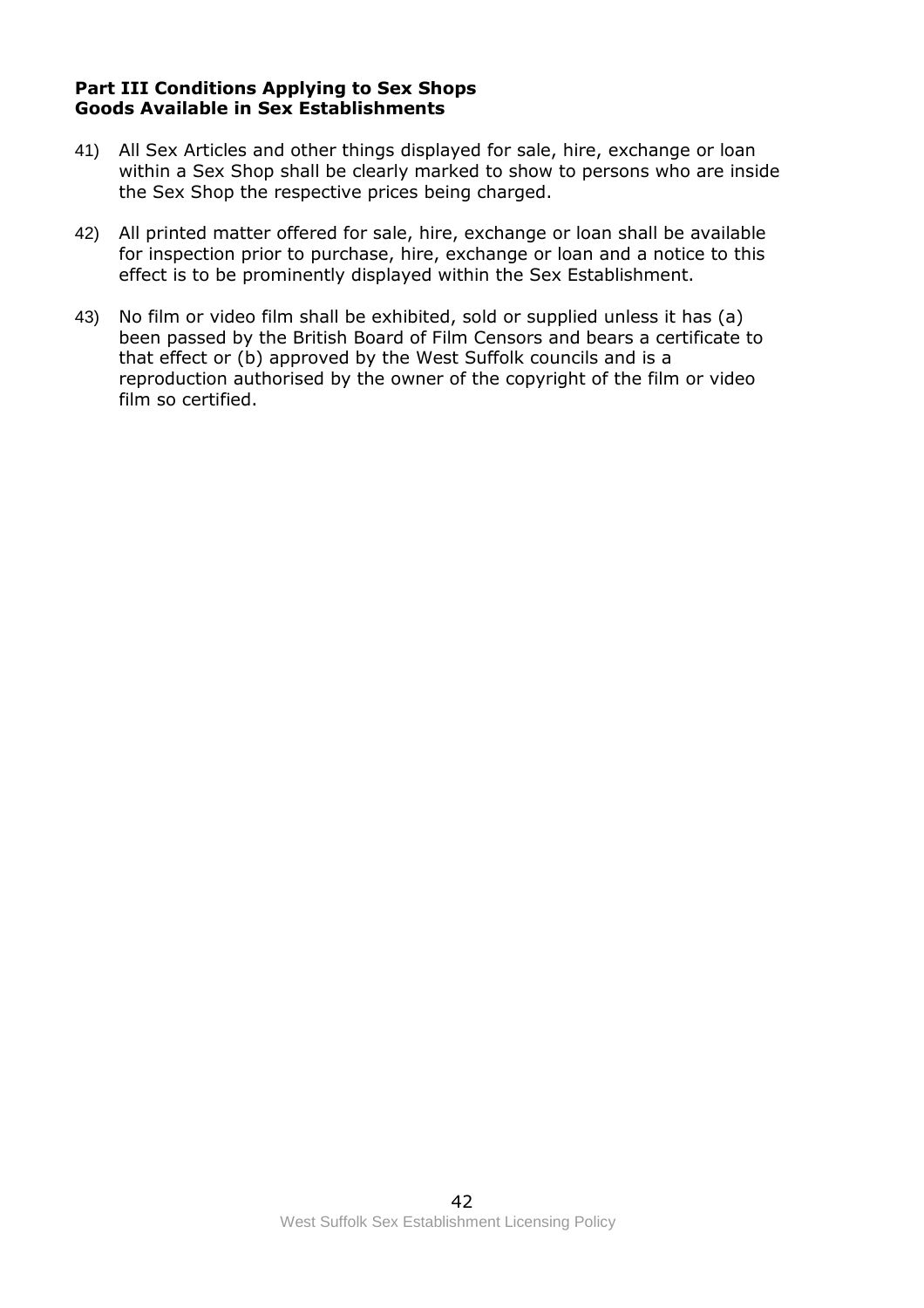#### **Part IV Conditions Applying to Sex Cinemas Film Categories**

1. The categories U, PG, 12, 15, 18 and RESTRICTED 18 have the following effect:

|                 | Universal .- Suitable for all                                                                                    |
|-----------------|------------------------------------------------------------------------------------------------------------------|
| PG              | Parental Guidance. Some<br>scenes may be unsuitable for<br>young children.                                       |
| 12              | Passed only for persons of 12<br>years and over.                                                                 |
| 15              | Passed only for persons of 15<br>years and over.                                                                 |
| 18              | Passed only for persons of 18<br>years and over.                                                                 |
| RESTRICTED (18) | Passed only for persons of 18 or<br>over who are members (or their<br>guests) of a properly<br>constituted club. |

#### **Exhibition of Films**

2. 'Film exhibition' means film exhibitions as defined in the Cinemas Act 1985;i.e. any exhibition of moving pictures which is produced otherwise than by the simultaneous reception and exhibition of (a) television programmes, broadcast by the British Broadcasting Corporation or the

Independent Broadcasting Authority or (b) programmes included in a cable programme service which is or does not require to be licensed under Section 4 of the Cable and Broadcasting Act 1984.

- 3. No film shall be exhibited at the premises unless:
	- (a) it is a current news-reel; or
	- (b) it has been passed by the British Board of Film Classification as a U, PG, 12, 15, 18 or RESTRICTED (18) film and no notice of objection to its exhibition has been given by the West Suffolk councils;

#### **RESTRICTED (18) films**

4. Films in the RESTRICTED (18) category may be shown at the premises only with the West Suffolk councils's prior written consent and in accordance with the terms of any such consent.

#### **Unclassified Films**

5. Not less than twenty-eight days notice in writing shall be given to the West Suffolk councils of any proposal to exhibit any other film which has not been classified as specified in rules 45 and 47 above. Such a film

43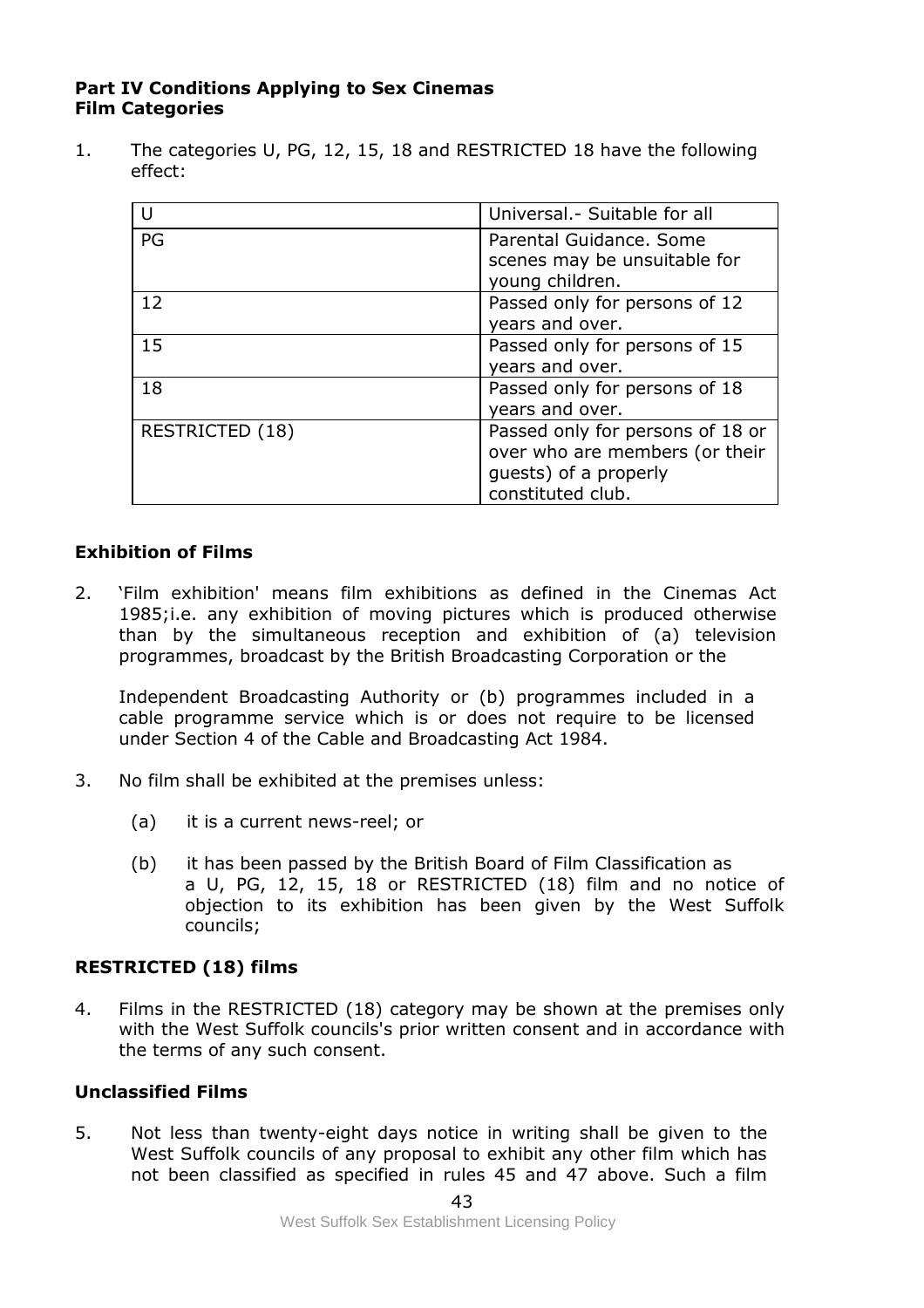may only be exhibited if the West Suffolk councils's prior written consent has been obtained and in accordance with the terms of any such consent.

#### **Persons under 18 Notice**

6. No person appearing to be under the age of 18 shall be admitted to any part of the programme and the licensee shall display in a conspicuous position at each entrance to the premises a notice in clear letters in the following terms:

PERSONS UNDER 18 CANNOT BE ADMITTED TO THIS CINEMA FOR ANY PART OF THE PROGRAMME.

#### **Category notices**

7. A representation or written statement of the terms of any certificates given by the British Board of Film Censors or the British Board of Film Classification shall be shown on the screen immediately before the showing of any film to which it relates and the representation or statement shall be shown for long enough and in form large enough for it to be read from any seat in the auditorium.

#### **Timetable of films**

8. The licensee shall display in a conspicuous position, to the satisfaction of the West Suffolk councils, at each entrance to the premises, during the whole time the public are being admitted to the premises and so as to be easily seen and read by the public, a timetable of the films on exhibition.

#### **Advertisements**

- 9. No advertisement displayed at the premises of a film to be exhibited at the premises shall depict as a scene or incident in the film any scene or incident which is not included in the film as certified by the British Board of Film Censors or the British Board of Film Classification or approved for exhibition by the licensing authority, as the case may be.
- 10. Where the licensing authority has given notice in writing to the licensee of the premises objecting to an advertisement on the ground, that, if displayed, it would offend against good taste or decency or be likely to encourage or incite to crime to lead to disorder or to be offensive to public feeling, that advertisement shall not be displayed at the premises except with the prior consent in writing of the licensing authority.

#### **Objection to exhibition of film**

11. Where the licensing authority has given notice in writing to the licensee of the premises prohibiting the exhibition of a film on the ground that it contains material which, if exhibited, would offend against good taste or decency or would be likely to encourage or incite to crime or to lead to disorder or to be offensive to public feeling, that film shall not be exhibited in the premises except with the prior consent in writing of the licensing authority.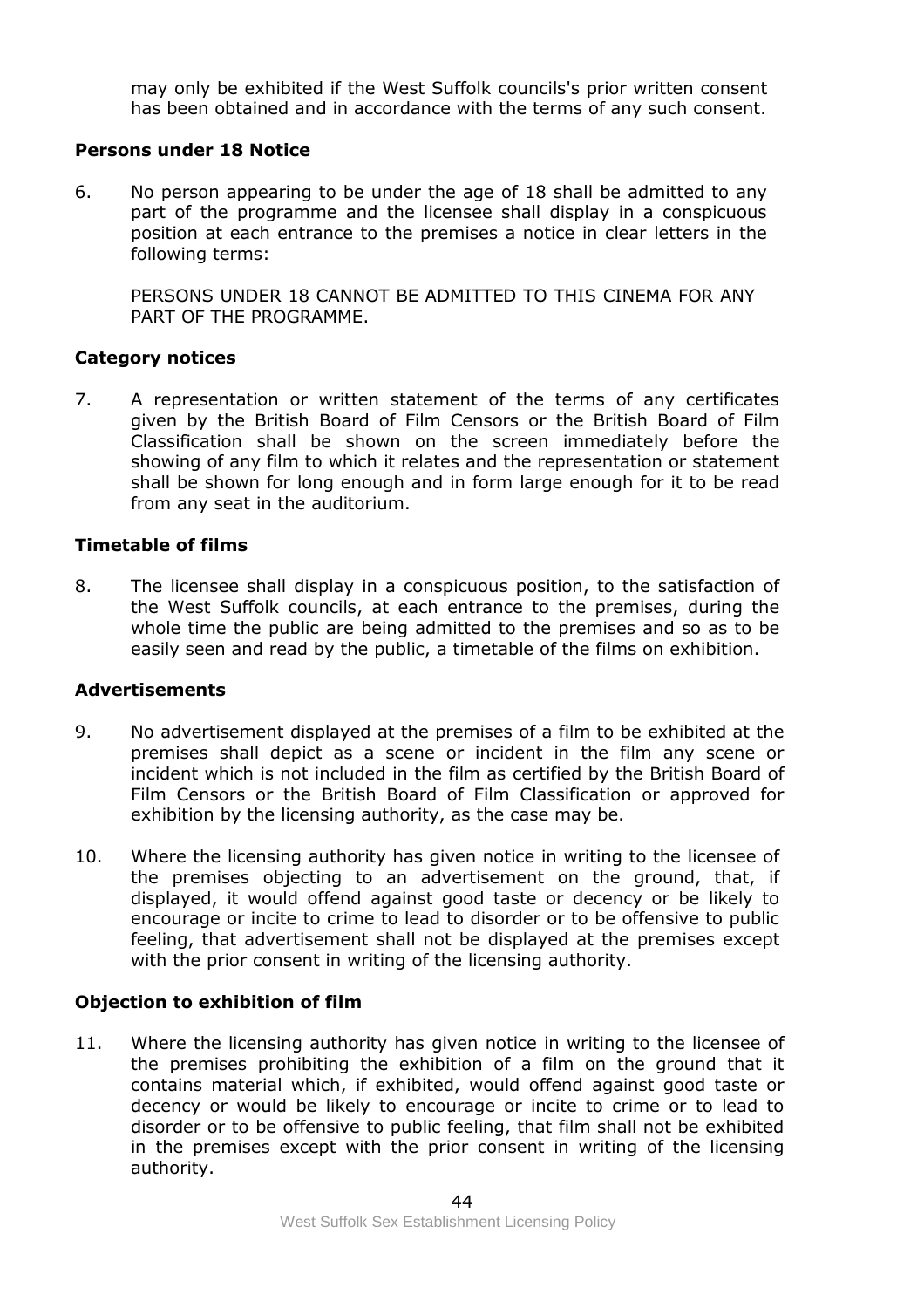#### **Additional conditions for 'Club' Cinemas showing films in the restricted classification**

- 12. Additional Conditions include:
	- No club showing films in the 'restricted 18' category may operate in a multi-screen complex whilst persons under 18 are being admitted to any performance in the complex unless the West Suffolk councils's written consent has first been obtained.
	- When the programme includes a film in 'restricted 18, category the licensee shall display in a conspicuous position at each entrance to the premises a notice in clear letters in the following terms:

"CINEMA CLUB - MEMBERS AND GUESTS ONLY. PERSONS UNDER 18 CANNOT BE ADMITTED TO THIS CINEMA FOR ANY PART OF THE PROGRAMME".

(In case of a multi-screen complex where consent has been granted the notice shall specify the particular part of the premises in which films in the 'restricted 18' category are being exhibited).

• The timetable of films required by rule 52 shall include the following addition to the categories shown;

"Category 'RESTRICTED 18' passed only for persons of 18 years and over who are either members of the cinema club or who are guests of a member".

- All registers of members and all visitors, books of their guests shall be available for immediate inspection by the West Suffolk councils's Officers during any performance, or at any other reasonable time.
- Tickets shall in no circumstances be sold to persons other than members.
- No persons under 18 years of age shall be employed in any capacity at licensed premises which are operating as cinema clubs.
- Subject to prior written consent by the West Suffolk councils, a subscription may entitle the club member to attend other clubs under the same management.

Membership rules for these club cinemas shall include the following:

- a. The club rules must be submitted to the West Suffolk councils 14 days before the club commences operations and notice of all rule changes shall be given to the West Suffolk councils within 14 days of the change.
- b. Only members and their guests shall attend exhibitions of moving pictures classified in a restricted classification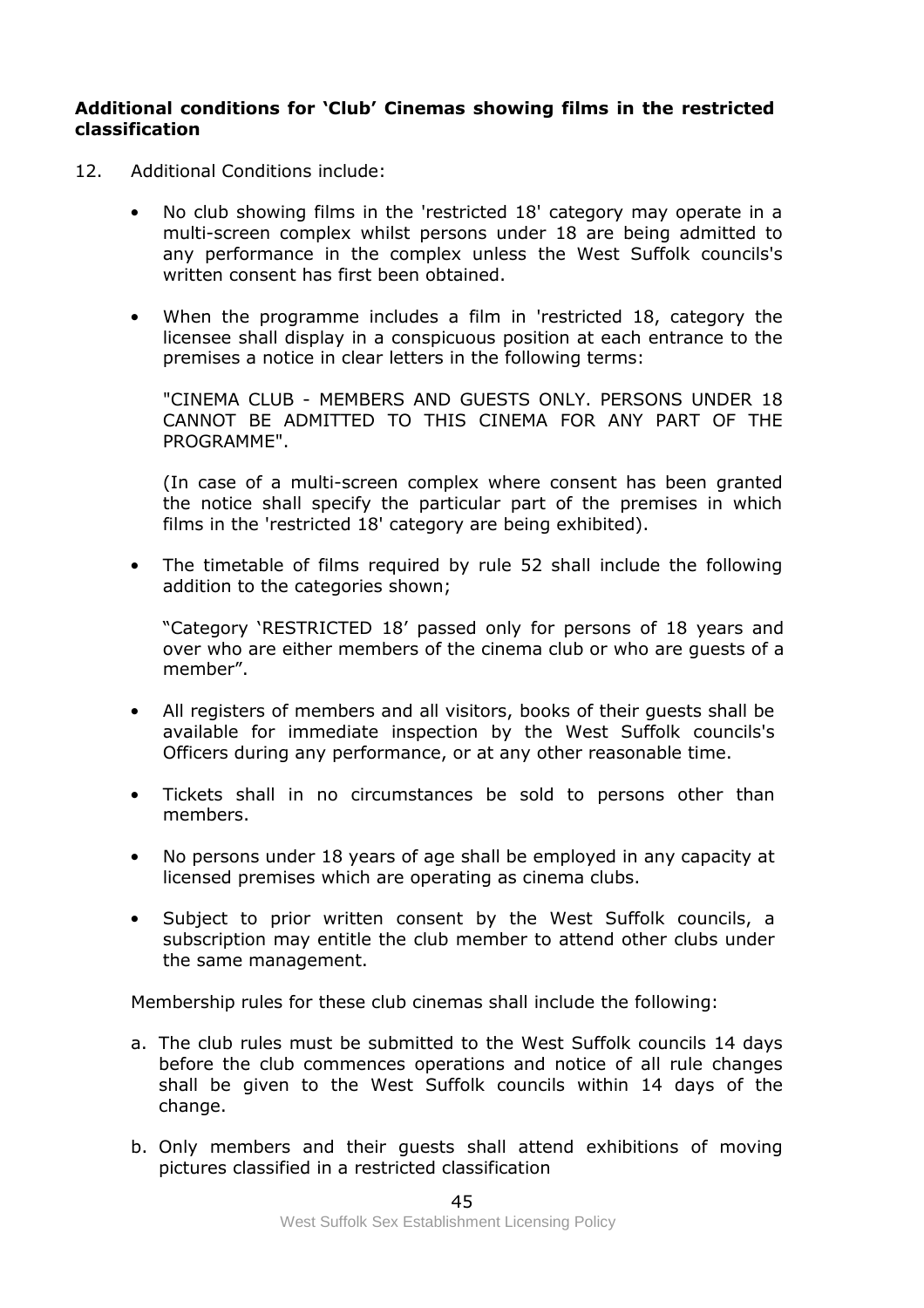- c. Membership shall be open to persons of both sexes of not less than 18 years of age. Applications for membership, including both name and address, shall be in writing, signed by the applicant, and if deemed necessary such applicants shall provide satisfactory references and proof of age.
- d. No person shall be admitted to membership until the expiration of at least 24 hours after such written application has been approved by the licensed proprietors.
- e. New members shall be supplied with a personal copy of the club rules before being admitted to membership and be given a copy of any rule changes within 14 days of the change.
- f. An annual subscription shall be fixed for the club and shall run for 12 months from the date of registration. Membership may be renewed annually at the subscription for the time being in force, but the licensed proprietors may refuse to renew any membership without assigning reason for such refusal.
- g. Members shall be entitled on any day to bring not more than one guest to accompany the member, and the name of the guest shall be entered in the visitors' book and counter-signed by the member.
- h. On admission a member and his guest shall be bound by the rules of the club and by any by-laws and regulations made there under.
- i. Tickets shall be sold only to members on the production of a membership card, and members shall, if required, sign an acknowledgement for the ticket or tickets issued.
- j. Membership cards shall be personal to the member and shall not be transferable to any other person.
- k. Neither membership tickets nor guest tickets shall be transferable.
- l. No member shall introduce as a guest any persons under the age of 18 or any persons whose application for membership has been refused. The proprietors will reserve the right to refuse admission to any person.
- m. Proof of identify, or of age, or of any particulars of any guest shall be produced by any member or guest if demanded by the licensed proprietors.
- n. Members shall undertake to behave in a proper and orderly manner. Any member or guest acting in a manner which is offensive, or a nuisance or annoyance to others may be refused admission or expelled from the premises. A member may also be deprived of membership.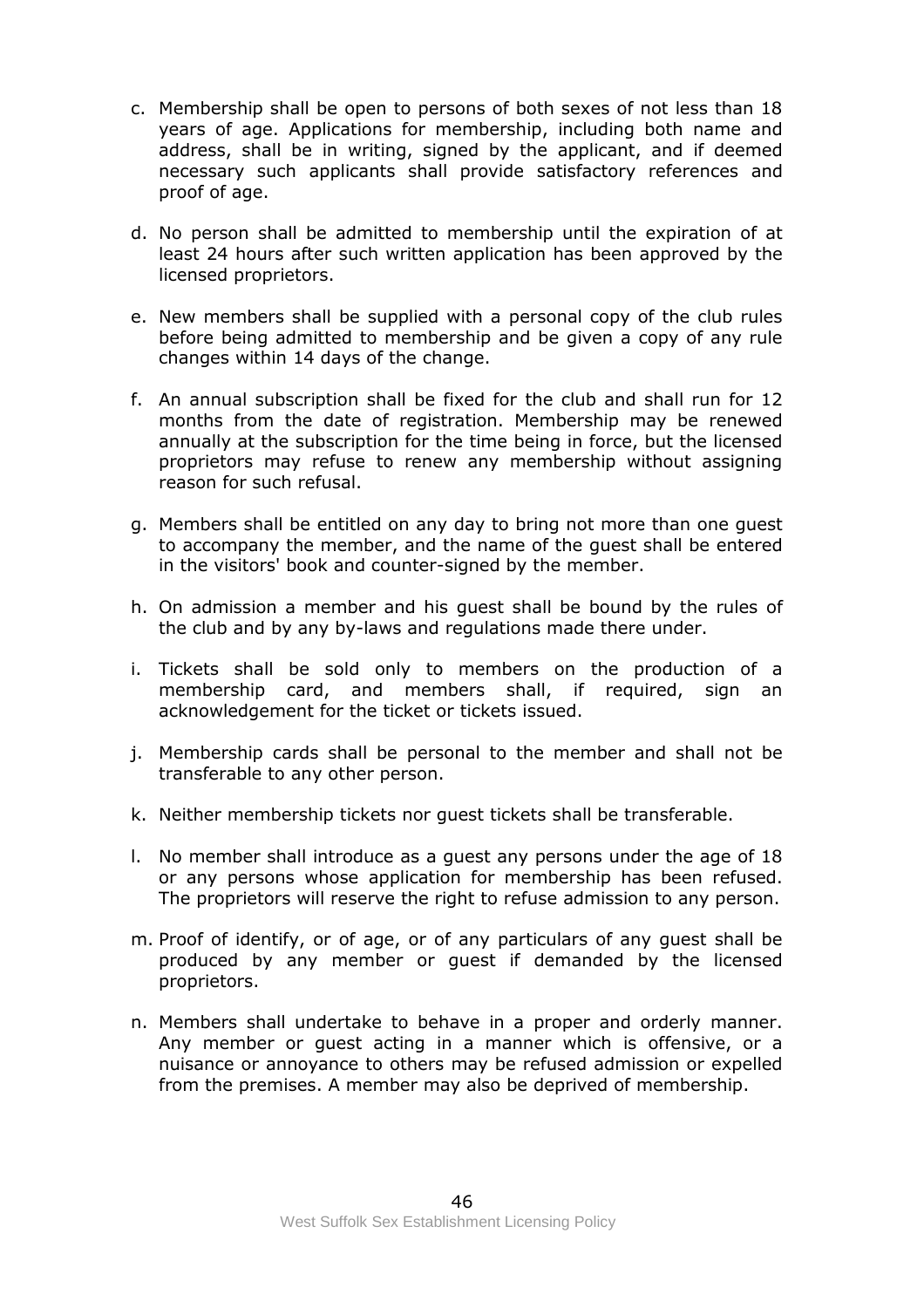# **Sale of sex articles**

13. Neither sex articles nor other things intended for use in connection with, or for the purpose of stimulating or encouraging sexual activity or acts of force or restraint which are associated with sexual activity shall be displayed, sold, hired, exchanged, loaned or demonstrated in a 'sex cinema'.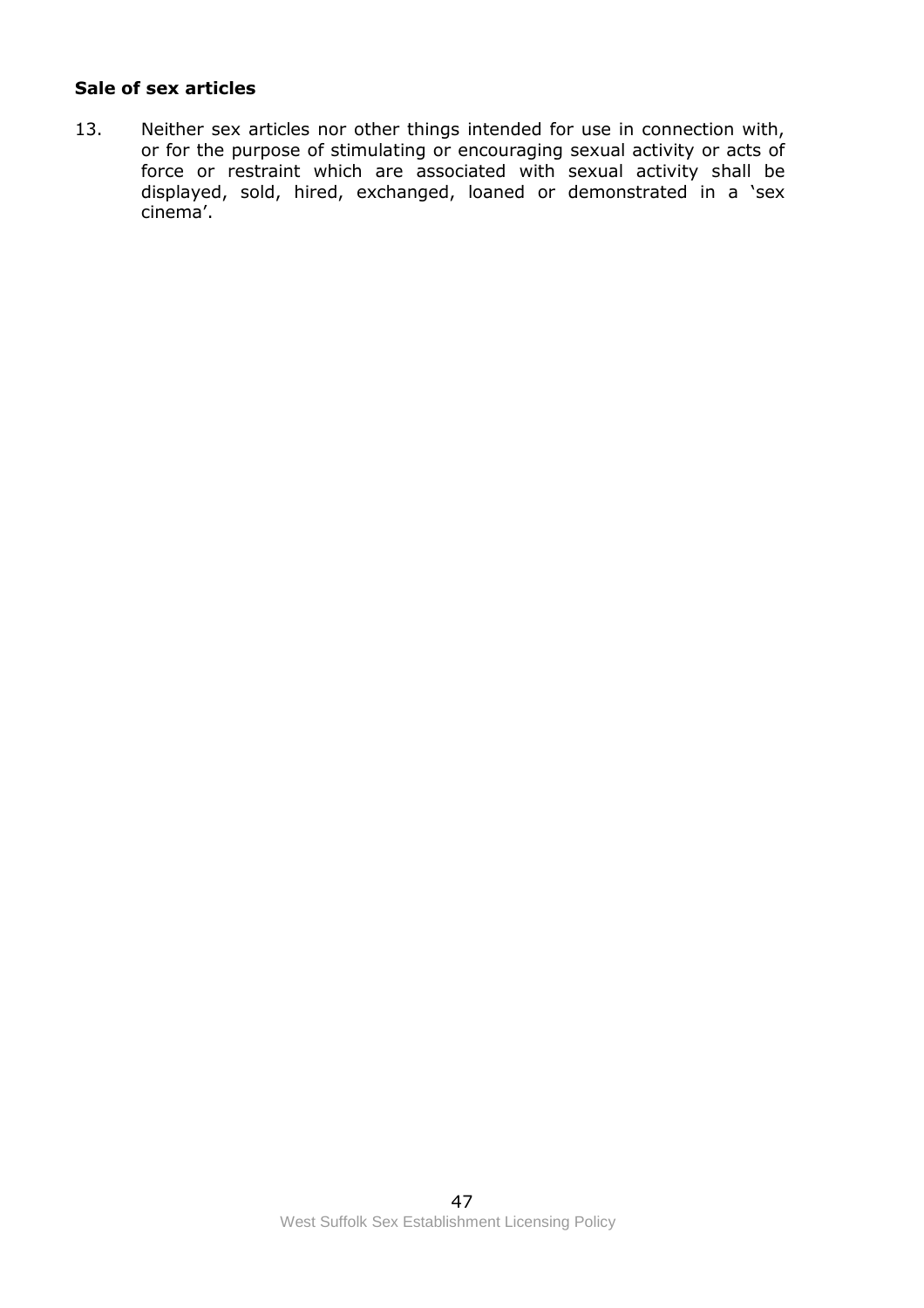# **Part V Conditions Applying to Sexual Entertainment Venues**

#### **Times of Relevant Entertainment**

1. Relevant entertainment shall be permitted at the premises on the days and at the times specified in the licence.

#### **Performances of Relevant Entertainment**

2. The performance of relevant entertainment within the premises shall not be visible from any area outside of the premises at any time.

#### **Age Restrictions**

- 3. A prominent clear notice shall be displayed at each entrance to the premises advising customers that no person under 18 will be admitted and they may be asked to produce evidence of their age.
- 4. All members of staff at the premises shall seek "credible photographic proof of age evidence" from any person who appears to be under the age of 25 years and who is seeking access to the premises. Such credible evidence, which shall include a photograph of the customer, will either be a passport, photographic driving licence, or Proof of Age card carrying a "PASS" logo.

#### **Staff**

5. All staff employed to work at any premises licensed as a Sexual Entertainment Venue shall be required to provide a basic Criminal Records Bureau disclosure to the Licensing Authority in which the premises is located.

#### **Club Rules**

- 6. The premises must provide a copy of its Club Rules to the West Suffolk councils and Suffolk Constabulary.
- 7. All performers and staff shall be aware of the Club Rules.
- 8. All dancers, staff and door supervisors shall read a copy of the rules relating to operating relevant entertainment. They shall sign and date a copy which shall be retained by the premises as part of their due diligence.

#### **Management Operation Manual**

9. A Management Operation manual detailing all aspects of procedure when the premise is operating relevant entertainment shall be produced and approved by Suffolk Constabulary. This document shall be on going and under constant review.

#### **Performers**

- 10. Performers shall be aged not less than 18.
- 11. All performers shall be aware of the Management Operation.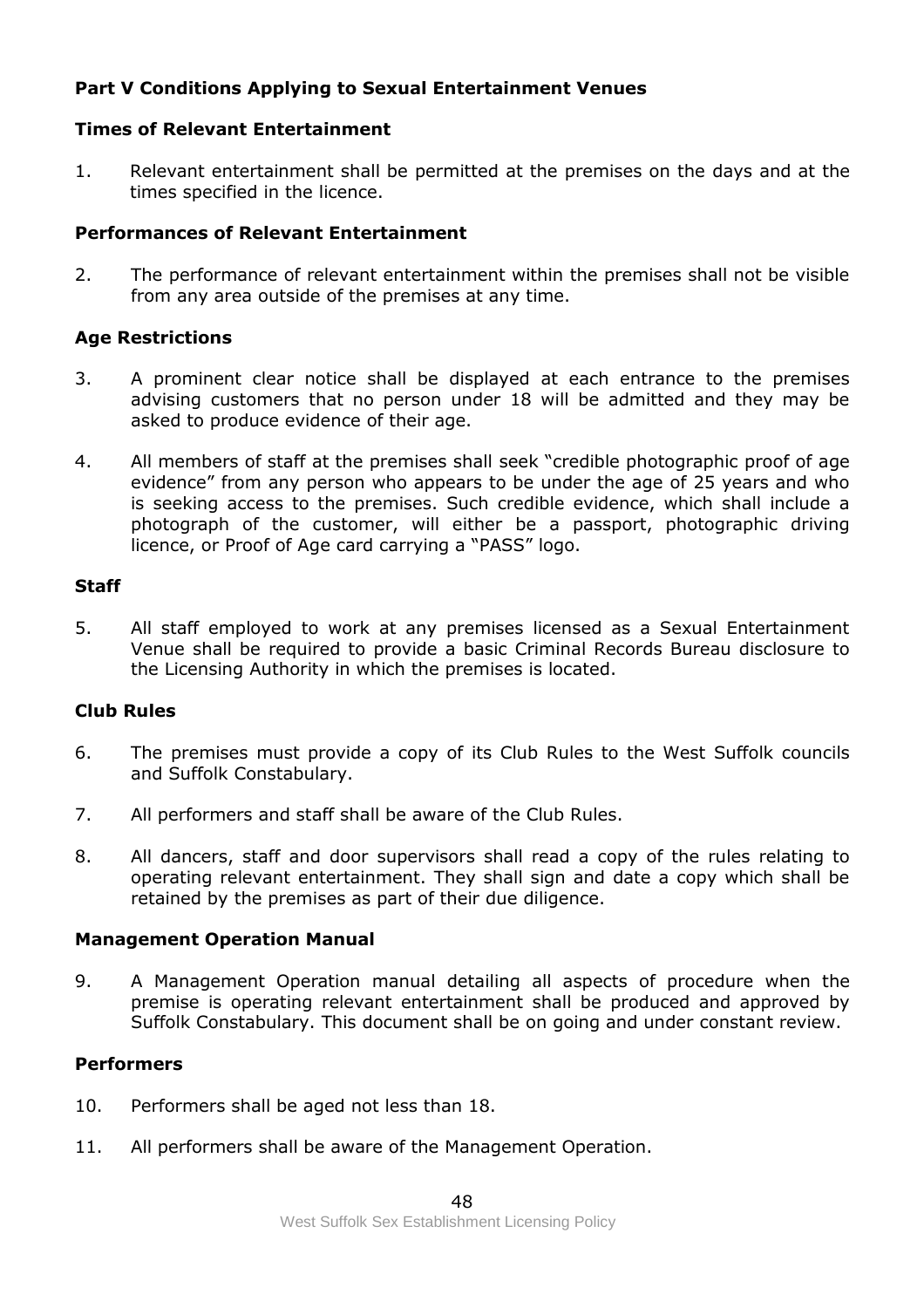- 12. A log book shall be maintained on the premises detailing the names, start and finish times of individual performers involved in all forms of adult entertainment.
- 13. At all times during the performance, performers shall have direct access to a dressing room without passing through or in close proximity to the audience.
- 14. On leaving the premises performers, who wish to be, shall be escorted by a staff member to their vehicle or other safe location.
- 15. The operator / licence holder is responsible for adequately vetting staff and performers, details and records of which should be securely stored with the management operation manual.

#### **Performances**

- 15. Whilst dancers are performing there shall be a minimum distance of one metre between the dancer and the seated customers and prominent, clear notices shall be displayed at each table stating this requirement.
- 16. There shall be no physical contact between customers and the dancers except for the placing of money or tokens in a garter or into the hands of the dancer at the beginning or conclusion of a performance.
- 17. No performances shall include any sex act with any other performer, persons in the audience or with the use of any object.
- 18. No audience participation shall be permitted.
- 19. Signs displaying the rules on the performance relevant entertainment will be displayed throughout the premises and be clearly visible to patrons. This will include any private individual booth area.
- 20. In the event of the relevant entertainment be performed for private viewing, the patron shall be informed of the duration and price of the relevant entertainment, and the details shall be specified in a clearly visible notice in each area designated for private relevant entertainment.

#### **Door Supervisors**

- 21. An adequate number of registered Door Supervisors shall be on duty on the premises whilst relevant entertainment takes place. There shall be at least one Door Supervisor on each entrance, in each separate part of the premises and on the door to the dressing room.
- 22. The Door Supervisors shall be on duty at the premises at all times when the premises provide relevant entertainment.
- 23. All Door Supervisors working outside the premises or whilst engaged in the dispersal of patrons at the close of business shall wear 'High Visibility Clothing'.
- 24. The premises shall be a member of the Radiolink scheme or its equivalent.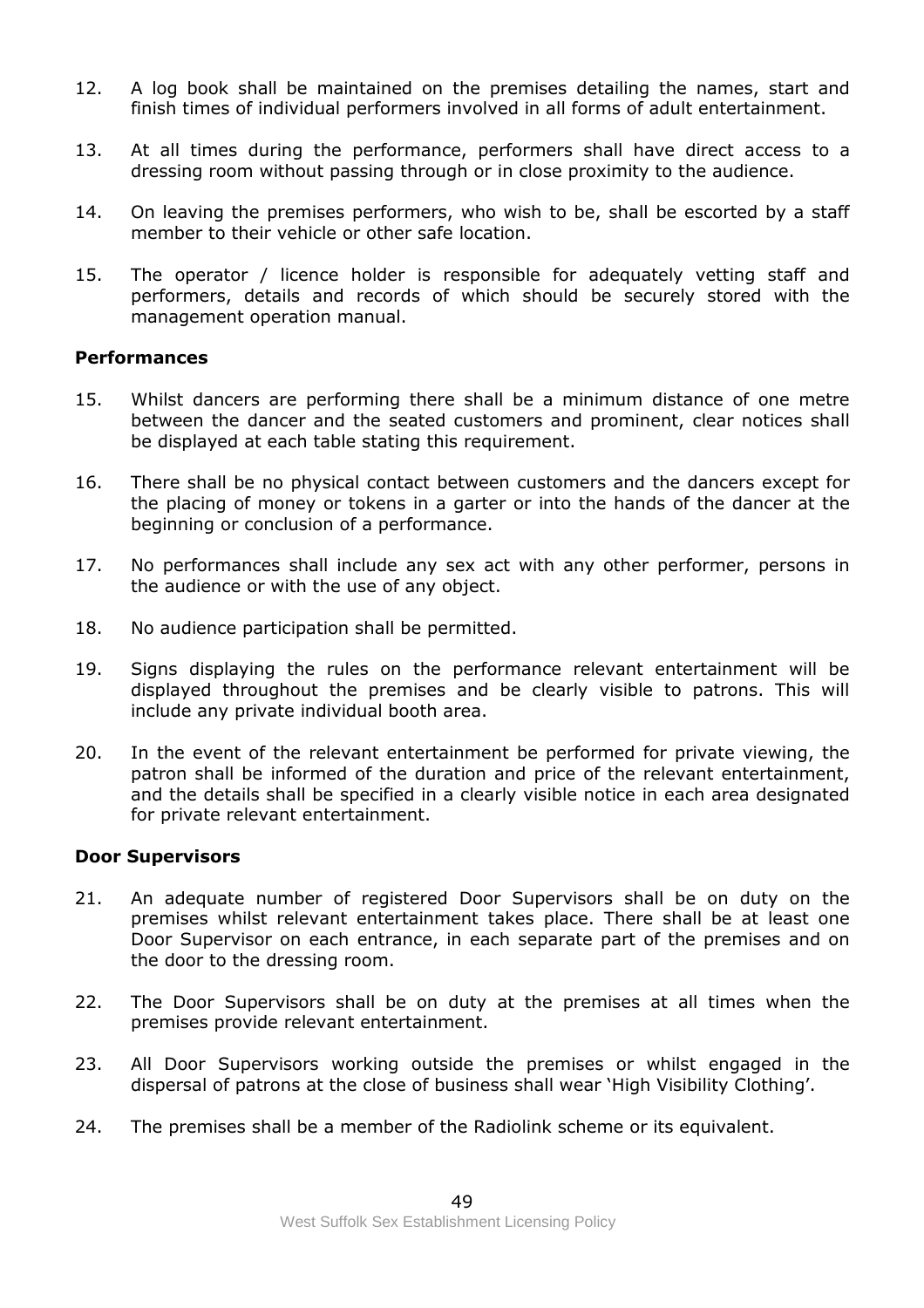# **Closed Circuit Television (CCTV)**

- 25. A CCTV system shall be installed to cover all entrances and exits to the premises, and areas where relevant entertainment will take place. This system must be installed and fully operational before the premises opens for the licensable activity applied for. All cameras shall continually record whilst the premises are open to the public and video recordings shall be kept available for a minimum of 31 days with date and time stamping.
- 26. CCTV will be provided in the form of a recordable system, capable of providing evidential quality in all lighting conditions particularly facial recognition. To obtain a clear head and shoulders image of every person entering the premises on the CCTV system, persons entering the premises should be asked to remove headwear, unless worn as part of religious observance.
- 27. The CCTV system shall incorporate a recording facility and any recordings shall be retained and stored in a suitable and secure manner for a minimum of one calendar month. A system shall be in place to maintain the quality of the recorded image and a complete audit trail maintained. The system will comply with other essential legislation, and all signs as required will be clearly displayed. The system will be maintained and fully operational throughout the hours that the premises are open for any licensable activity.
- 28. A plan shall be submitted illustrating the position of all cameras and shall be with the approval of Suffolk Constabulary.
- 29. A member of staff who is fully trained in the use of the system shall be on duty at all times when the premises is open till the premises is clear of customers, cleared of staff and closed.
- 30. The premises will provide any footage upon request by Suffolk Constabulary or the Licensing Authority within 24 hrs of the request.
- 31. The recordings for the preceding two days shall be made available immediately upon request, and recordings outside this period shall be made available within 24 hours.

#### **Crime Survey**

32. Upon completion of a crime survey by Suffolk Constabulary, the Licence Holder shall act accordingly with all reasonable recommendations of the survey in so far as they relate to licensable activities.

#### **Layout of premises**

- 33. The approved activities shall take place only in the areas designated by the Licensing Authority and Suffolk Constabulary.
- 34. All dance booths are to be equipped with a panic alarm for safety, or supervised by a registered/licensed door steward with radio link to other door stewards.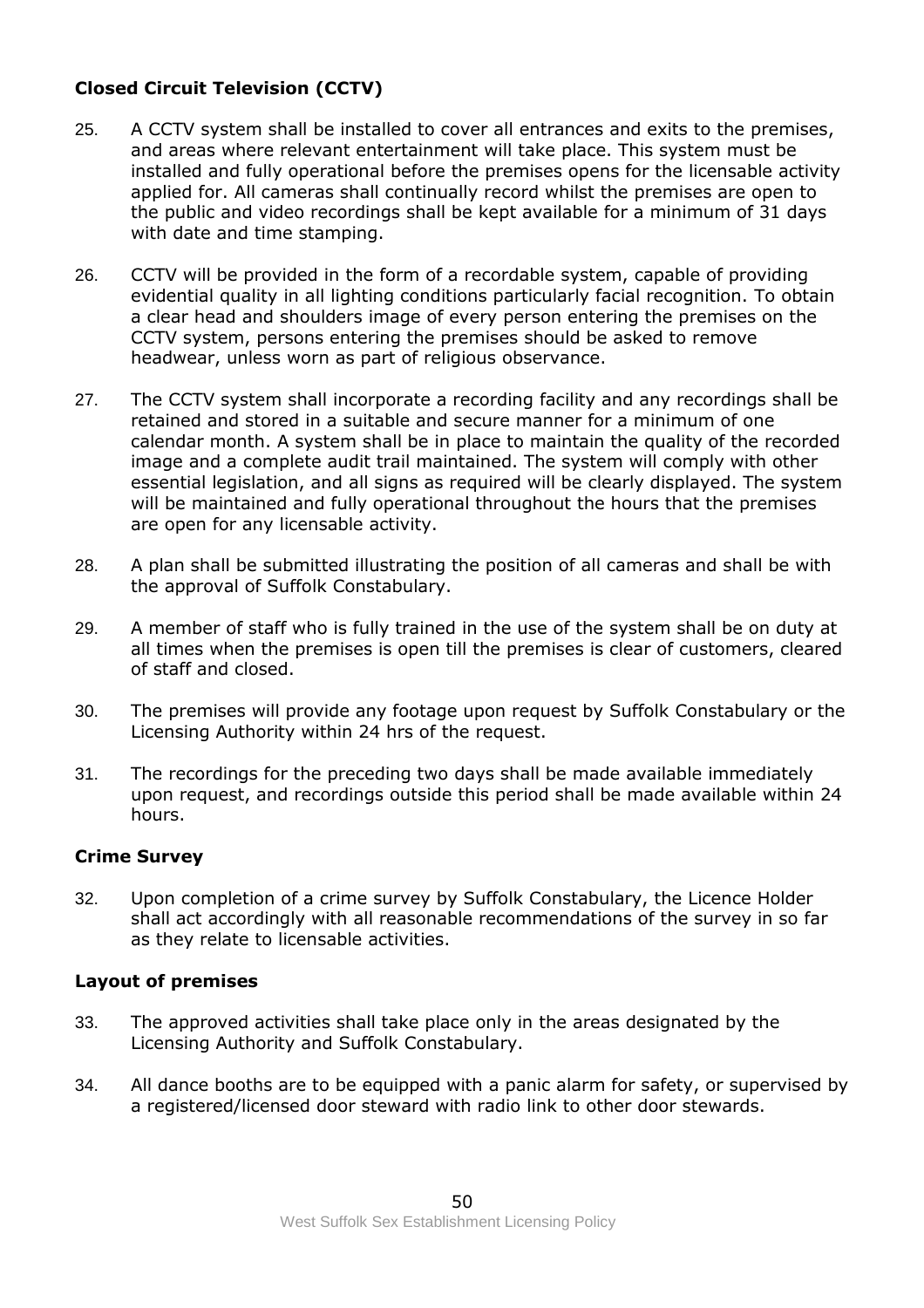- 35. Arrangements shall be put in place to restrict access to the dressing room at all times when the relevant entertainment is taking place, and until such time as all performers have vacated it.
- 36. The approved access to the dressing room(s) shall be maintained whilst striptease or entertainment of a like kind is taking place.
- 37. The layout within areas used by customers shall not under go substantial change without the prior written consent of both Suffolk Constabulary and the Licensing Authority.

#### **Change of Use of Premises**

38. The Licensing Authority and Suffolk Constabulary must be informed should the licensee seek to change the use of the establishment to another form of sex establishment.

#### **Sale of Goods**

39. Neither sex articles nor other things intended for use in connection with, or for the purpose of stimulating or encouraging sexual activity or acts of force or restraint which are associated with sexual activity shall be displayed, sold, hired, exchanged, loaned or demonstrated in a 'Sexual Entertainment Venue'.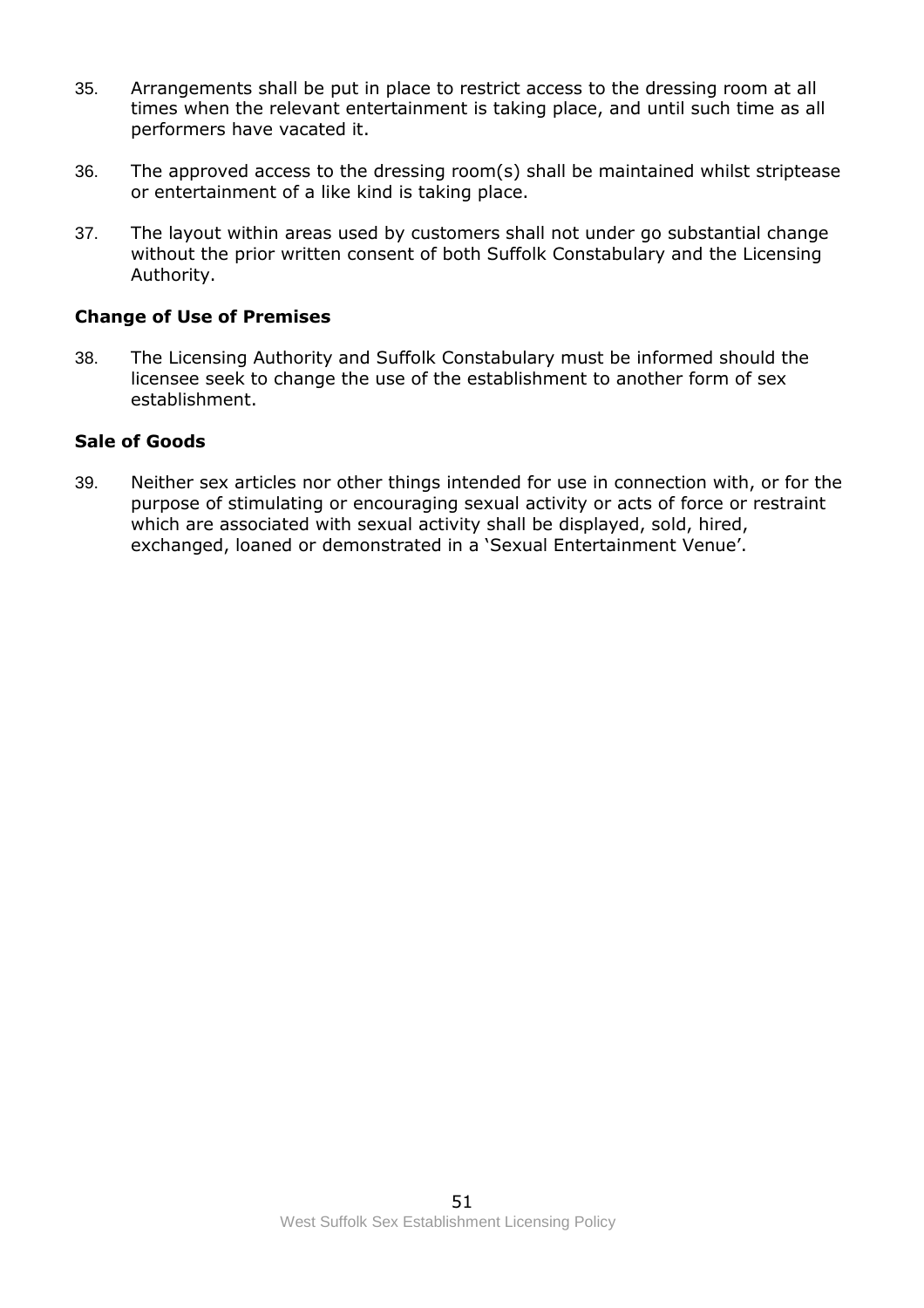# **Appendix F Refusals and Revocations of licences**

- 1. The Council must refuse to grant or transfer a licence to:-
	- (a)A person under the age of 18;
	- (b)A person who is for the time being disqualified from holding a licence;
	- (c) A person who is not resident in the United Kingdom or was not so resident throughout the period of 6 months immediately preceding the date upon which the application was made;
	- (d)A body corporate which is not incorporated in the United Kingdom;
	- (e)A person who has, within the period of 12 months immediately preceding the date upon which the application was made, been refused the grant or renewal of a licence for the premises, vehicle or stall in respect of which the application is made, unless the refusal has been reversed on appeal.
- 2. The Council may refuse
	- (a)an application for grant or renewal of a licence on one or more of the grounds shown in paragraph 3 below;
	- (b)an application for transfer of a licence on either or both of the grounds shown in paragraph 3 (a) and (b) below.
- 3. The grounds for refusal are:-
	- (a) that the applicant is unsuitable to hold the licence by reason of having been convicted of an offence or for any other reason;
	- (b)that if the licence were to be granted, renewed or transferred the business to which it relates would be managed by or carried on for the benefit of a person, other than the applicant, who would be refused the grant, renewal or transfer of such a licence if he made the application himself;
	- (c) that the number of sex establishments in the relevant locality that the application is made is equal to or exceeds the number which the West Suffolk councils considers is appropriate for that locality;
	- (d)that the grant or renewal of the licence would be inappropriate having regard to:
		- i. the character of the relevant locality;
		- ii. the use to which any premises in the vicinity are put; or
		- iii. the layout, character or condition of the premises, vehicle, vessel or stall in respect of which the application is made.
- 4. Nil may be an appropriate number for the purposes of paragraph 3 (c) above.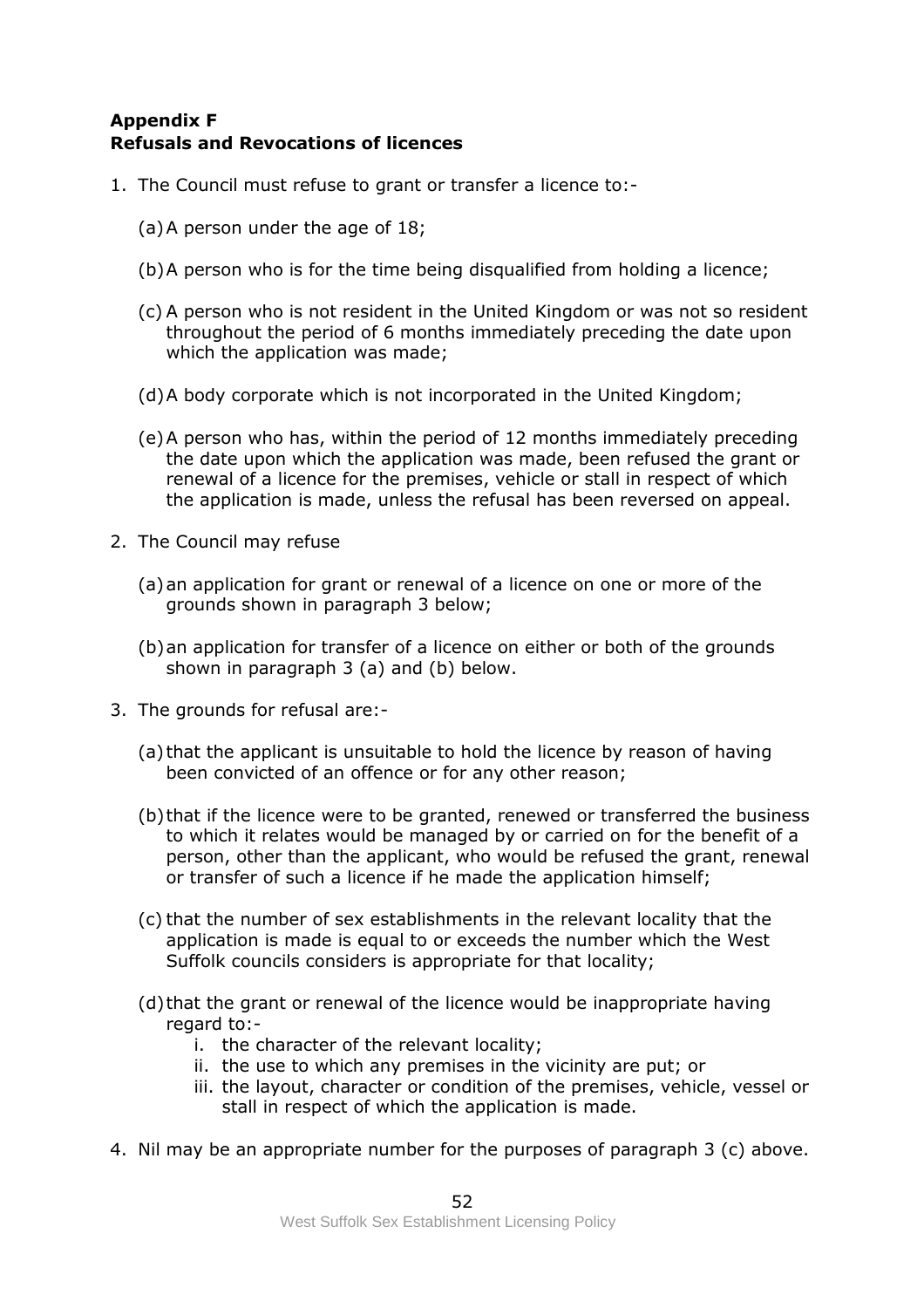# **Appendix G**

# **Procedure for the Conduct of Sex Establishment Licensing Hearings**

# **Procedure**

- 1. The Chairman should ask whether the applicant, if unaccompanied, was aware that they could be represented.
- 2. The Chairman should introduce those present at the meeting and state their position if Officers.
- 3. The Chairman should then request the appropriate Officer of the West Suffolk councils to outline the matter under consideration.
- 4. The Applicant should then present their opening submission.
- 5. Members of the Committee and Council Officers will then have the opportunity to question the applicant regarding their opening submission.
- 6. Any Objectors would then be invited to address the Committee in relation to the relevant parts of their previously submitted representation. This may be subject to a time limit, which will be advised in advance of the hearing.

**N.B**. This will occur only if Chairman has exercised his/her discretion to allow Objectors to address the Committee. As case law and legislation restricts objectors addressing the Committee, the Committee and the applicant are not permitted to ask questions of the objectors.

- 7. The applicant should then present their main submission which should include their response to objections, and call any necessary witnesses.
- 8. Members of the Committee and Council Officers will then have the opportunity to question the applicant regarding their main submission.
- 9. The applicant will then have the opportunity to sum up and generally have the right of final reply.
- 10. The Committee will then retire to obtain legal advice (see note i). The Legal Officer will retire with them.
- 11. The Committee will, unless an adjournment or deferral is necessary, return and the Decision will be read out.

#### NOTES:

Note i – Exclusion of the Public Procedure: - Paragraph 5 of Part 1 of Schedule 12A Local Government Act 1972, as amended. (Chairman will call for a proposal to exclude press and public, followed by a Seconder and vote will be taken.)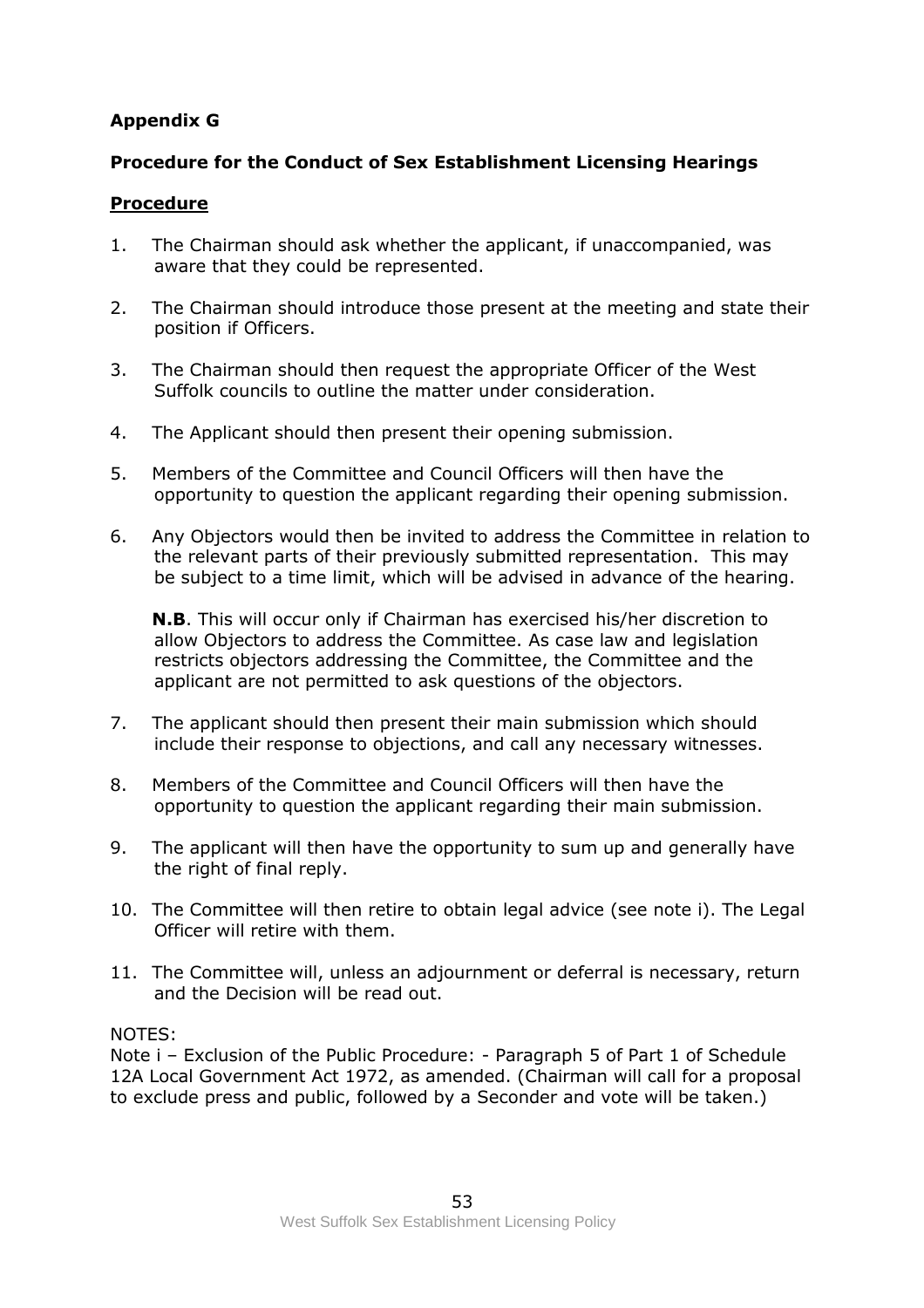# **General**

- 1. The case for any party should only be put in the presence of the others, unless one party voluntarily chooses to leave the meeting. It is vital that all Members of the Committee present at the opening of the meeting remain present throughout the hearing, any Member arriving after consideration of the item has commenced should not take part in deliberations.
- 2. Members of the Committee should, during the hearing, confine themselves to questions and not embark upon discussion of the merits of the application.
- 3. Applications for adjournments should be granted if refusal would deny the applicant a fair hearing.
- 4. The Chairman may after consultation with the Solicitor present at the meeting vary the provisions of this Code of Conduct if deemed appropriate in the particular circumstances of an item of business being considered by the Committee.
- 5. The Chairman's ruling, in relation to this code and the conduct of the hearing, is final.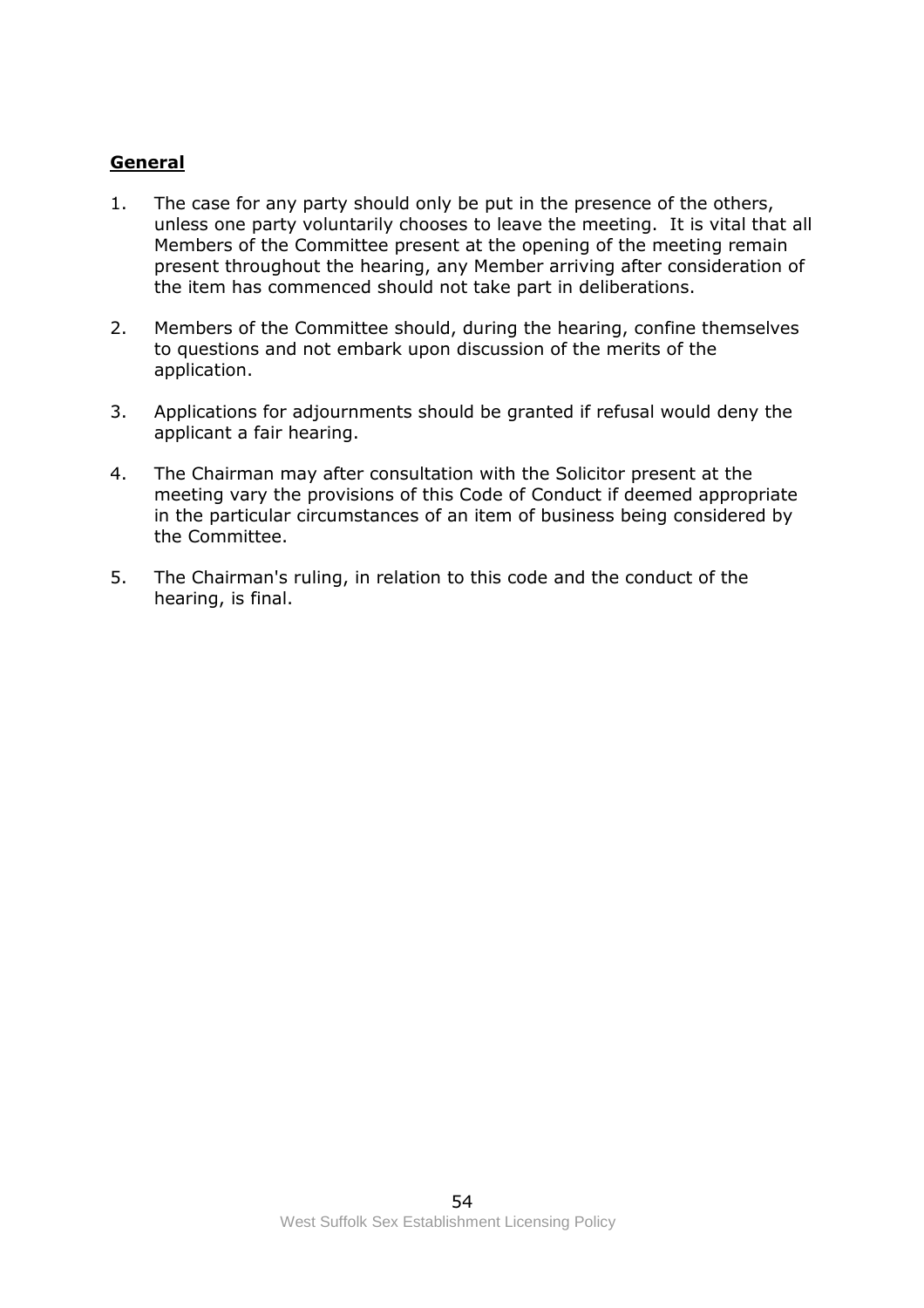# **Appendix H**

# **SCHEDULE OF DELEGATED AUTHORITY**

| <b>Matter to be dealt with</b>                                                 | <b>Full Committee or</b><br><b>Licensing Sub</b> | <b>Officers</b>   |
|--------------------------------------------------------------------------------|--------------------------------------------------|-------------------|
|                                                                                | <b>Committee</b>                                 |                   |
| Grant (First or New) of an Application                                         | If a relevant                                    | All other cases   |
| for the grant of any type of Sex                                               | objection received                               |                   |
| Establishment Licence.                                                         | or Officers have                                 |                   |
|                                                                                | concerns in respect                              |                   |
|                                                                                | of the application or                            |                   |
|                                                                                | characteristics of                               |                   |
|                                                                                | the locality.                                    |                   |
| Decision on whether an objection is                                            |                                                  | In respect of all |
| frivolous or vexatious.                                                        |                                                  | Applications.     |
| Decision on whether an objection is                                            |                                                  | All cases         |
| irrelevant.                                                                    |                                                  |                   |
| Application for Waiver of Licence in                                           | All cases                                        |                   |
| respect of any type of Sex                                                     |                                                  |                   |
| Establishment Licence.                                                         |                                                  |                   |
| Refusal of an Application for the                                              |                                                  | All cases         |
| grant of any type of Sex                                                       |                                                  |                   |
| Establishment Licence on the grounds                                           |                                                  |                   |
| of the Applicant being under the age                                           |                                                  |                   |
| of 18.                                                                         |                                                  |                   |
| Refusal of an Application for the                                              |                                                  | All cases         |
| grant of any type of Sex                                                       |                                                  |                   |
| Establishment Licence on the grounds                                           |                                                  |                   |
| of the Applicant being a person who<br>is for the time being disqualified from |                                                  |                   |
| holding a licence following revocation                                         |                                                  |                   |
| of such a licence.                                                             |                                                  |                   |
| Refusal of an Application for the                                              |                                                  | All cases         |
| grant of any type of Sex                                                       |                                                  |                   |
| Establishment Licence on the grounds                                           |                                                  |                   |
| of the Applicant being a person, other                                         |                                                  |                   |
| than a body corporate, who is not                                              |                                                  |                   |
| resident in an EEA state or was not                                            |                                                  |                   |
| so resident throughout the period of                                           |                                                  |                   |
| 6 months immediately proceeding the                                            |                                                  |                   |
| date when the application was made.<br>Refusal of an Application for the       |                                                  | All cases         |
| grant of any type of Sex                                                       |                                                  |                   |
| Establishment Licence on the grounds                                           |                                                  |                   |
| of the Applicant being a body                                                  |                                                  |                   |
| corporate which is not incorporated in                                         |                                                  |                   |
| an EEA state.                                                                  |                                                  |                   |
| Refusal of an Application for the                                              |                                                  | All cases         |
| grant of any type of Sex                                                       |                                                  |                   |
| Establishment Licence on the grounds                                           |                                                  |                   |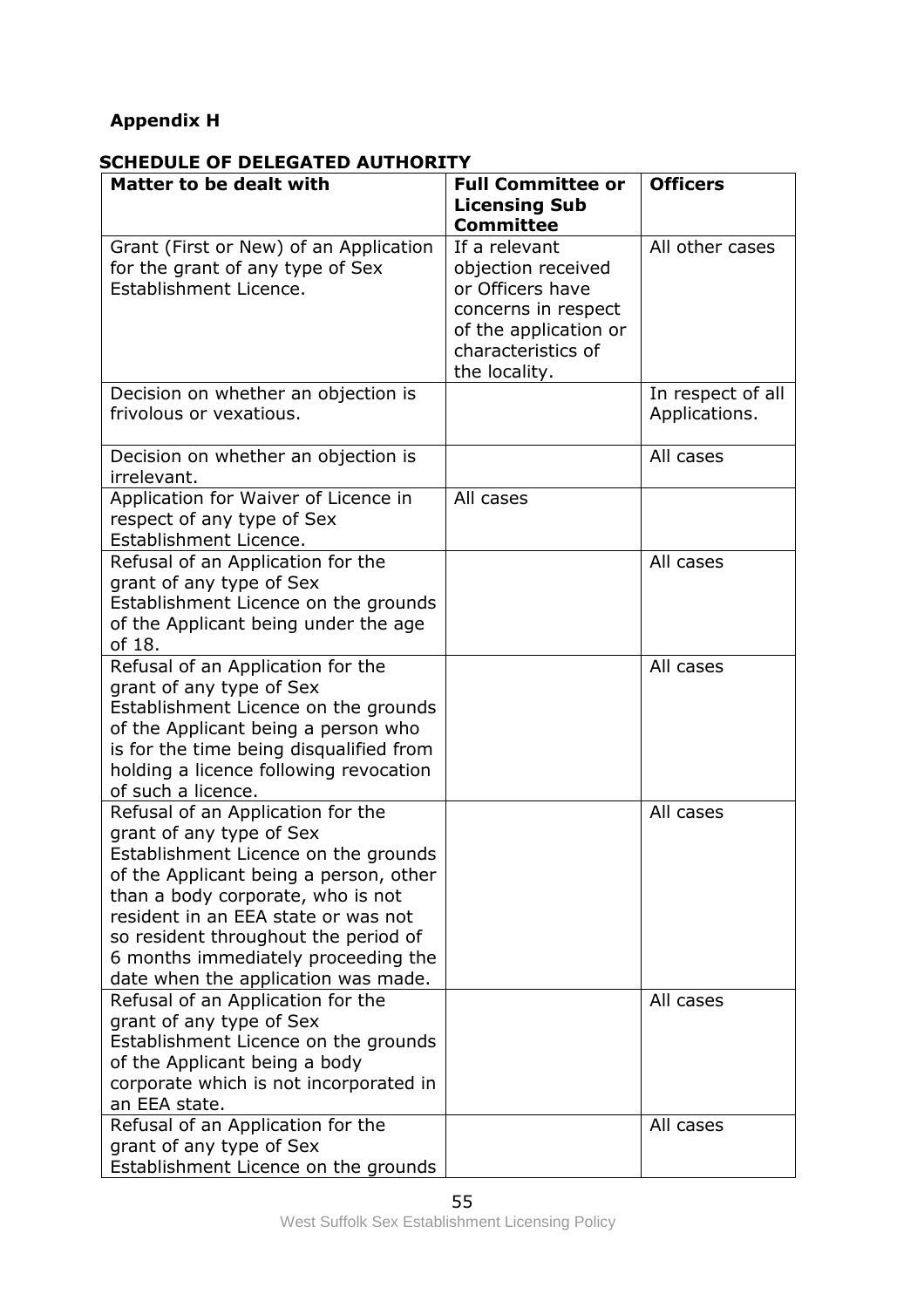| Matter to be dealt with                                                     | <b>Full Committee or</b>                 | <b>Officers</b> |
|-----------------------------------------------------------------------------|------------------------------------------|-----------------|
|                                                                             | <b>Licensing Sub</b><br><b>Committee</b> |                 |
| of the Applicant being a person who                                         |                                          |                 |
| had, within a period of 12 months                                           |                                          |                 |
| immediately preceding the date when                                         |                                          |                 |
| the application was made, been                                              |                                          |                 |
| refused the grant or renewal of a                                           |                                          |                 |
| licence for the premises, vehicle,                                          |                                          |                 |
| vessel or stall in respect of which the                                     |                                          |                 |
| application is made, unless the                                             |                                          |                 |
| refusal has been reversed on appeal.                                        |                                          |                 |
| Refusal of an Application for the                                           | All cases                                |                 |
| grant, renewal or transfer of any type                                      |                                          |                 |
| of Sex Establishment Licence on the                                         |                                          |                 |
| grounds that the applicant is<br>unsuitable to hold the licence by          |                                          |                 |
| reason of having been convicted of                                          |                                          |                 |
| an offence or for any other reason.                                         |                                          |                 |
| Refusal of an Application for the                                           | All cases                                |                 |
| grant, renewal or transfer of any type                                      |                                          |                 |
| of Sex Establishment Licence on the                                         |                                          |                 |
| grounds that if the licence were to be                                      |                                          |                 |
| granted, renewed or transferred the                                         |                                          |                 |
| business to which it relates would be                                       |                                          |                 |
| managed by or carried on for the                                            |                                          |                 |
| benefit of a person, other than the                                         |                                          |                 |
| applicant, who would be refused the                                         |                                          |                 |
| grant, renewed or transfer of such a                                        |                                          |                 |
| licence if he made the application                                          |                                          |                 |
| himself.                                                                    |                                          |                 |
| Refusal of an Application for the                                           | All cases                                |                 |
| grant or renewal of any type of Sex<br>Establishment Licence on the grounds |                                          |                 |
| that the number of sex                                                      |                                          |                 |
| establishments or of sex                                                    |                                          |                 |
| establishments of a particular kind, in                                     |                                          |                 |
| the relevant locality at the time the                                       |                                          |                 |
| application is made (determined) is                                         |                                          |                 |
| equal to or exceeds the number                                              |                                          |                 |
| which the authority consider is                                             |                                          |                 |
| appropriate for that locality.                                              |                                          |                 |
| Refusal of an Application for the                                           | All cases                                |                 |
| grant or renewal of any type of Sex                                         |                                          |                 |
| Establishment Licence on the grounds                                        |                                          |                 |
| that the grant or renewal of the                                            |                                          |                 |
| licence would be inappropriate,                                             |                                          |                 |
| having regard -<br>to the character of the relevant                         |                                          |                 |
| (i)<br>locality; or                                                         |                                          |                 |
| to the use to which any<br>(iii)                                            |                                          |                 |